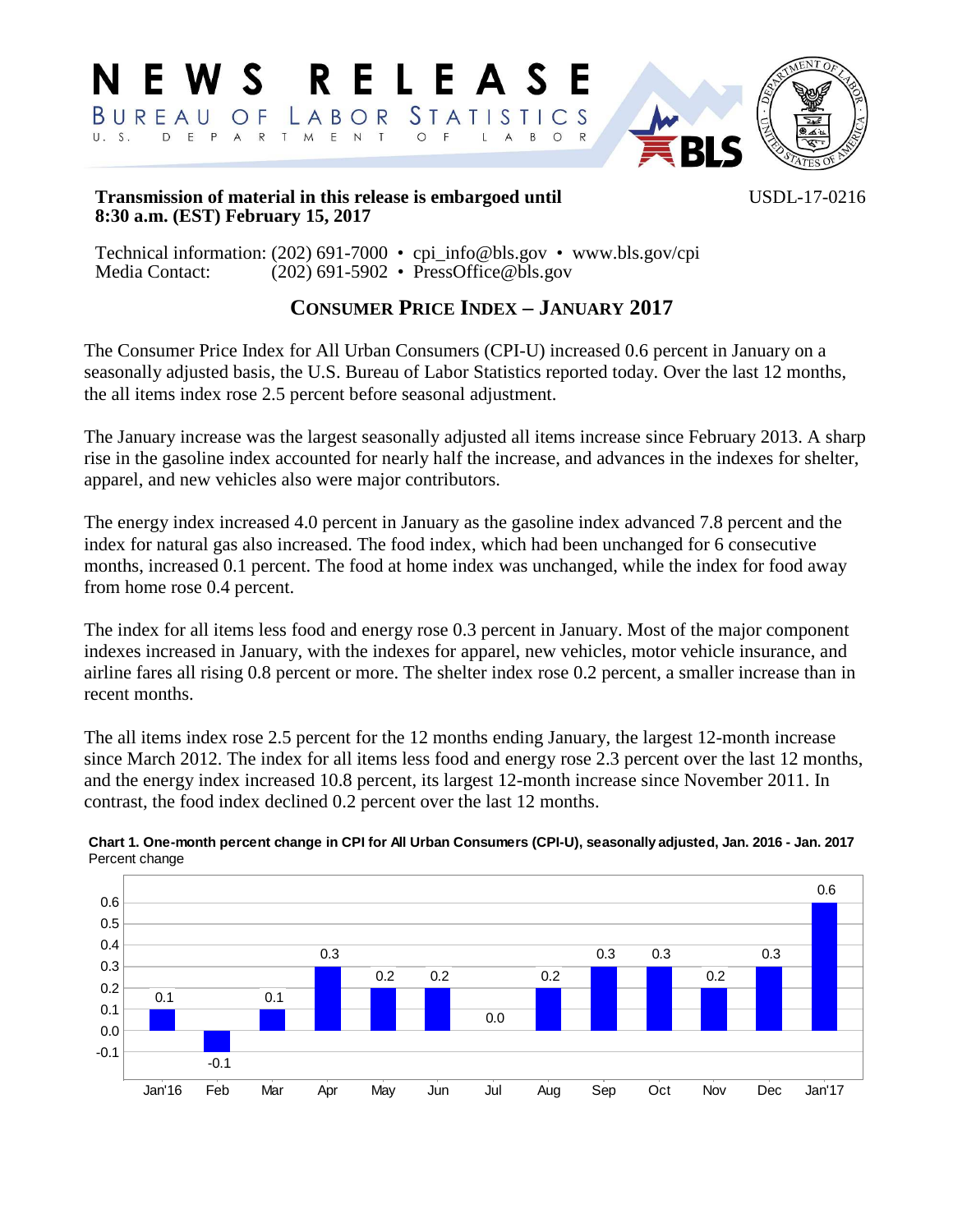

**Chart 2. 12-month percent change in CPI for All Urban Consumers (CPI-U), not seasonally adjusted, Jan. 2016 - Jan. 2017** Percent change

### **Table A. Percent changes in CPI for All Urban Consumers (CPI-U): U.S. city average**

|                                                                                                                                                                                                                                                                                                                              |                                                                                                                                                                                                                    | Seasonally adjusted changes from preceding month                                                                                                                        |                                                                                                                                                                 |                                                                                                                                                          |                                                                                                                                                                                                                         |                                                                                                                                                                           |                                                                                                                                         |                                                                                                                                                               |
|------------------------------------------------------------------------------------------------------------------------------------------------------------------------------------------------------------------------------------------------------------------------------------------------------------------------------|--------------------------------------------------------------------------------------------------------------------------------------------------------------------------------------------------------------------|-------------------------------------------------------------------------------------------------------------------------------------------------------------------------|-----------------------------------------------------------------------------------------------------------------------------------------------------------------|----------------------------------------------------------------------------------------------------------------------------------------------------------|-------------------------------------------------------------------------------------------------------------------------------------------------------------------------------------------------------------------------|---------------------------------------------------------------------------------------------------------------------------------------------------------------------------|-----------------------------------------------------------------------------------------------------------------------------------------|---------------------------------------------------------------------------------------------------------------------------------------------------------------|
|                                                                                                                                                                                                                                                                                                                              | July<br>2016                                                                                                                                                                                                       | Aug.<br>2016                                                                                                                                                            | Sep.<br>2016                                                                                                                                                    | Oct.<br>2016                                                                                                                                             | Nov.<br>2016                                                                                                                                                                                                            | Dec.<br>2016                                                                                                                                                              | Jan.<br>2017                                                                                                                            | adjusted<br>$12$ -mos.<br>ended<br>Jan. 2017                                                                                                                  |
| Food away from home <sup>1</sup><br>Energy commodities<br>Gasoline (all types)<br>Utility (piped) gas service<br>All items less food and energy<br>Commodities less food and energy<br>Used cars and trucks<br>Medical care commodities<br>Services less energy services<br>Transportation services<br>Medical care services | .0<br>.0<br>$-.2$<br>$\cdot$ .2<br>$-1.1$<br>$-3.1$<br>$-3.3$<br>$-1.3$<br>.8<br>$.4\,$<br>2.5<br>$\cdot$ 1<br>$-.1$<br>$.2\overline{ }$<br>$-7$<br>$\Omega$<br>.5<br>$\overline{2}$<br>$\overline{2}$<br>.1<br>.5 | $.2\overline{ }$<br>.0<br>$-.2$<br>$.2\overline{ }$<br>.0<br>$-7$<br>$-.8$<br>$-2.5$<br>.6<br>.3<br>1.5<br>.3<br>.1<br>.0<br>$-.5$<br>.2<br>1.1<br>.3<br>.3<br>.2<br>.8 | .3<br>.0<br>$-.2$<br>$.2\overline{ }$<br>2.4<br>4.4<br>4.6<br>2.4<br>.6<br>.5<br>.8<br>$\cdot$ 1<br>$-.1$<br>.0<br>$-.2$<br>$-.5$<br>.6<br>.2<br>.3<br>.0<br>.1 | .3<br>.0<br>$-.2$<br>.1<br>2.5<br>4.8<br>5.1<br>5.9<br>.4<br>.3<br>$\cdot$ 9.<br>.0<br>.2<br>$-.1$<br>.2<br>.2<br>$\cdot$ .2<br>.3<br>$-.1$<br>$\cdot$ 1 | $.2\overline{ }$<br>$\Omega$<br>$-.1$<br>.1<br>1.0<br>2.0<br>2.1<br>$-1.2$<br>.0<br>$\Omega$ .<br>$\cdot$ .2<br>$\overline{2}$<br>$-.2$<br>$\Omega$ .<br>$.2\overline{)}$<br>$-.3$<br>$-.4$<br>.3<br>.3<br>.5<br>$.2\,$ | .3<br>.0<br>$-.2$<br>.2<br>1.2<br>2.4<br>2.4<br>6.0<br>.0<br>.0<br>$\cdot$ 1<br>$\overline{2}$<br>.0<br>.1<br>$.2\overline{ }$<br>$-.4$<br>.5<br>.3<br>.3<br>.5<br>$.2\,$ | .6<br>.1<br>.0<br>.4<br>4.0<br>7.6<br>7.8<br>3.5<br>.3<br>.0<br>1.5<br>.3<br>.4<br>.9<br>$-.4$<br>1.4<br>.3<br>.3<br>.2<br>.6<br>$.2\,$ | 2.5<br>$-.2$<br>$-1.9$<br>2.4<br>10.8<br>20.0<br>20.3<br>24.8<br>2.9<br>1.0<br>10.1<br>2.3<br>$-.2$<br>.9<br>$-3.7$<br>1.0<br>4.7<br>3.1<br>3.5<br>3.2<br>3.6 |

1 Not seasonally adjusted.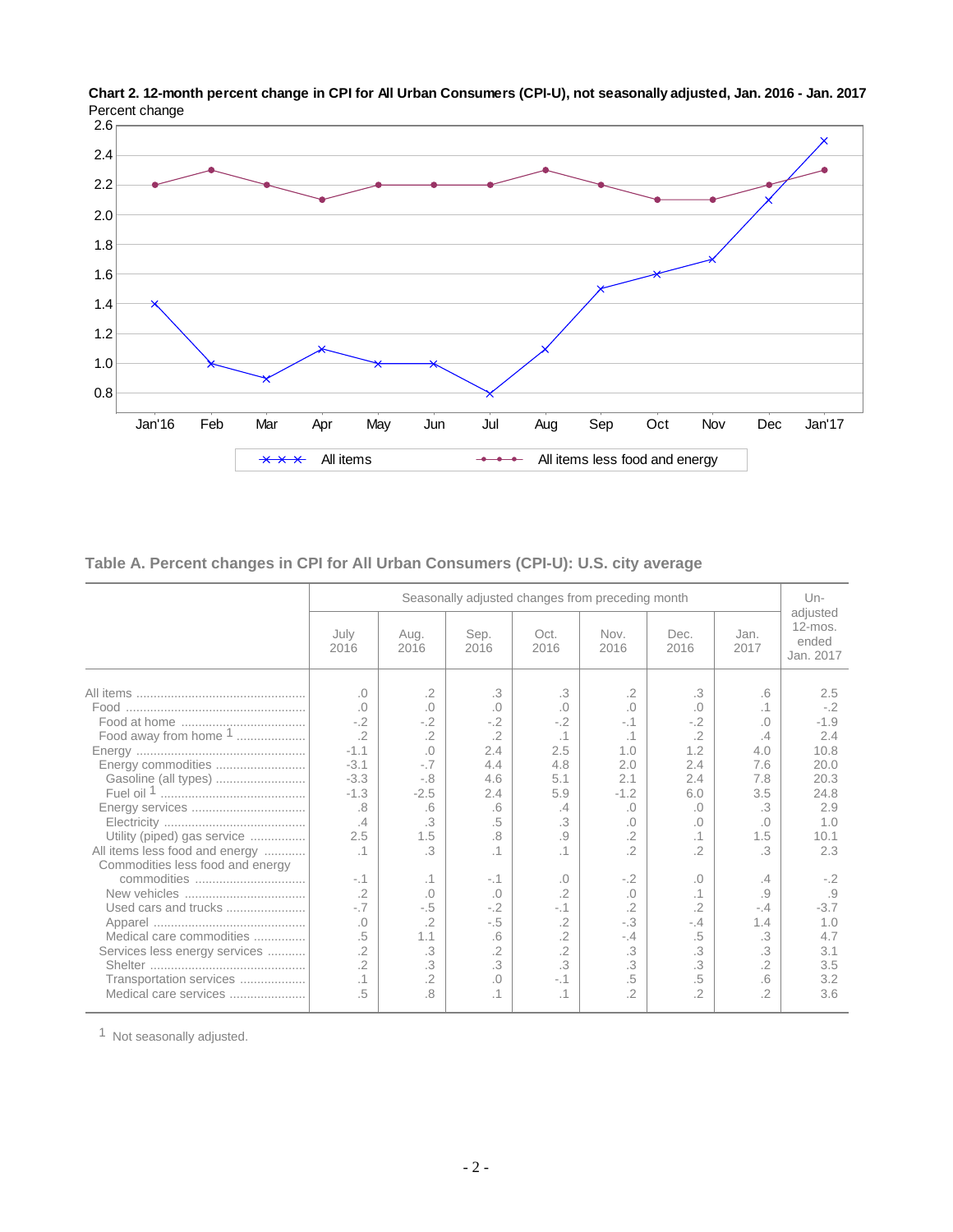## **Food**

The food index rose 0.1 percent in January, its first increase since April 2016. The index for food away from home rose 0.4 percent, its largest increase since September 2015. The food at home index was unchanged in January after declining in recent months. The major grocery store food group indexes were mixed, with three increases and three declines. The index for dairy and related products increased 0.8 percent, its largest advance since May 2014. The index for meats, poultry, fish, and eggs, which had declined for 16 consecutive months, rose 0.7 percent in January as the index for eggs rose 14.3 percent. The index for other food at home also rose in January, increasing 0.2 percent.

In contrast, the index for fruits and vegetables declined in January, falling 1.7 percent as the index for fresh vegetables decreased 3.0 percent. The index for nonalcoholic beverages fell 0.3 percent, and the index for cereals and bakery products declined 0.1 percent.

The index for food at home declined 1.9 percent over the past year, largely reflecting a 4.9-percent decrease in the fruits and vegetables index. The other major grocery store food group indexes also declined over the past year, except the index for other food at home, which was unchanged. The index for food away from home rose 2.4 percent over the past year.

## **Energy**

The energy index rose 4.0 percent in January, its fifth straight increase. The gasoline index continued to rise, increasing 7.8 percent. (Before seasonal adjustment, gasoline prices increased 5.3 percent in January.) The index for natural gas also increased, rising 1.5 percent in January. The index for electricity was unchanged for the third month in a row.

The index for energy increased 10.8 percent over the past year, with all of its major components rising. The gasoline index rose 20.3 percent, and the index for natural gas increased 10.1 percent. The electricity index rose more modestly, increasing 1.0 percent.

## **All items less food and energy**

The index for all items less food and energy increased 0.3 percent in January. The shelter index rose 0.2 percent in January after increasing 0.3 percent in both November and December. The rent index rose 0.3 percent, and the index for owners' equivalent rent increased 0.2 percent. The apparel index rose in January, increasing 1.4 percent. The index for new vehicles rose 0.9 percent, its largest increase since November 2009. The index for motor vehicle insurance continued to rise, increasing 0.8 percent in January, and the index for airline fares rose 2.0 percent.

The medical care index also rose in January, increasing 0.2 percent. The indexes for prescription drugs and for hospital services both increased 0.3 percent. The recreation index increased 0.4 percent, the largest advance since January 2012. The index for household furnishings and operations rose 0.3 percent over the month. The alcoholic beverages index increased 0.2 percent, and the indexes for tobacco and for personal care both rose 0.1 percent. The index for education was unchanged in January, as was the index for communication. The used cars and trucks index was one of the few to decline in January, falling 0.4 percent after increasing late in 2016.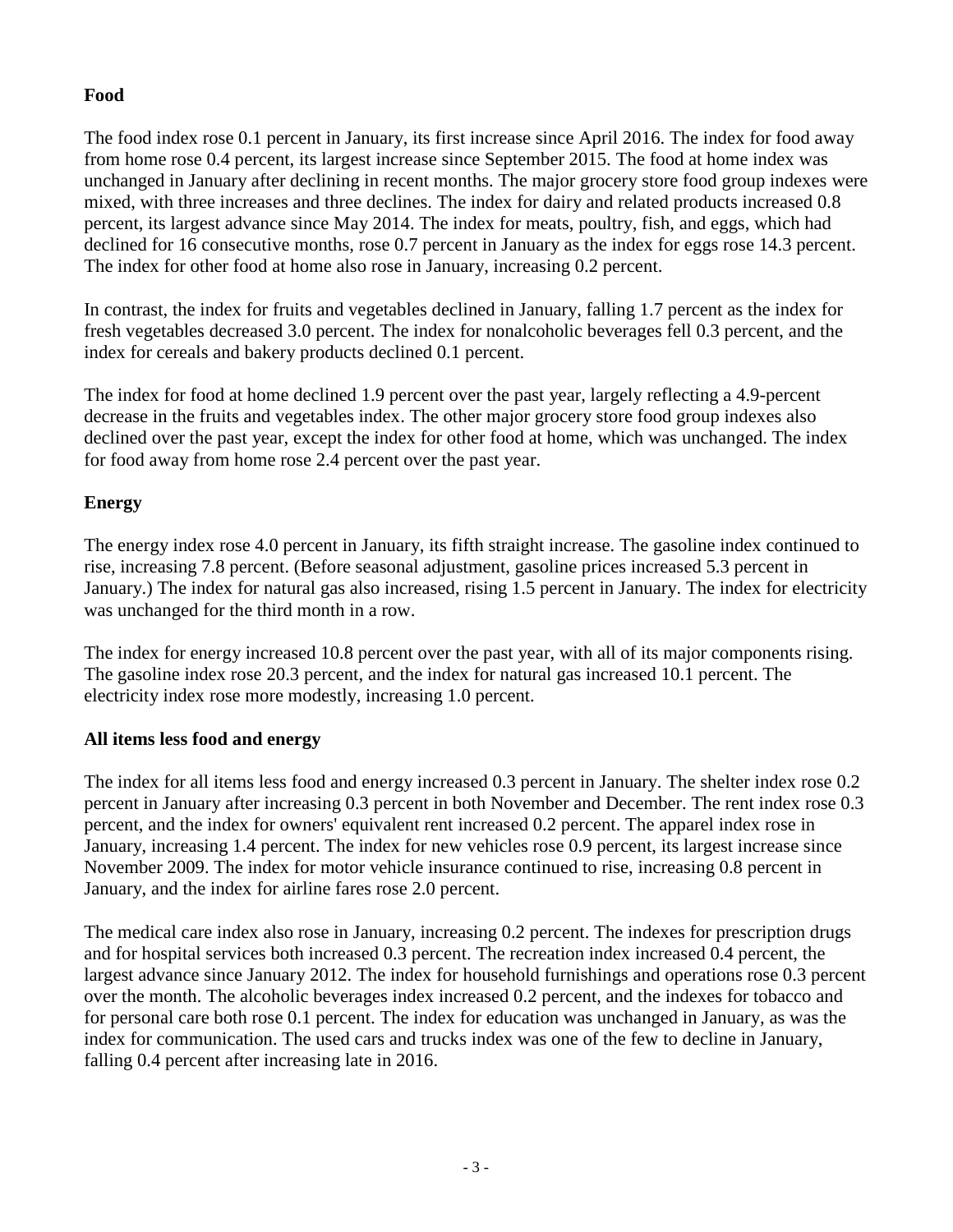The index for all items less food and energy rose 2.3 percent over the past 12 months. The medical care index increased 3.9 percent over that span, and the shelter index rose 3.5 percent. In contrast, the indexes for used cars and trucks, airline fares, and communication all declined over the past 12 months.

### **Not seasonally adjusted CPI measures**

 $\overline{a}$ 

The Consumer Price Index for All Urban Consumers (CPI-U) increased 2.5 percent over the last 12 months to an index level of 242.839 (1982-84=100). For the month, the index rose 0.6 percent prior to seasonal adjustment.

The Consumer Price Index for Urban Wage Earners and Clerical Workers (CPI-W) increased 2.5 percent over the last 12 months to an index level of 236.854 (1982-84=100). For the month, the index increased 0.6 percent prior to seasonal adjustment.

The Chained Consumer Price Index for All Urban Consumers (C-CPI-U) increased 2.6 percent over the last 12 months. For the month, the index rose 0.6 percent on a not seasonally adjusted basis. Please note that the indexes for the past 10 to 12 months are subject to revision.

## **The Consumer Price Index for February 2017 is scheduled to be released on Wednesday, March 15, 2017, at 8:30 a.m. (EDT)**

### **Consumer Price Index Geographic Revision for 2018**

In January 2018, BLS will introduce a new geographic area sample for the Consumer Price Index (CPI). The 2018 revision utilizes the 2010 Decennial Census and incorporates an updated area sample design, changes the frequency of publication for several local area indexes, and establishes some new local area and aggregate indexes. The first indexes using the new structure will be published in February 2018. Additional information on the geographic revision is available at: www.bls.gov/cpi/georevision2018.htm.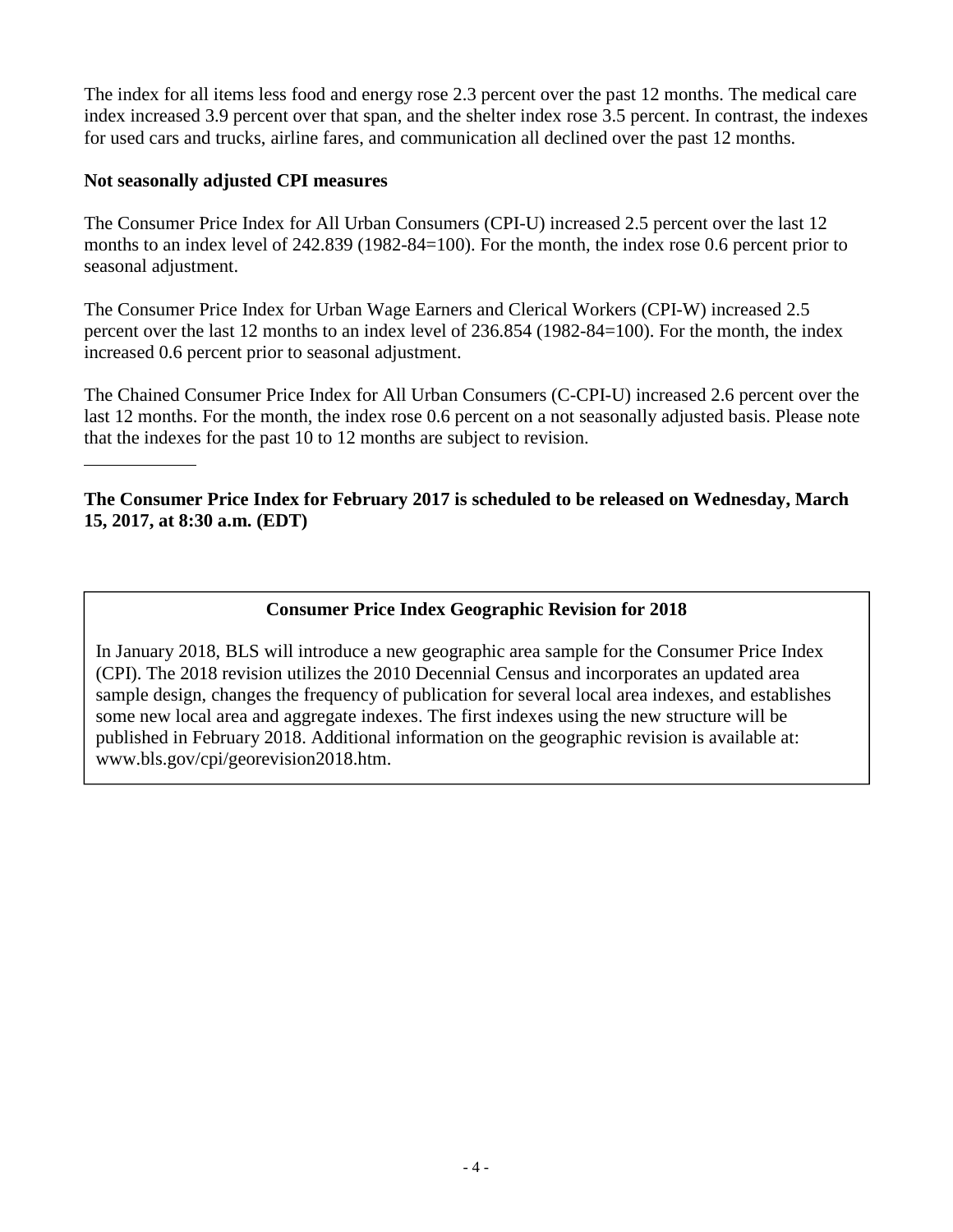## **Revised seasonally adjusted changes**

Over-the-month percent changes in the U.S. City Average Consumer Price Index for All Urban Consumers (CPI-U) for All Items and for All Items less food and energy, seasonally adjusted, using former and recalculated seasonal factors for 2016.

| All items        |        |                     |                   |  |  |  |  |  |  |
|------------------|--------|---------------------|-------------------|--|--|--|--|--|--|
| 2016             | Former | <b>Recalculated</b> | <b>Difference</b> |  |  |  |  |  |  |
| <b>January</b>   | 0.0    | 0.1                 | 0.1               |  |  |  |  |  |  |
| <b>February</b>  | $-0.2$ | $-0.1$              | 0.1               |  |  |  |  |  |  |
| <b>March</b>     | 0.1    | 0.1                 | 0.0               |  |  |  |  |  |  |
| April            | 0.4    | 0.3                 | $-0.1$            |  |  |  |  |  |  |
| <b>May</b>       | 0.2    | 0.2                 | 0.0               |  |  |  |  |  |  |
| June             | 0.2    | 0.2                 | 0.0               |  |  |  |  |  |  |
| July             | 0.0    | 0.0                 | 0.0               |  |  |  |  |  |  |
| <b>August</b>    | 0.2    | 0.2                 | 0.0               |  |  |  |  |  |  |
| <b>September</b> | 0.3    | 0.3                 | 0.0               |  |  |  |  |  |  |
| <b>October</b>   | 0.4    | 0.3                 | $-0.1$            |  |  |  |  |  |  |
| <b>November</b>  | 0.2    | 0.2                 | 0.0               |  |  |  |  |  |  |
| <b>December</b>  | 0.3    | 0.3                 | 0.0               |  |  |  |  |  |  |

|  |  | All items less food and energy |
|--|--|--------------------------------|
|  |  |                                |

| 2016            | <b>Former</b> | <b>Recalculated</b> | <b>Difference</b> |
|-----------------|---------------|---------------------|-------------------|
| <b>January</b>  | 0.3           | 0.3                 | 0.0               |
| <b>February</b> | 0.3           | 0.2                 | $-0.1$            |
| <b>March</b>    | 0.1           | 0.1                 | 0.0               |
| April           | 0.2           | 0.2                 | 0.0               |
| <b>May</b>      | 0.2           | 0.2                 | 0.0               |
| June            | 0.2           | 0.1                 | $-0.1$            |
| July            | 0.1           | 0.1                 | 0.0               |
| <b>August</b>   | 0.3           | 0.3                 | 0.0               |
| September       | 0.1           | 0.1                 | 0.0               |
| October         | 0.1           | 0.1                 | 0.0               |
| <b>November</b> | 0.2           | 0.2                 | 0.0               |
| <b>December</b> | 0.2           | 0.2                 | 0.0               |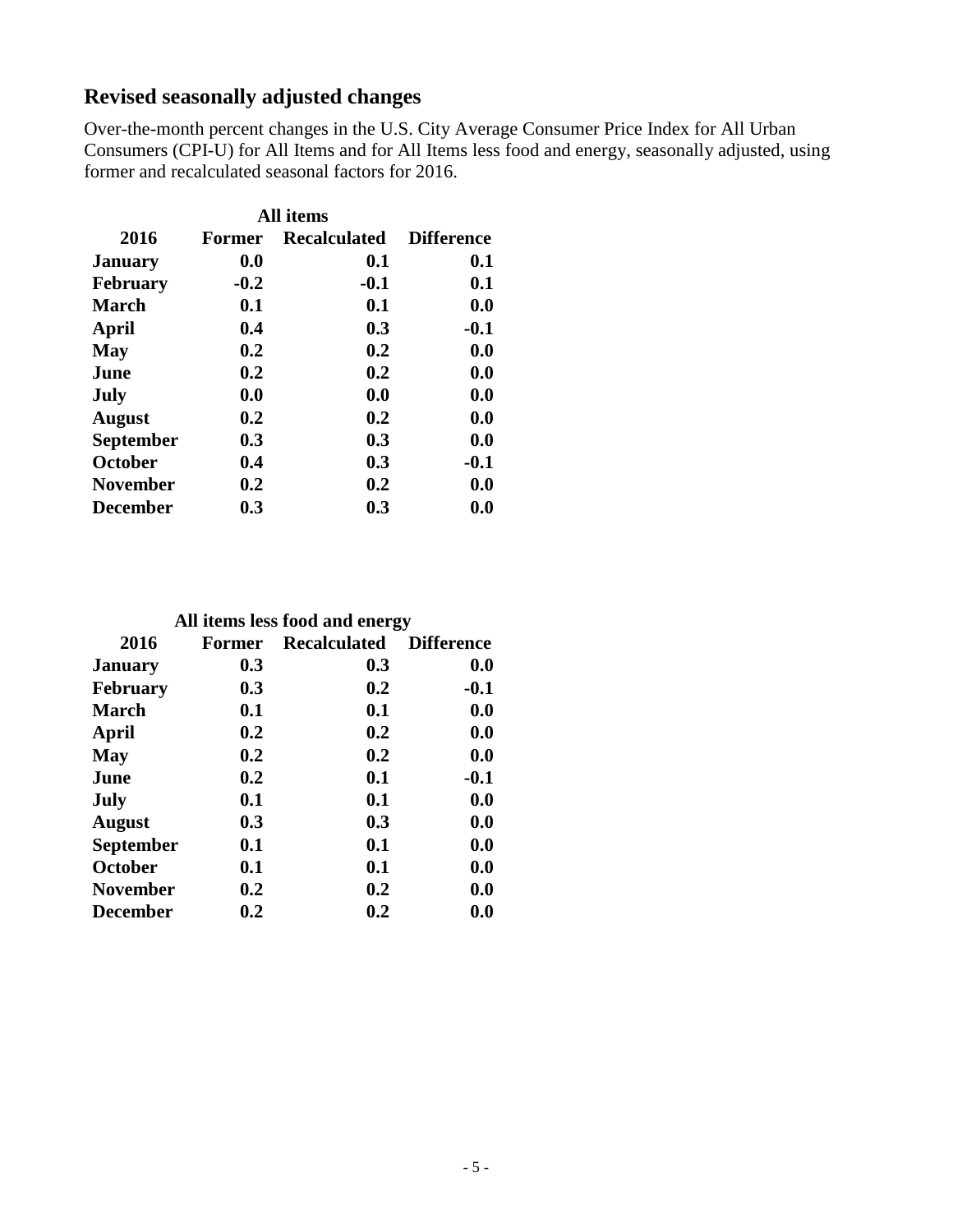# **A Note on the Use of Seasonally Adjusted and Unadjusted Data Introduction**

The Consumer Price Index (CPI) produces both unadjusted and seasonally adjusted data. Seasonally adjusted data are computed using seasonal factors derived by the X-13ARIMA-SEATS Seasonal Adjustment Method. These factors are updated each February, and the new factors are used to revise the previous five years of seasonally adjusted data. For more information on data revisions and exceptions to the usual revision schedule, please see the Fact Sheet on Seasonal Adjustment (https://www.bls.gov/cpi/cpisaqanda.htm) and the Timeline of Seasonal Adjustment Methodological Changes (https://www.bls.gov/cpi/cpiseastimeline.htm).

## **How to Use Seasonally Adjusted and Unadjusted Data**

For analyzing short-term price trends in the economy, seasonally adjusted changes are usually preferred since they eliminate the effect of changes that normally occur at the same time and in about the same magnitude every year—such as price movements resulting from changing climatic conditions, production cycles, model changeovers, holidays, and sales. This allows data users to focus on changes that are not typical for the time of year.

The unadjusted data are of primary interest to consumers concerned about the prices they actually pay. Unadjusted data are also used extensively for escalation purposes. Many collective bargaining contract agreements and pension plans, for example, tie compensation changes to the Consumer Price Index before adjustment for seasonal variation. BLS advises against the use of seasonally adjusted data in escalation agreements because seasonally adjusted series are revised annually.

### **Intervention Analysis**

The Bureau of Labor Statistics uses Intervention Analysis Seasonal Adjustment for some CPI series. Sometimes extreme values or sharp movements can distort the underlying seasonal pattern of price change. Intervention Analysis Seasonal Adjustment is a process by which the distortions caused by such unusual events are estimated and removed from the data prior to calculation of seasonal factors. The resulting seasonal factors, which more accurately represent the seasonal pattern, are then applied to the unadjusted data.

### **2017 Series Adjusted Using Intervention Analysis Seasonal Adjustment**

For the seasonal factors introduced in January 2017, BLS adjusted 40 series using Intervention Analysis Seasonal Adjustment, including selected food and beverage items, motor fuels and natural gas. For example, this procedure was used for the *Motor fuel* series to offset the effects of events such as the 2009 return to normal pricing after the worldwide economic downturn in 2008.

### **Revision of Seasonally Adjusted Indexes**

Seasonally adjusted data, including the *U.S. city average All items* index levels, are subject to revision for up to five years after their original release. Every year, economists in the CPI calculate new seasonal factors for seasonally adjusted series and apply them to the last five years of data. Seasonally adjusted indexes beyond the last five years of data are considered to be final and not subject to revision. In January 2017, revised seasonal factors and seasonally adjusted indexes for 2012-2016 were calculated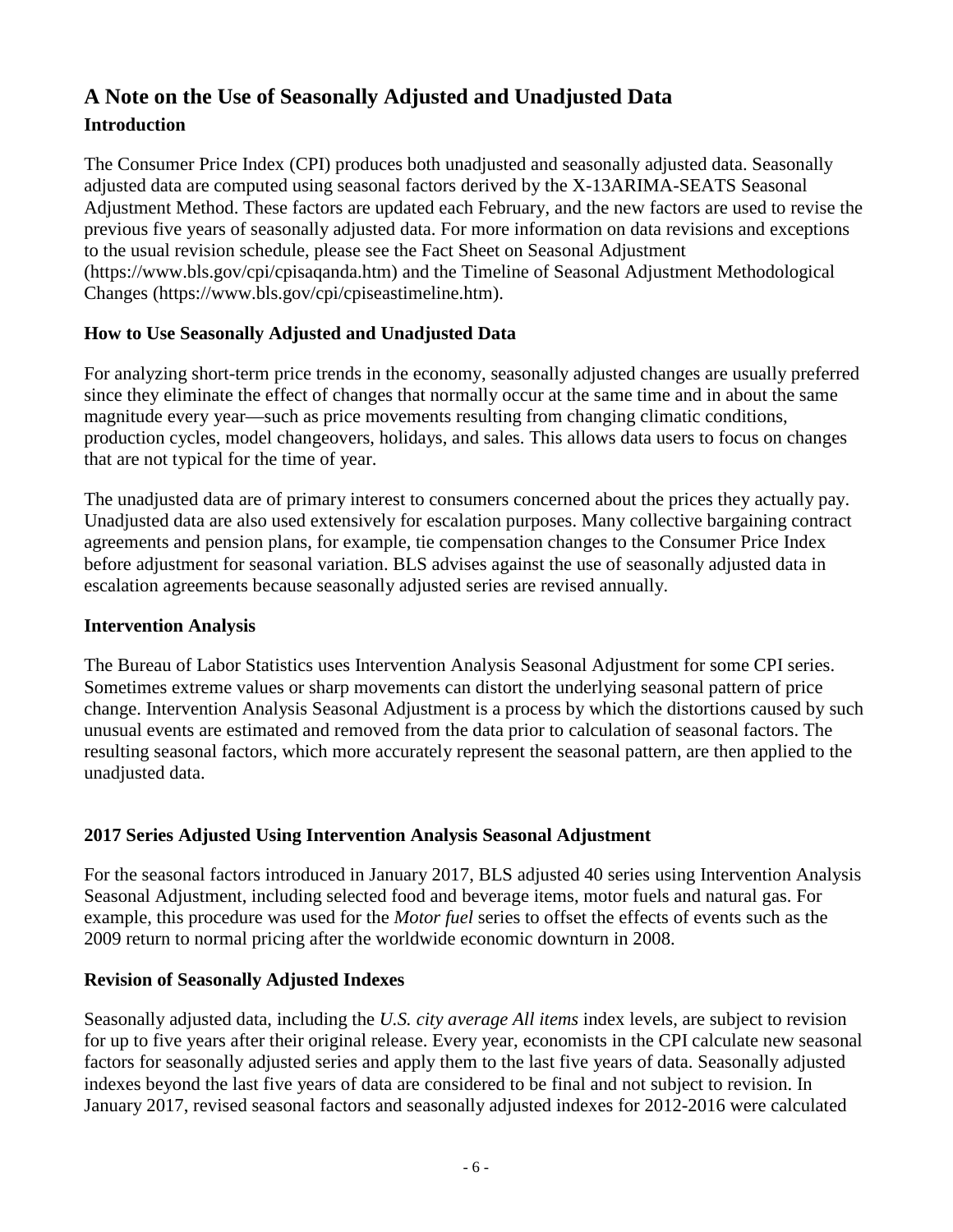and published. For directly adjusted series, the seasonal factors for 2016 will be applied to data in 2017 to produce the seasonally adjusted 2017 indexes.

## **Determining Seasonal Status**

Each year the seasonal status of every series is reevaluated based upon certain statistical criteria. Using these criteria, BLS economists determine whether a series should change its status: from "not seasonally adjusted" to "seasonally adjusted", or vice versa. If any of the 81 components of the *U.S. city average all items* index change their seasonal adjustment status from seasonally adjusted to not seasonally adjusted, not seasonally adjusted data will be used in the aggregation of the dependent series for the last five years, but the seasonally adjusted indexes before that period will not be changed. 27 of the 81 components of the *U.S. city average all items* index are not seasonally adjusted for 2017.

### **Contact Information**

For additional information on seasonal adjustment in the CPI, please contact us at (202)691-6968 or cpiseas@bls.gov. If you have general questions about the CPI, please call our information staff at (202) 691-7000 or cpi\_info@bls.gov.

## **Facilities for Sensory Impaired**

Information from this release will be made available to sensory impaired individuals upon request. Voice phone: 202-691-5200, Federal Relay Services: 1-800-877-8339.

## **Brief Explanation of the CPI**

The Consumer Price Index (CPI) is a measure of the average change in prices over time of goods and services purchased by households. The Bureau of Labor Statistics publishes CPIs for two population groups: (1) the CPI for Urban Wage Earners and Clerical Workers (CPI-W), which covers households of wage earners and clerical workers that comprise approximately 28 percent of the total population and (2) the CPI for All Urban Consumers (CPI-U) and the Chained CPI for All Urban Consumers (C-CPI-U), which covers approximately 89 percent of the total population and includes, in addition to wage earners and clerical worker households, groups such as professional, managerial, and technical workers, the selfemployed, short-term workers, the unemployed, and retirees and others not in the labor force.

The CPIs are based on prices of food, clothing, shelter, fuels, transportation fares, charges for doctors' and dentists' services, drugs, and other goods and services that people buy for day-to-day living. Prices are collected each month in 87 urban areas across the country from about 6,000 housing units and approximately 24,000 retail establishments-department stores, supermarkets, hospitals, filling stations, and other types of stores and service establishments. All taxes directly associated with the purchase and use of items are included in the index. Prices of fuels and a few other items are obtained every month in all 87 locations. Prices of most other commodities and services are collected every month in the three largest geographic areas and every other month in other areas. Prices of most goods and services are obtained by personal visits or telephone calls of the Bureau's trained representatives.

In calculating the index, price changes for the various items in each location are averaged together with weights, which represent their importance in the spending of the appropriate population group. Local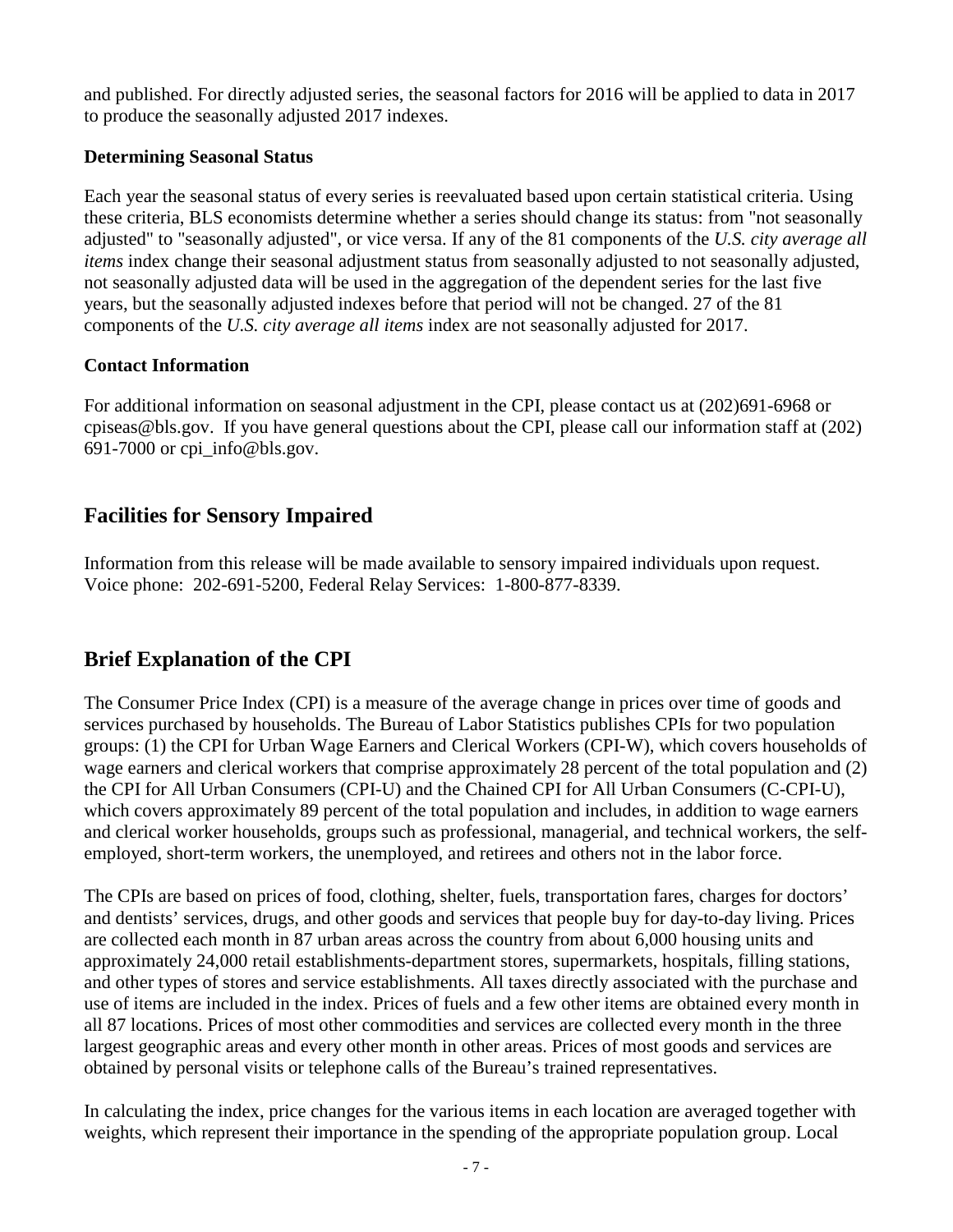data are then combined to obtain a U.S. city average. For the CPI-U and CPI-W separate indexes are also published by size of city, by region of the country, for cross-classifications of regions and population-size classes, and for 27 local areas. Area indexes do not measure differences in the level of prices among cities; they only measure the average change in prices for each area since the base period. For the C-CPI-U data are issued only at the national level. It is important to note that the CPI-U and CPI-W are considered final when released, but the C-CPI-U is issued in preliminary form and subject to two annual revisions.

The index measures price change from a designed reference date. For the CPI-U and the CPI-W the reference base is 1982-84 equals 100. The reference base for the C-CPI-U is December 1999 equals 100. An increase of 16.5 percent from the reference base, for example, is shown as 116.500. This change can also be expressed in dollars as follows: the price of a base period market basket of goods and services in the CPI has risen from \$10 in 1982-84 to \$11.65.

For further details visit the CPI home page on the Internet at www.bls.gov/cpi/ or contact our CPI Information and Analysis Section on (202) 691-7000.

## **Note on Sampling Error in the Consumer Price Index**

The CPI is a statistical estimate that is subject to sampling error because it is based upon a sample of retail prices and not the complete universe of all prices. BLS calculates and publishes estimates of the 1 month, 2-month, 6-month and 12-month percent change standard errors annually, for the CPI-U. These standard error estimates can be used to construct confidence intervals for hypothesis testing. For example, the estimated standard error of the 1 month percent change is 0.04 percent for the U.S. All Items Consumer Price Index. This means that if we repeatedly sample from the universe of all retail prices using the same methodology, and estimate a percentage change for each sample, then 95% of these estimates would be within 0.08 percent of the 1 month percentage change based on all retail prices. For example, for a 1-month change of 0.2 percent in the All Items CPI for All Urban Consumers, we are 95 percent confident that the actual percent change based on all retail prices would fall between 0.12 and 0.28 percent. For the latest data, including information on how to use the estimates of standard error, see "Variance Estimates for Price Changes in the Consumer Price Index, January-December 2014." These data are available on the CPI home page (www.bls.gov/cpi), or by using the following link: www.bls.gov/cpi/cpivar2014.pdf.

## **Calculating Index Changes**

Movements of the indexes from one month to another are usually expressed as percent changes rather than changes in index points, because index point changes are affected by the level of the index in relation to its base period while percent changes are not. The example below illustrates the computation of index point and percent changes.

Percent changes for 3-month and 6-month periods are expressed as annual rates and are computed according to the standard formula for compound growth rates. These data indicate what the percent change would be if the current rate were maintained for a 12-month period.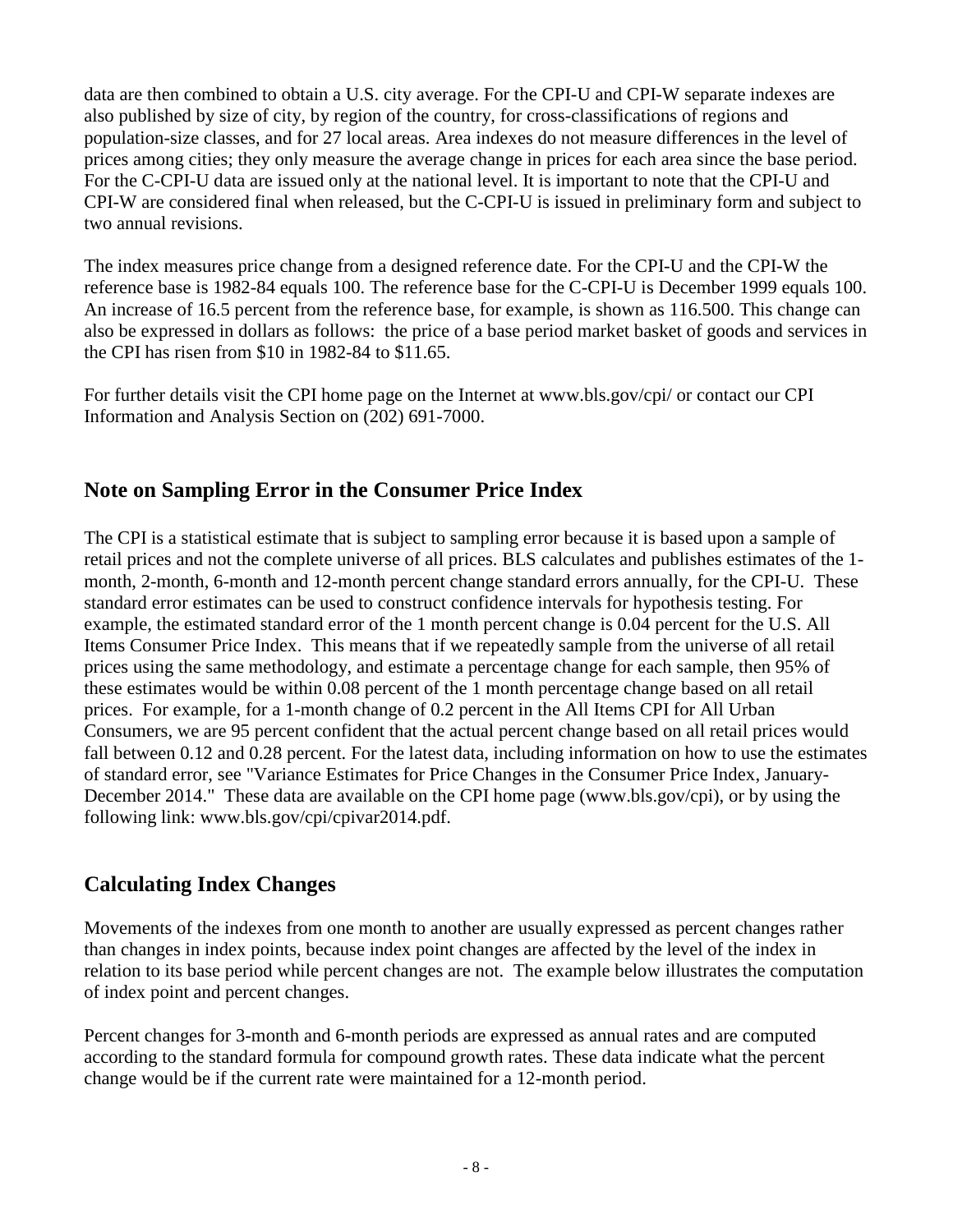## Index Point Change

| <b>CPI</b>                | 202.416 |
|---------------------------|---------|
| Less previous index       | 201.800 |
| Equals index point change | .616    |

## Percent Change

| Index point difference            | .616      |
|-----------------------------------|-----------|
| Divided by the previous index     | 201.800   |
| Equals                            | 0.003     |
| Results multiplied by one hundred | 0.003x100 |
| Equals percent change             | 0.3       |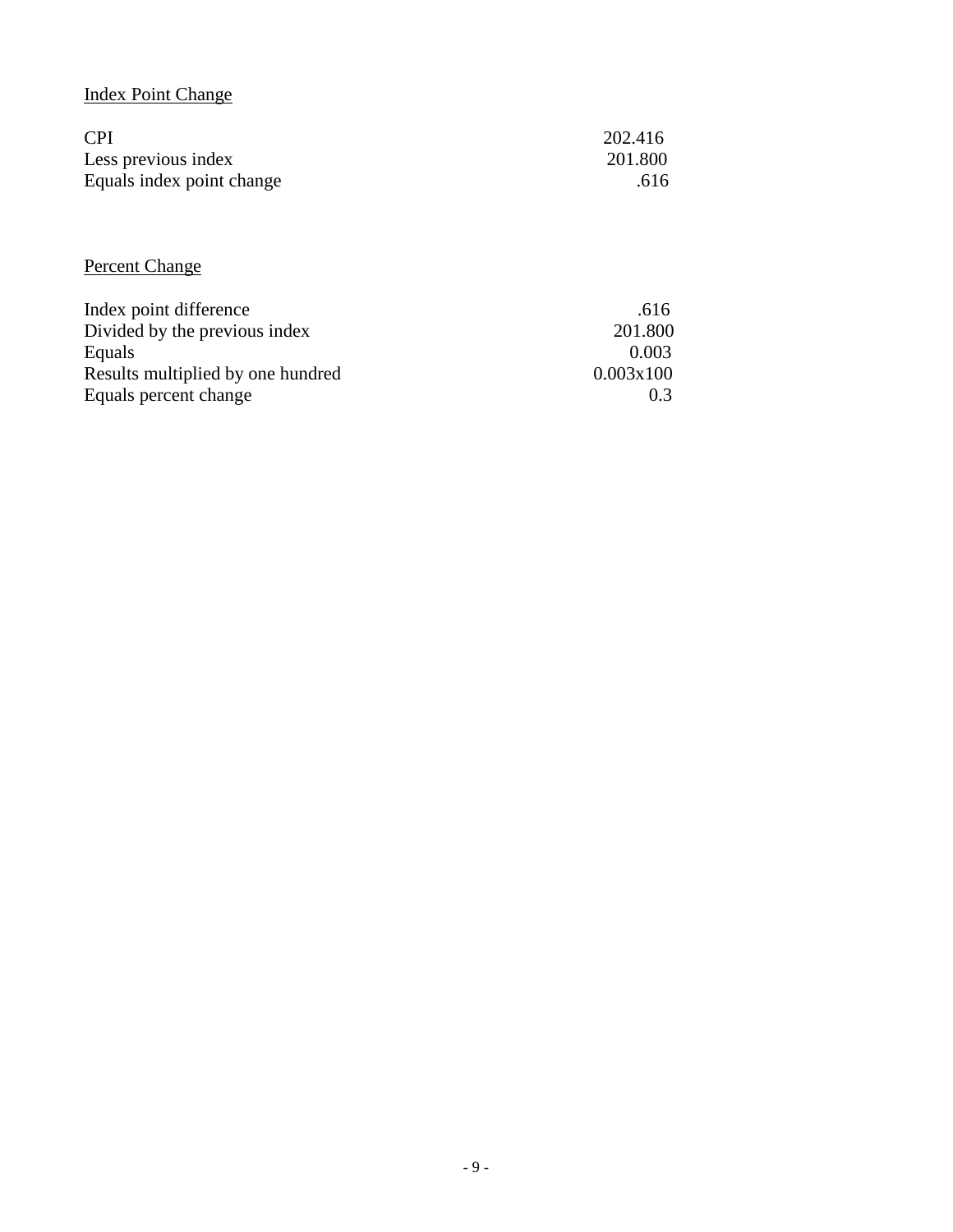#### **Table 1. Consumer Price Index for All Urban Consumers (CPI-U): U.S. city average, by expenditure category, January 2017**

[1982-84=100, unless otherwise noted]

|                                                            | Relative<br>impor-    |                    | Unadjusted indexes |                    | change                        | Unadjusted percent            |                               | Seasonally adjusted percent<br>change |                               |
|------------------------------------------------------------|-----------------------|--------------------|--------------------|--------------------|-------------------------------|-------------------------------|-------------------------------|---------------------------------------|-------------------------------|
| Expenditure category                                       | tance<br>Dec.<br>2016 | Jan.<br>2016       | Dec.<br>2016       | Jan.<br>2017       | Jan.<br>2016-<br>Jan.<br>2017 | Dec.<br>2016-<br>Jan.<br>2017 | Oct.<br>2016-<br>Nov.<br>2016 | Nov.<br>2016-<br>Dec.<br>2016         | Dec.<br>2016-<br>Jan.<br>2017 |
|                                                            | 100.000               | 236.916            | 241.432            | 242.839            | 2.5                           | 0.6                           | 0.2                           | 0.3                                   | 0.6                           |
|                                                            | 13.698                | 248.631            | 247.313            | 248.242            | $-0.2$                        | 0.4                           | 0.0                           | 0.0                                   | 0.1                           |
|                                                            | 7.899                 | 242.017            | 236.464            | 237.365            | $-1.9$                        | 0.4                           | $-0.1$                        | $-0.2$                                | 0.0                           |
| Cereals and bakery products                                | 1.068                 | 274.580            | 271.374            | 272.922            | $-0.6$                        | 0.6                           | 0.1                           | $-0.1$                                | -0.1                          |
| Meats, poultry, fish, and eggs                             | 1.740                 | 251.783            | 241.612            | 242.596            | $-3.6$                        | 0.4                           | $-0.2$                        | $-0.5$                                | 0.7                           |
| Dairy and related products                                 | 0.818                 | 220.869            | 217.929            | 219.804            | $-0.5$                        | 0.9                           | $-0.2$                        | 0.1                                   | 0.8                           |
| Fruits and vegetables                                      | 1.338                 | 306.796            | 291.957            | 291.679            | $-4.9$                        | $-0.1$                        | $-0.2$                        | $-0.6$                                | $-1.7$                        |
| Nonalcoholic beverages and beverage<br>materials           | 0.949                 | 168.718            | 165.965            | 167.074            | $-1.0$                        | 0.7                           | 0.1                           | $-0.2$                                | $-0.3$                        |
| Other food at home                                         | 1.986                 | 208.810            | 208.301            | 208.804            | 0.0                           | 0.2                           | $-0.2$                        | 0.3                                   | 0.2                           |
| Food away from home <sup>1</sup>                           | 5.799                 | 259.958            | 265.104            | 266.079            | 2.4                           | 0.4                           | 0.1                           | 0.2                                   | 0.4                           |
|                                                            | 7.039                 | 180.171            | 193.306            | 199.608            | 10.8                          | 3.3                           | 1.0                           | 1.2                                   | 4.0                           |
| Energy commodities                                         | 3.447                 | 175.931            | 200.633            | 211.110            | 20.0                          | 5.2                           | 2.0                           | 2.4                                   | 7.6                           |
|                                                            | 0.102                 | 195.029            | 235.127            | 243.347            | 24.8                          | 3.5                           | $-1.2$                        | 6.0                                   | 3.5                           |
| Motor fuel                                                 | 3.257                 | 172.378            | 196.831            | 207.280            | 20.2                          | 5.3                           | 2.0                           | 2.4                                   | 7.9                           |
| Gasoline (all types)                                       | 3.208                 | 171.574            | 195.915            | 206.360            | 20.3                          | 5.3                           | 2.1                           | 2.4                                   | 7.8                           |
| Energy services <sup>2</sup>                               | 3.592                 | 192.148            | 195.079            | 197.767            | 2.9                           | 1.4                           | 0.0                           | 0.0                                   | 0.3                           |
|                                                            | 2.794                 | 203.169            | 203.146            | 205.230            | 1.0                           | 1.0                           | 0.0                           | 0.0                                   | 0.0                           |
| Utility (piped) gas service <sup>2</sup>                   | 0.798                 | 156.513            | 167.935            | 172.319            | 10.1                          | 2.6                           | 0.2                           | 0.1                                   | 1.5                           |
| All items less food and energy                             | 79.263                | 244.528            | 249.134            | 250.083            | 2.3                           | 0.4                           | 0.2                           | 0.2                                   | 0.3                           |
| Commodities less food and energy                           |                       |                    |                    |                    |                               |                               |                               |                                       |                               |
| commodities                                                | 19.101                | 144.725            | 143.668            | 144.365            | $-0.2$                        | 0.5<br>0.4                    | -0.2<br>$-0.3$                | 0.0                                   | 0.4<br>1.4                    |
|                                                            | 3.034<br>3.678        | 121.878<br>147.456 | 122.637<br>147.299 | 123.088<br>148.848 | 1.0<br>0.9                    | 1.1                           | 0.0                           | $-0.4$<br>0.1                         | 0.9                           |
| New vehicles<br>Used cars and trucks                       | 1.986                 | 142.668            | 137.475            | 137.397            | $-3.7$                        | $-0.1$                        | 0.2                           | 0.2                                   | $-0.4$                        |
| Medical care commodities                                   | 1.852                 | 357.414            | 371.561            | 374.150            | 4.7                           | 0.7                           | $-0.4$                        | 0.5                                   | 0.3                           |
| Alcoholic beverages                                        | 0.952                 | 241.535            | 243.414            | 244.516            | 1.2                           | 0.5                           | $-0.1$                        | 0.1                                   | 0.2                           |
| Tobacco and smoking products                               | 0.665                 | 952.536            | 983.271            | 984.721            | 3.4                           | 0.1                           | 0.3                           | 0.4                                   | 0.1                           |
| Services less energy services                              | 60.162                | 305.803            | 314.190            | 315.282            | 3.1                           | 0.3                           | 0.3                           | 0.3                                   | 0.3                           |
|                                                            | 33.652                | 283.498            | 292.612            | 293.560            | 3.5                           | 0.3                           | 0.3                           | 0.3                                   | 0.2                           |
| Rent of primary residence <sup>2</sup>                     | 7.875                 | 292.004            | 302.735            | 303.467            | 3.9                           | 0.2                           | 0.3                           | 0.3                                   | 0.3                           |
| Owners' equivalent rent of                                 | 24.583                | 290.884            | 300.501            | 301.181            | 3.5                           | 0.2                           | 0.3                           | 0.3                                   | 0.2                           |
|                                                            |                       |                    |                    |                    |                               |                               |                               |                                       | 0.2                           |
| Medical care services<br>Physicians' services <sup>2</sup> | 6.687                 | 485.321            | 500.845            | 502.948<br>384.882 | 3.6                           | 0.4                           | 0.2                           | 0.2                                   |                               |
| Hospital services <sup>2, 4</sup>                          | 1.710<br>2.241        | 370.911<br>297.252 | 384.519<br>307.465 | 309.929            | 3.8<br>4.3                    | 0.1<br>0.8                    | 0.5<br>0.0                    | 0.2<br>0.2                            | 0.0<br>0.3                    |
| Transportation services                                    | 5.920                 | 294.420            | 302.410            | 303.718            | 3.2                           |                               | 0.5                           |                                       |                               |
| Motor vehicle maintenance and                              |                       |                    |                    |                    |                               | 0.4                           |                               | 0.5                                   | 0.6                           |
|                                                            | 1.165                 | 273.097            | 278.002            | 279.523            | 2.4                           | 0.5                           | 0.6                           | 0.2                                   | 0.5                           |
| Motor vehicle insurance                                    | 2.494                 | 475.456            | 507.589            | 510.919            | 7.5                           | 0.7                           | 1.0                           | 0.7                                   | 0.8                           |
| Airline fares                                              | 0.624                 | 278.334            | 265.436            | 269.241            | $-3.3$                        | 1.4                           | $-1.3$                        | 1.0                                   | 2.0                           |

<sup>1</sup> Not seasonally adjusted.

<sup>2</sup> This index series was calculated using a Laspeyres estimator. All other item stratum index series were calculated using a geometric means estimator.

<sup>3</sup> Indexes on a December 1982=100 base.

4 Indexes on a December 1996=100 base.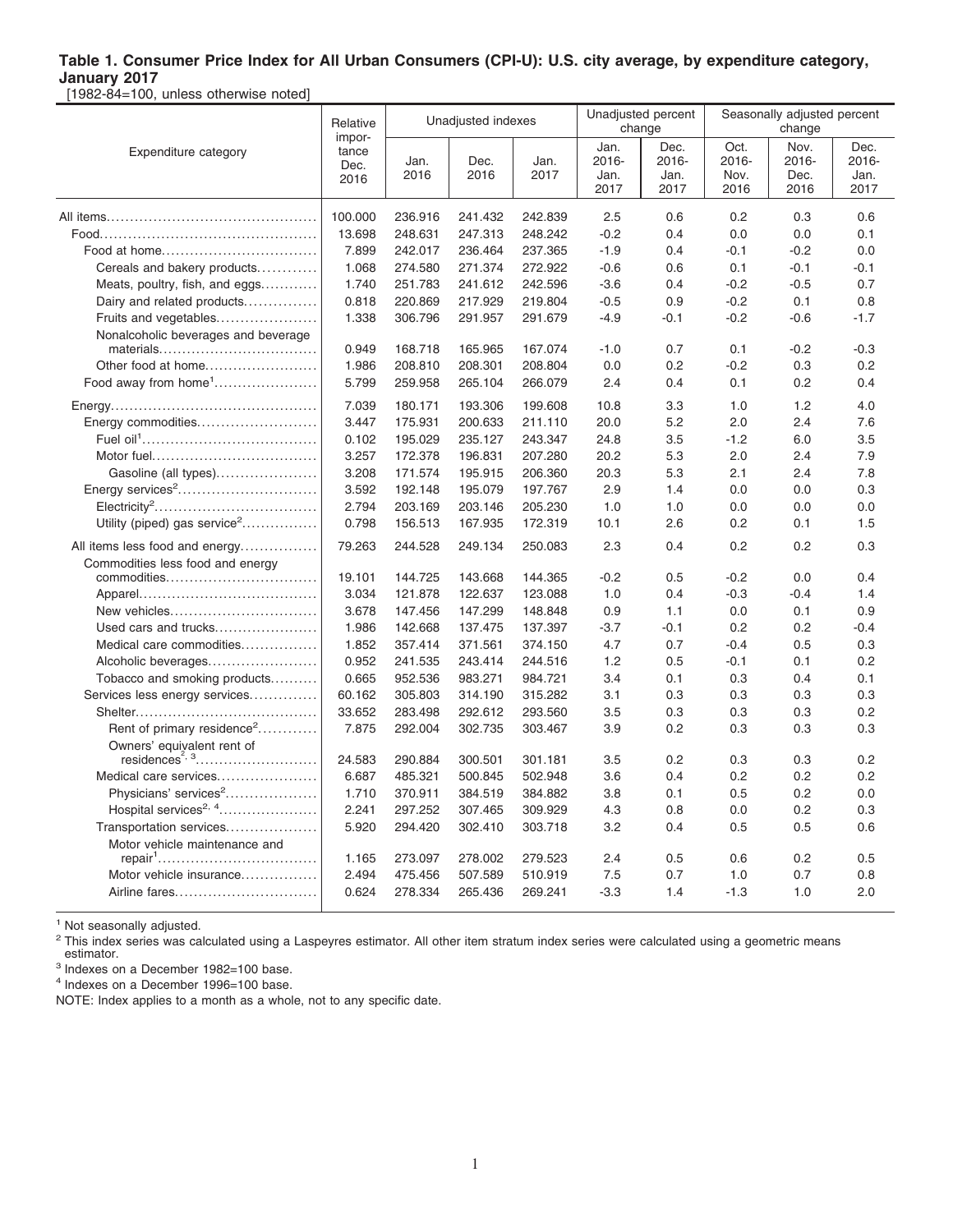[1982-84=100, unless otherwise noted]

|                                                                                                 | Relative                   |                                  | Unadjusted percent<br>change  | Seasonally adjusted percent change |                                  |                               |  |
|-------------------------------------------------------------------------------------------------|----------------------------|----------------------------------|-------------------------------|------------------------------------|----------------------------------|-------------------------------|--|
| Expenditure category                                                                            | importance<br>Dec.<br>2016 | Jan.<br>$2016 -$<br>Jan.<br>2017 | Dec.<br>2016-<br>Jan.<br>2017 | Oct.<br>2016-<br>Nov.<br>2016      | Nov.<br>$2016 -$<br>Dec.<br>2016 | Dec.<br>2016-<br>Jan.<br>2017 |  |
|                                                                                                 | 100.000                    | 2.5                              | 0.6                           | 0.2                                | 0.3                              | 0.6                           |  |
|                                                                                                 | 13.698                     | $-0.2$                           | 0.4                           | 0.0                                | 0.0                              | 0.1                           |  |
|                                                                                                 | 7.899                      | $-1.9$                           | 0.4                           | $-0.1$                             | $-0.2$                           | 0.0                           |  |
|                                                                                                 | 1.068                      | $-0.6$                           | 0.6                           | 0.1                                | $-0.1$                           | $-0.1$                        |  |
|                                                                                                 | 0.357                      | $-1.1$                           | 0.4                           | $-0.2$                             | 0.0                              | $-0.2$                        |  |
| Flour and prepared flour mixes                                                                  | 0.041                      | $-2.4$                           | 4.9                           | 0.4                                | $-0.9$                           | $-0.5$                        |  |
|                                                                                                 | 0.186                      | $-0.5$                           | $-1.2$                        | 0.3                                | 0.3                              | $-1.2$                        |  |
|                                                                                                 | 0.130                      | $-1.5$                           | 1.3                           | $-1.3$                             | 0.0                              | 1.3                           |  |
|                                                                                                 |                            | $-2.0$                           | 0.7                           | $-0.6$                             | $-1.0$                           | 0.7                           |  |
|                                                                                                 | 0.711                      | $-0.3$                           | 0.7                           | 0.0                                | $-0.3$                           | 0.7                           |  |
|                                                                                                 | 0.212                      | $-0.9$                           | 0.0                           | 0.1                                | $-0.4$                           | 0.0                           |  |
|                                                                                                 |                            | $-0.6$                           | $-0.1$                        | 0.8                                | 0.0                              | $-0.1$                        |  |
| Bread other than white <sup>1, 3</sup>                                                          |                            | $-1.3$                           | -0.3                          | $-0.2$                             | $-0.9$                           | $-0.3$                        |  |
| Fresh biscuits, rolls, muffins <sup>2</sup>                                                     | 0.106                      | $-1.3$                           | $-0.5$                        | 0.4                                | 0.6                              | $-1.0$                        |  |
| Cakes, cupcakes, and cookies                                                                    | 0.174                      | 0.6                              | 0.8                           | 0.0                                | 0.4                              | 0.6                           |  |
|                                                                                                 |                            | 0.9                              | 1.3                           | $-0.6$                             | 0.5                              | 1.1                           |  |
| Fresh cakes and cupcakes <sup>1, 3</sup>                                                        |                            | 0.8                              | 0.4                           | 1.8                                | $-0.6$                           | 0.4                           |  |
|                                                                                                 | 0.220                      | $-0.1$                           | 1.8                           | 0.9                                | $-0.6$                           | 0.0                           |  |
| Fresh sweetrolls, coffeecakes, doughnuts <sup>1, 3</sup>                                        |                            | $-1.1$                           | $-1.5$                        | 1.1                                | 0.6                              | $-1.5$                        |  |
| Crackers, bread, and cracker products <sup>3</sup>                                              |                            | $-0.2$                           | 2.4                           | 0.9                                | $-0.8$                           | 0.6                           |  |
| Frozen and refrigerated bakery products, pies,                                                  |                            |                                  |                               |                                    |                                  |                               |  |
|                                                                                                 |                            | 0.2                              | 2.5                           | 0.9                                | -1.7                             | 0.2                           |  |
| Meats, poultry, fish, and eggs                                                                  | 1.740                      | -3.6                             | 0.4                           | $-0.2$                             | $-0.5$                           | 0.7                           |  |
|                                                                                                 | 1.640                      | $-2.4$                           | $-0.1$                        | $-0.2$                             | $-0.3$                           | $-0.1$                        |  |
|                                                                                                 | 1.037                      | $-3.6$                           | $-0.4$                        | $-0.2$                             | $-0.2$                           | $-0.1$                        |  |
|                                                                                                 | 0.460                      | $-4.5$                           | $-0.3$                        | $-0.2$                             | $-0.7$                           | 0.3                           |  |
|                                                                                                 | 0.187                      | $-5.9$                           | 0.4                           | $-0.2$                             | $-1.7$                           | 0.4                           |  |
|                                                                                                 | 0.062                      | $-4.9$                           | $-1.1$                        | 0.9                                | $-2.2$                           | $-1.1$                        |  |
| Uncooked beef steaks <sup>2</sup>                                                               | 0.164                      | $-3.8$                           | $-0.6$                        | 0.1                                | $-0.3$                           | $-0.1$                        |  |
| Uncooked other beef and veal <sup>1, 2</sup>                                                    | 0.048                      | $-0.6$                           | $-0.6$                        | $-0.2$                             | 1.5                              | $-0.6$                        |  |
|                                                                                                 | 0.318                      | $-3.5$                           | 0.2                           | 0.1                                | $-0.1$                           | $-0.2$                        |  |
| Bacon, breakfast sausage, and related                                                           |                            |                                  |                               |                                    |                                  |                               |  |
| $products2 \ldots \ldots \ldots \ldots \ldots \ldots \ldots \ldots \ldots \ldots \ldots \ldots$ | 0.133                      | $-1.9$                           | 3.1                           | $-0.3$                             | 0.0                              | 1.8                           |  |
| Bacon and related products <sup>3</sup>                                                         |                            | $-2.2$                           | 1.9                           | $-0.5$                             | 0.8                              | 1.6                           |  |
| Breakfast sausage and related products <sup>2, 3</sup>                                          |                            | $-1.8$                           | 4.3                           | $-1.1$                             | $-0.3$                           | 1.7                           |  |
|                                                                                                 | 0.057                      | $-4.8$                           | 0.1                           | $-0.2$                             | $-0.9$                           | 0.0                           |  |
| Ham, excluding canned <sup>3</sup>                                                              |                            | $-5.2$                           | $-0.1$                        | $-0.1$                             | $-1.0$                           | 0.1                           |  |
|                                                                                                 | 0.052                      | $-5.5$                           | $-2.5$                        | $-1.5$                             | $-1.7$                           | $-2.5$                        |  |
| Other pork including roasts and picnics <sup>2</sup>                                            | 0.076                      | $-4.0$                           | $-3.0$                        | 0.9                                | 1.0                              | $-2.5$                        |  |
|                                                                                                 | 0.258                      | $-2.2$                           | $-1.5$                        | $-0.4$                             | 0.6                              | $-0.9$                        |  |
|                                                                                                 |                            | $-0.4$                           | 0.7                           | $-0.8$                             | 0.1                              | 2.6                           |  |
|                                                                                                 |                            | $-3.1$                           | $-2.1$                        | $-0.6$                             | 0.5                              | $-1.5$                        |  |
|                                                                                                 |                            | 1.0                              | 1.1                           | $-1.5$                             | $-1.9$                           | 1.1                           |  |
|                                                                                                 |                            | $-2.5$                           | 0.7                           | $-3.8$                             | $-1.5$                           | 0.7                           |  |
|                                                                                                 | 0.341                      | $-1.2$                           | 0.2                           | $-0.5$                             | $-0.9$                           | 0.2                           |  |
|                                                                                                 | 0.277                      | $-1.2$                           | $-0.2$                        | 0.2                                | $-1.1$                           | $-0.2$                        |  |
| Fresh whole chicken <sup>1, 3</sup>                                                             |                            | $-2.0$                           | $-3.2$                        | $-0.6$                             | $-0.1$                           | $-3.2$                        |  |
| Fresh and frozen chicken parts <sup>1, 3</sup>                                                  |                            | $-0.7$                           | 1.4                           | 0.4                                | $-1.6$                           | 1.4                           |  |
| Other poultry including turkey <sup>2</sup>                                                     | 0.064                      | $-1.0$                           | 2.2                           | $-0.6$                             | 0.3                              | 0.5                           |  |
|                                                                                                 | 0.263                      | 1.1                              | 0.5                           | 0.2                                | 0.1                              | $-0.3$                        |  |
|                                                                                                 | 0.143                      | 3.5                              | 1.9                           | 0.0                                | 0.0                              | 0.4                           |  |
| Processed fish and seafood <sup>2</sup>                                                         | 0.120                      | $-1.6$                           | $-1.1$                        | 0.6                                | 0.5                              | $-1.0$                        |  |
| Shelf stable fish and seafood <sup>1, 3</sup>                                                   |                            | $-1.7$                           | $-1.2$                        | 1.3                                | $-0.2$                           | $-1.2$                        |  |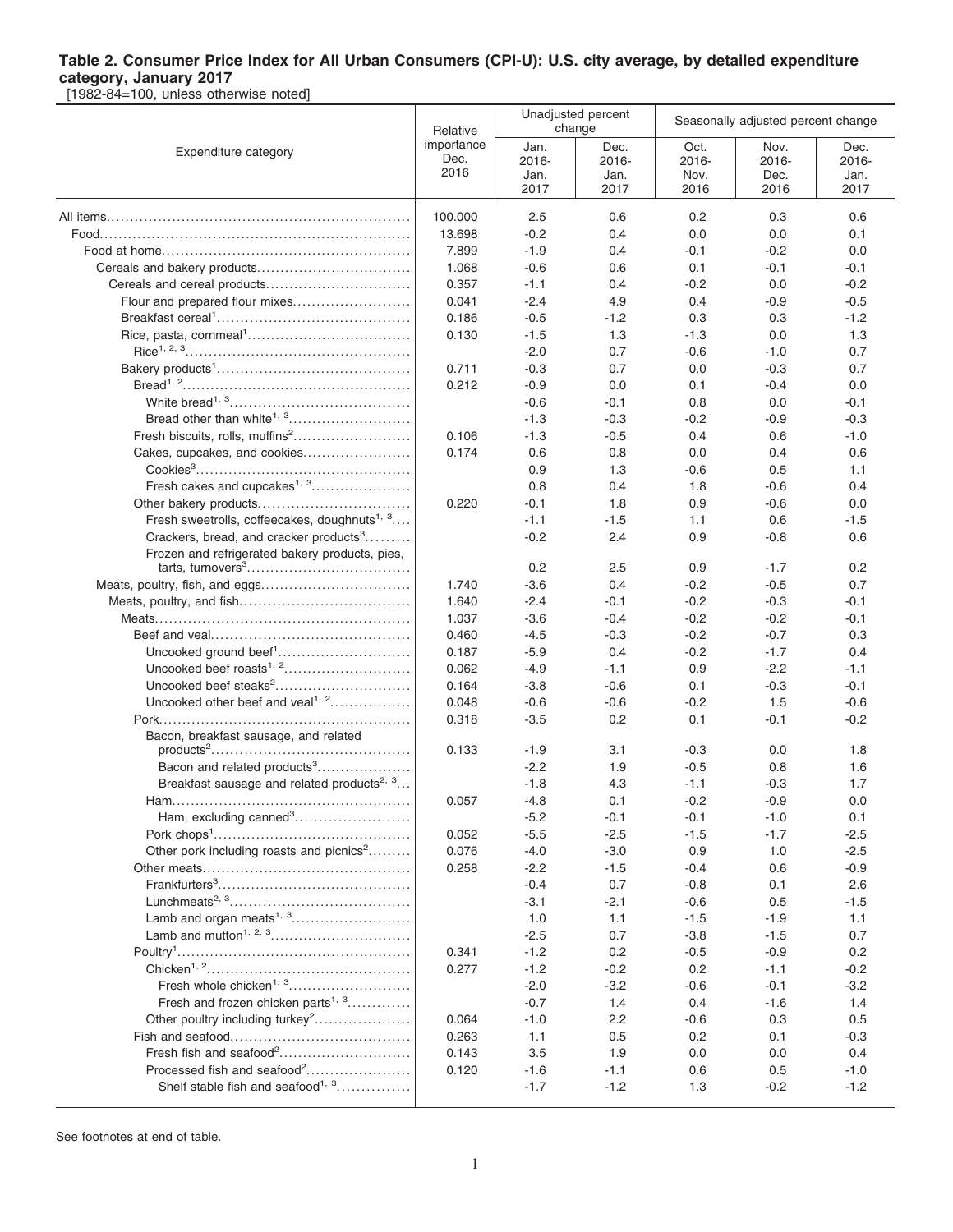[1982-84=100, unless otherwise noted]

|                                                          | Relative                   |                               | Unadjusted percent<br>change  |                               | Seasonally adjusted percent change |                               |
|----------------------------------------------------------|----------------------------|-------------------------------|-------------------------------|-------------------------------|------------------------------------|-------------------------------|
| Expenditure category                                     | importance<br>Dec.<br>2016 | Jan.<br>2016-<br>Jan.<br>2017 | Dec.<br>2016-<br>Jan.<br>2017 | Oct.<br>2016-<br>Nov.<br>2016 | Nov.<br>2016-<br>Dec.<br>2016      | Dec.<br>2016-<br>Jan.<br>2017 |
| Frozen fish and seafood <sup>3</sup>                     |                            | $-1.0$                        | $-0.1$                        | 0.3                           | 0.8                                | $-0.6$                        |
|                                                          | 0.099                      | $-19.4$                       | 9.5                           | $-0.1$                        | $-4.0$                             | 14.3                          |
|                                                          | 0.818                      | $-0.5$                        | 0.9                           | $-0.2$                        | 0.1                                | 0.8                           |
|                                                          | 0.235                      | $-0.7$                        | $-0.5$                        | $-1.1$                        | 1.3                                | $-0.5$                        |
|                                                          |                            | $-1.0$                        | 0.0                           | $-0.9$                        | 0.0                                | 0.3                           |
|                                                          |                            | $-1.0$                        | $-1.0$                        | $-1.2$                        | 0.5                                | 0.1                           |
|                                                          | 0.259                      | $-1.6$                        | 1.7                           | $-0.6$                        | $-0.7$                             | 1.6                           |
| Ice cream and related products                           | 0.119                      | 0.4                           | 0.5                           | 0.9                           | 0.7                                | $-0.5$                        |
| Other dairy and related products <sup>1, 2</sup>         | 0.206                      | 0.6                           | 1.6                           | $-0.9$                        | 1.4                                | 1.6                           |
|                                                          | 1.338                      | $-4.9$                        | $-0.1$                        | $-0.2$                        | $-0.6$                             | $-1.7$                        |
| Fresh fruits and vegetables                              | 1.047                      | $-5.9$                        | $-0.3$                        | $-0.4$                        | $-0.8$                             | $-1.8$                        |
|                                                          | 0.567                      | $-2.6$                        | $-0.6$                        | $-0.2$                        | $-1.1$                             | $-0.8$                        |
|                                                          | 0.085                      | $-3.5$                        | $-1.9$                        | 1.0                           | 1.0                                | $-4.0$                        |
|                                                          | 0.087                      | $-1.2$                        | $-0.3$                        | $-0.5$                        | 0.4                                | $-0.3$                        |
|                                                          | 0.145                      | 5.9                           | 1.5                           | $-0.1$                        | 0.9                                | 3.2                           |
| Oranges, including tangerines <sup>3</sup>               |                            | 5.8                           | 2.5                           | 0.5                           | 0.9                                | 4.1                           |
|                                                          | 0.251                      | $-7.3$                        | $-1.5$                        | 0.5                           | $-3.2$                             | $-2.4$                        |
|                                                          | 0.479                      | $-9.4$                        | 0.0                           | $-0.8$                        | $-0.4$                             | $-3.0$                        |
|                                                          | 0.077                      | 2.0                           | 3.0                           | 1.7                           | 0.9                                | $-3.0$                        |
|                                                          | 0.062                      | $-16.8$                       | $-3.7$                        | $-2.9$                        | 0.9                                | $-4.9$                        |
|                                                          | 0.084                      | $-18.4$                       | $-1.3$                        | $-0.6$                        | $-2.3$                             | $-1.3$                        |
|                                                          | 0.257                      | $-7.4$                        | 0.3                           | 0.3                           | $-0.1$                             | $-2.2$                        |
| Processed fruits and vegetables <sup>2</sup>             | 0.292                      | $-1.5$                        | 0.8                           | 0.6                           | $-0.2$                             | $-1.2$                        |
| Canned fruits and vegetables <sup>2</sup>                | 0.153                      | $-2.0$                        | 0.5                           | 0.1                           | 0.4                                | $-1.5$                        |
|                                                          |                            | $-1.5$                        | 0.6                           | 0.4                           | 0.1                                | $-1.5$                        |
|                                                          |                            | $-2.0$                        | 0.5                           | -0.1                          | 0.6                                | $-1.6$                        |
| Frozen fruits and vegetables <sup>2</sup>                | 0.085                      | 0.0                           | 1.1                           | 1.1                           | $-1.3$                             | $-0.8$                        |
| Frozen vegetables <sup>3</sup>                           |                            | $-0.1$                        | 1.5                           | 1.8                           | $-1.6$                             | $-1.0$                        |
| Other processed fruits and vegetables including          | 0.054                      | $-2.2$                        | 1.2                           | 2.1                           | $-0.4$                             | $-0.7$                        |
| Dried beans, peas, and lentils <sup>1, 2, 3</sup>        |                            | $-4.2$                        | $-1.2$                        | 1.4                           | $-2.5$                             | $-1.2$                        |
| Nonalcoholic beverages and beverage materials            | 0.949                      | $-1.0$                        | 0.7                           | 0.1                           | $-0.2$                             | $-0.3$                        |
| Juices and nonalcoholic drinks <sup>2</sup>              | 0.670                      | $-0.7$                        | 0.4                           | 0.1                           | 0.0                                | $-0.5$                        |
|                                                          | 0.265                      | $-0.3$                        | 1.5                           | $-0.9$                        | 0.5                                | $-1.0$                        |
| Frozen noncarbonated juices and drinks <sup>1, 2</sup>   | 0.011                      | 1.7                           | $-0.9$                        | 0.8                           | 0.5                                | $-0.9$                        |
| Nonfrozen noncarbonated juices and drinks <sup>2</sup>   | 0.393                      | $-1.0$                        | $-0.3$                        | 0.4                           | $-0.1$                             | $-0.3$                        |
| Beverage materials including coffee and tea <sup>2</sup> | 0.279                      | -1.7                          | 1.3                           | 0.2                           | $-0.5$                             | 0.1                           |
|                                                          | 0.173                      | $-2.6$                        | 2.2                           | 0.1                           | $-0.6$                             | 0.1                           |
|                                                          |                            | $-2.9$                        | 2.5                           | 0.1                           | 0.1                                | $-0.1$                        |
| Instant and freeze dried coffee <sup>1, 3</sup>          |                            | 0.8                           | 1.9                           | 0.2                           | $-1.2$                             | 1.9                           |
| Other beverage materials including tea <sup>1, 2</sup>   | 0.106                      | $-0.3$                        | $-0.2$                        | 1.1                           | 0.1                                | $-0.2$                        |
|                                                          | 1.986                      | 0.0                           | 0.2                           | $-0.2$                        | 0.3                                | 0.2                           |
|                                                          | 0.289                      | $-0.1$                        | 0.5                           | $-0.5$                        | 0.0                                | 0.5                           |
| Sugar and artificial sweeteners                          | 0.048                      | $-1.4$                        | 4.1                           | 0.0                           | $-1.0$                             | 0.4                           |
|                                                          | 0.185                      | 0.3                           | $-0.2$                        | 0.1                           | 0.3                                | $-0.2$                        |
|                                                          | 0.056                      | $-0.4$                        | $-0.3$                        | 0.4                           | 0.2                                | $-1.8$                        |
|                                                          | 0.231                      | $-1.7$                        | 0.7                           | $-1.2$                        | 1.0                                | $-0.2$                        |
|                                                          | 0.066                      | $-1.3$                        | 3.5                           | $-0.9$                        | $-0.3$                             | 2.0                           |
|                                                          |                            | $-1.9$                        | 5.5                           | $-0.8$                        | $-0.6$                             | 3.9                           |
|                                                          |                            | 0.5                           | 0.7                           | $-0.4$                        | 0.8                                | 0.0                           |
|                                                          | 0.057                      | $-1.6$                        | $-0.6$                        | $-2.5$                        | 2.1                                | 0.2                           |
| Other fats and oils including peanut butter <sup>2</sup> | 0.109                      | $-2.1$                        | $-0.3$                        | $-0.7$                        | 0.8                                | $-1.8$                        |
|                                                          |                            | $-3.2$                        | $-2.0$                        | $-4.4$                        | 3.8                                | $-2.0$                        |
|                                                          | 1.466                      | 0.3                           | 0.1                           | 0.0                           | 0.2                                | 0.2                           |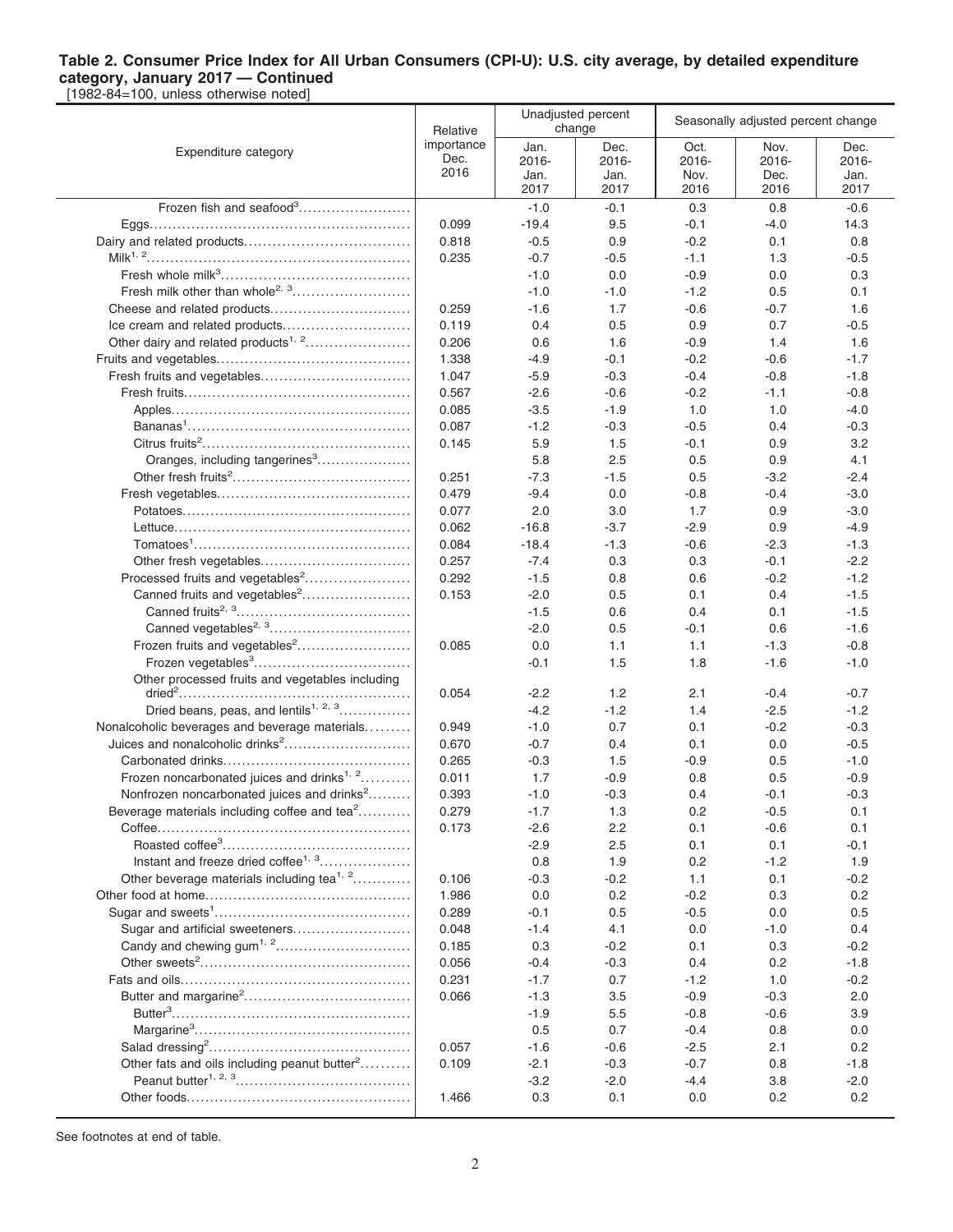[1982-84=100, unless otherwise noted]

|                                                                 | Relative                   |                               | Unadjusted percent<br>change  |                               | Seasonally adjusted percent change |                               |
|-----------------------------------------------------------------|----------------------------|-------------------------------|-------------------------------|-------------------------------|------------------------------------|-------------------------------|
| Expenditure category                                            | importance<br>Dec.<br>2016 | Jan.<br>2016-<br>Jan.<br>2017 | Dec.<br>2016-<br>Jan.<br>2017 | Oct.<br>2016-<br>Nov.<br>2016 | Nov.<br>2016-<br>Dec.<br>2016      | Dec.<br>2016-<br>Jan.<br>2017 |
|                                                                 | 0.092                      | 4.1                           | 0.4                           | 0.5                           | 2.0                                | $-0.2$                        |
| Frozen and freeze dried prepared foods <sup>1</sup>             | 0.262                      | $-1.4$                        | $-2.1$                        | $-0.2$                        | 0.3                                | $-2.1$                        |
|                                                                 | 0.330                      | $-0.4$                        | 0.6                           | $-0.8$                        | $-0.3$                             | 0.6                           |
| Spices, seasonings, condiments, sauces                          | 0.281                      | 1.1                           | 3.1                           | 0.3                           | 0.1                                | 0.9                           |
| Salt and other seasonings and spices <sup>2, 3</sup>            |                            | 0.4                           | 2.1                           | $-1.8$                        | 1.8                                | $-0.7$                        |
| Olives, pickles, relishes <sup>1, 2, 3</sup>                    |                            | $-1.2$                        | 5.1                           | $-5.5$                        | $-0.3$                             | 5.1                           |
|                                                                 |                            | $-0.1$                        | 2.2                           | 1.4                           | $-0.6$                             | 0.6                           |
|                                                                 |                            | $-1.5$                        | 4.1                           | $-0.3$                        | $-1.1$                             | -0.1                          |
|                                                                 | 0.056                      | 2.7                           | 1.4                           | 0.3                           | 0.0                                | 1.4                           |
| Other miscellaneous foods <sup>1, 2</sup>                       | 0.446                      | 0.2                           | $-1.0$                        | 0.6                           | 0.3                                | $-1.0$                        |
|                                                                 |                            | 3.0                           | $-0.8$                        | 0.8                           | 0.3                                | $-0.8$                        |
|                                                                 | 5.799                      | 2.4                           | 0.4                           | 0.1                           | 0.2                                | 0.4                           |
|                                                                 | 2.813                      | 2.5                           | 0.3                           | 0.2                           | 0.3                                | 0.3                           |
| Limited service meals and snacks <sup>1, 2</sup>                | 2.459                      | 2.4                           | 0.5                           | 0.0                           | 0.1                                | 0.5                           |
| Food at employee sites and schools <sup>2</sup>                 | 0.199                      | 2.6                           | 0.4                           | $-0.1$                        | 0.2                                | 0.5                           |
| Food at elementary and secondary schools <sup>1, 3, 5</sup>     |                            | 2.0                           | 0.0                           | 0.0                           | 0.0                                | 0.0                           |
| Food from vending machines and mobile vendors <sup>1, 2</sup>   | 0.082                      | 3.7                           | 0.1                           | 0.1                           | 0.1                                | 0.1                           |
|                                                                 | 0.246                      | 0.4                           | 0.1                           | 0.0                           | $-0.1$                             | 0.1                           |
|                                                                 | 7.039                      | 10.8                          | 3.3                           | 1.0                           | 1.2                                | 4.0                           |
|                                                                 | 3.447                      | 20.0                          | 5.2                           | 2.0                           | 2.4                                | 7.6                           |
|                                                                 | 0.190                      | 15.8                          | 3.7                           | 1.3                           | 2.7                                | 3.1                           |
|                                                                 | 0.102                      | 24.8                          | 3.5                           | $-1.2$                        | 6.0                                | 3.5                           |
| Propane, kerosene, and firewood <sup>6</sup>                    | 0.088                      | 6.8                           | 4.0                           | 0.3                           | 1.4                                | 4.0                           |
|                                                                 | 3.257                      | 20.2                          | 5.3                           | 2.0                           | 2.4                                | 7.9                           |
|                                                                 | 3.208                      | 20.3                          | 5.3                           | 2.1                           | 2.4                                | 7.8                           |
|                                                                 |                            | 21.1                          | 5.5                           | 2.0                           | 2.6                                | 8.0                           |
| Gasoline, unleaded midgrade <sup>3, 7</sup>                     |                            | 19.2                          | 4.9                           | 2.1                           | 3.0                                | 6.7                           |
| Gasoline, unleaded premium <sup>3</sup>                         |                            | 15.1                          | 4.3                           | 3.1                           | 1.1                                | 5.6                           |
|                                                                 | 0.049                      | 18.5                          | 3.8                           | 0.3                           | 2.6                                | 10.7                          |
|                                                                 | 3.592                      | 2.9                           | 1.4                           | 0.0                           | 0.0                                | 0.3                           |
|                                                                 | 2.794                      | 1.0                           | 1.0                           | 0.0                           | 0.0                                | 0.0                           |
|                                                                 | 0.798                      | 10.1                          | 2.6                           | 0.2                           | 0.1                                | 1.5                           |
|                                                                 | 79.263                     | 2.3                           | 0.4                           | 0.2                           | 0.2                                | 0.3                           |
| Commodities less food and energy commodities                    | 19.101                     | $-0.2$                        | 0.5                           | $-0.2$                        | 0.0                                | 0.4                           |
| Household furnishings and supplies <sup>9</sup>                 | 3.172                      | $-1.7$                        | 0.7                           | $-0.3$                        | $-0.1$                             | 0.4                           |
| Window and floor coverings and other linens <sup>1, 2</sup>     | 0.252                      | $-3.8$                        | 1.9                           | $-1.9$                        | $-2.2$                             | 1.9                           |
|                                                                 | 0.059                      | 0.4                           | -0.6                          | 0.2                           | 0.1                                | $-0.6$                        |
|                                                                 | 0.054                      | $-1.7$                        | 0.3                           | $-1.4$                        | 0.8                                | 0.3                           |
|                                                                 | 0.140                      | $-6.2$                        | 3.6                           | $-2.9$                        | $-4.2$                             | 3.6                           |
|                                                                 | 0.755                      | $-2.0$                        | 0.9                           | $-0.8$                        | $-0.3$                             | 0.9                           |
|                                                                 | 0.264                      | $-2.8$                        | 0.1                           | $-0.3$                        | $-0.5$                             | 0.1                           |
| Living room, kitchen, and dining room furniture <sup>1, 2</sup> | 0.359                      | $-0.7$                        | 1.2                           | $-1.4$                        | 0.1                                | 1.2                           |
|                                                                 | 0.126                      | $-4.0$                        | 1.3                           | 0.1                           | $-0.3$                             | 1.9                           |
|                                                                 |                            |                               | 7.6                           |                               | 0.2                                | 7.6                           |
|                                                                 | 0.177                      | $-4.3$                        | 1.9                           | $-0.6$                        | $-0.3$                             | 0.1                           |
|                                                                 | 0.055                      | $-4.8$                        | 2.8                           | $-1.5$                        | 1.0                                | 0.7                           |
|                                                                 |                            | $-2.6$                        | 3.5                           | $-0.4$                        | 3.2                                | 2.2                           |
|                                                                 | 0.119                      | $-4.1$                        | 1.5                           | $-1.2$                        | $-1.6$                             | 1.5                           |
| Other household equipment and furnishings <sup>2</sup>          | 0.452                      | $-2.8$                        | 1.9                           | $-0.5$                        | 0.2                                | 1.1                           |
| Clocks, lamps, and decorator items <sup>1</sup>                 | 0.233                      | $-4.5$                        | 1.5                           | $-1.8$                        | 0.2                                | 1.5                           |
| Indoor plants and flowers <sup>10</sup>                         | 0.101                      | $-0.1$                        | 1.0                           | $-0.2$                        | 0.8                                | 1.0                           |
|                                                                 | 0.049                      | $-4.2$                        | 7.2                           | $-2.6$                        | $-3.3$                             | 7.2                           |
| Nonelectric cookware and tableware <sup>2</sup>                 | 0.069                      | 0.1                           | 1.3                           | $-0.4$                        | $-0.7$                             | 0.9                           |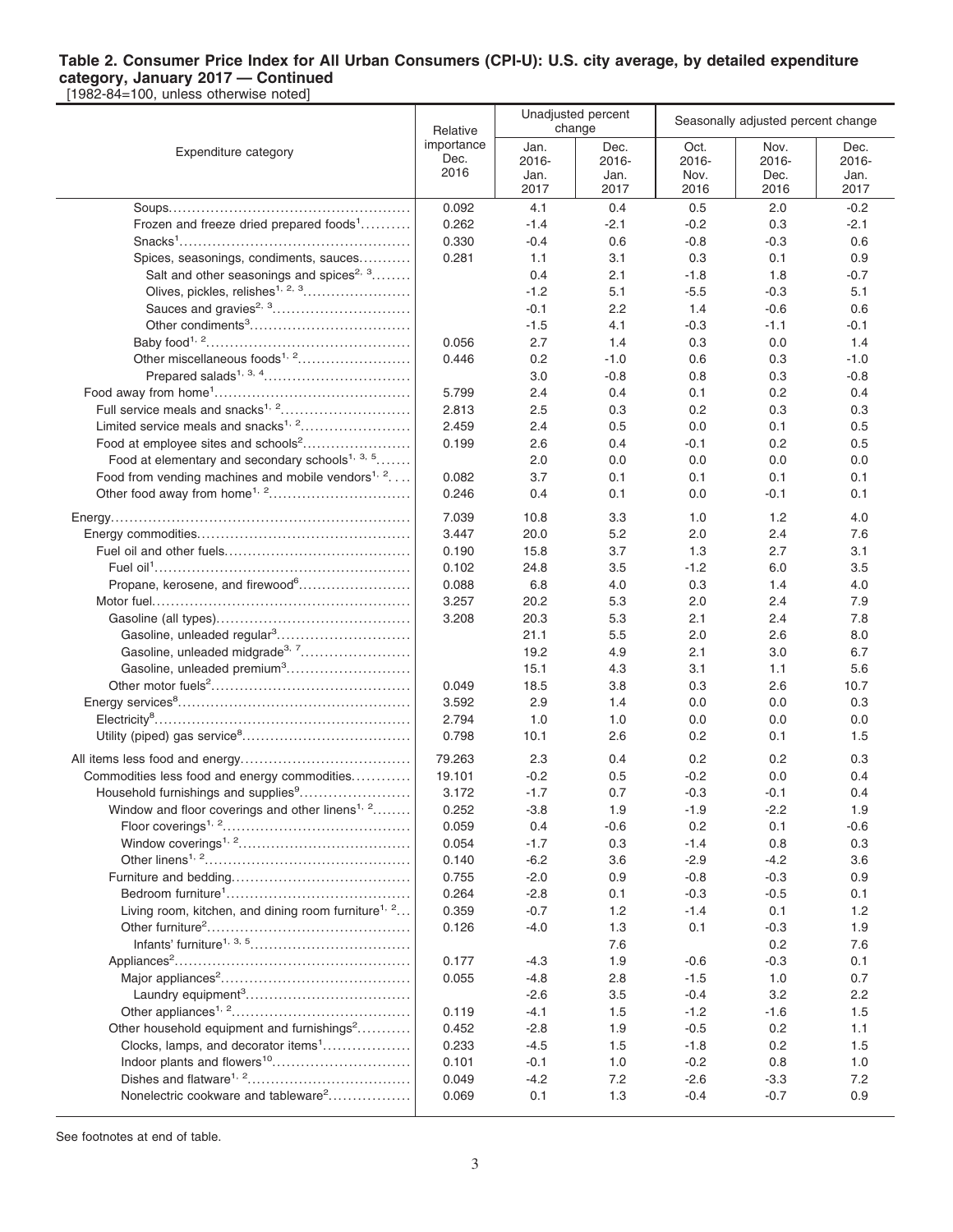[1982-84=100, unless otherwise noted]

|                                                              | Relative                   |                               | Unadjusted percent<br>change     | Seasonally adjusted percent change |                                  |                               |  |
|--------------------------------------------------------------|----------------------------|-------------------------------|----------------------------------|------------------------------------|----------------------------------|-------------------------------|--|
| Expenditure category                                         | importance<br>Dec.<br>2016 | Jan.<br>2016-<br>Jan.<br>2017 | Dec.<br>$2016 -$<br>Jan.<br>2017 | Oct.<br>2016-<br>Nov.<br>2016      | Nov.<br>$2016 -$<br>Dec.<br>2016 | Dec.<br>2016-<br>Jan.<br>2017 |  |
| Tools, hardware, outdoor equipment and supplies <sup>2</sup> | 0.675                      | $-0.4$                        | 0.1                              | 0.1                                | 0.1                              | $-0.1$                        |  |
| Tools, hardware and supplies <sup>1, 2</sup>                 | 0.177                      | $-0.9$                        | 0.4                              | $-0.3$                             | $-0.6$                           | 0.4                           |  |
| Outdoor equipment and supplies <sup>2</sup>                  | 0.338                      | $-0.1$                        | 0.0                              | 0.1                                | 0.5                              | $-0.2$                        |  |
|                                                              | 0.861                      | $-0.6$                        | $-0.1$                           | $-0.4$                             | 0.2                              | $-0.1$                        |  |
| Household cleaning products <sup>2</sup>                     | 0.343                      | 0.3                           | $-0.2$                           | $-0.3$                             | 0.1                              | 0.0                           |  |
| Household paper products <sup>1, 2</sup>                     | 0.234                      | $-0.9$                        | $-0.5$                           | 0.0                                | 0.4                              | $-0.5$                        |  |
| Miscellaneous household products <sup>1, 2</sup>             | 0.284                      | $-1.4$                        | 0.2                              | $-1.0$                             | $-0.4$                           | 0.2                           |  |
|                                                              | 3.034                      | 1.0                           | 0.4                              | $-0.3$                             | -0.4                             | 1.4                           |  |
|                                                              | 0.750                      | 0.1                           | 2.9                              | $-1.1$                             | $-0.9$                           | 2.7                           |  |
|                                                              | 0.596                      | 1.0                           | 3.9                              | $-0.7$                             | $-1.0$                           | 3.6                           |  |
| Men's suits, sport coats, and outerwear                      | 0.092                      | 2.1                           | 5.0                              | $-1.6$                             | $-1.7$                           | 2.3                           |  |
|                                                              | 0.190                      | 0.1                           | 4.0                              | $-1.4$                             | $-0.7$                           | 3.8                           |  |
|                                                              | 0.171                      | 3.4                           | 0.8                              | $-0.6$                             | 0.0                              | 1.7                           |  |
|                                                              | 0.137                      | $-1.1$                        | 7.0                              | 0.6                                | $-0.1$                           | 3.2                           |  |
|                                                              | 0.154                      | $-3.4$                        | $-1.0$                           | $-2.0$                             | $-1.4$                           | $-1.5$                        |  |
|                                                              | 1.228                      | 1.5                           | $-1.0$                           | 0.0                                | $-0.5$                           | 1.4                           |  |
|                                                              | 1.024                      | 2.1                           | $-0.8$                           | 0.2                                | $-0.4$                           | 1.6                           |  |
|                                                              | 0.067                      | $-8.5$                        | $-3.2$                           | 1.9                                | $-2.0$                           | 0.9                           |  |
|                                                              | 0.145                      | 7.8                           | $-0.8$                           | $-0.7$                             | 1.5                              | 5.2                           |  |
| Women's suits and separates <sup>2</sup>                     | 0.461                      | 2.6                           | $-0.9$                           | $-0.3$                             | $-0.7$                           | 1.8                           |  |
| Women's underwear, nightwear, sportswear and                 | 0.341                      | 1.5                           | $-0.2$                           | $-0.2$                             | -0.3                             | $-0.3$                        |  |
|                                                              | 0.205                      | -1.4                          | $-1.7$                           | $-0.5$                             | $-0.7$                           | $-0.1$                        |  |
|                                                              | 0.691                      | 0.9                           | $-1.0$                           | $-0.2$                             | 0.2                              | 0.4                           |  |
|                                                              | 0.211                      | 0.2                           | 0.1                              | $-1.6$                             | $-0.8$                           | 0.1                           |  |
|                                                              | 0.171                      | 2.5                           | $-0.9$                           | 0.0                                | $-0.7$                           | 0.9                           |  |
|                                                              | 0.309                      | 0.5                           | $-1.7$                           | 0.2                                | 0.7                              | 0.1                           |  |
|                                                              | 0.150                      | $-2.7$                        | $-1.9$                           | $-0.1$                             | 0.3                              | $-0.6$                        |  |
|                                                              | 0.215                      | 4.3                           | 4.9                              | $-0.4$                             | $-0.3$                           | 1.2                           |  |
|                                                              | 0.077                      | 5.4                           | 5.5                              | $-4.4$                             | $-1.5$                           | 5.5                           |  |
|                                                              | 0.137                      | 3.7                           | 4.6                              | 0.3                                | $-0.7$                           | 0.4                           |  |
| Transportation commodities less motor fuel <sup>9</sup>      | 6.141                      | -0.8                          | 0.6                              | 0.0                                | 0.2                              | 0.4                           |  |
|                                                              | 3.678                      | 0.9                           | 1.1                              | 0.0                                | 0.1                              | 0.9                           |  |
|                                                              |                            | 0.9                           | 1.0                              | 0.0                                | 0.1                              | 0.8                           |  |
|                                                              |                            | 0.5                           | 1.2                              | $-0.1$                             | 0.0                              | 0.9                           |  |
|                                                              |                            | 1.2                           | 0.9                              | $-0.1$                             | 0.1                              | 0.8                           |  |
|                                                              | 1.986                      | $-3.7$                        | -0.1                             | 0.2                                | 0.2                              | $-0.4$                        |  |
| Motor vehicle parts and equipment <sup>1</sup>               | 0.384                      | $-1.2$                        | 0.2                              | $-0.8$                             | 0.6                              | 0.2                           |  |
|                                                              | 0.229                      | $-2.1$                        | 0.4                              | $-1.3$                             | 0.3                              | 0.4                           |  |
| Vehicle accessories other than tires <sup>1, 2</sup>         | 0.155                      | 0.0                           | $-0.1$                           | $-0.1$                             | 1.0                              | $-0.1$                        |  |
| Vehicle parts and equipment other than tires <sup>1, 3</sup> |                            | 0.3                           | 0.2                              | $-0.2$                             | 0.6                              | 0.2                           |  |
| Motor oil, coolant, and fluids <sup>1, 3</sup>               |                            | $-0.6$                        | $-1.6$                           | $-0.2$                             | 2.2                              | $-1.6$                        |  |
|                                                              | 1.852                      | 4.7                           | 0.7                              | $-0.4$                             | 0.5                              | 0.3                           |  |
|                                                              | 1.792                      | 4.8                           | 0.7                              | $-0.6$                             | 0.0                              | 0.7                           |  |
|                                                              | 1.434                      | 6.1                           | 0.8                              | $-0.5$                             | 0.4                              | 0.3                           |  |
|                                                              | 0.359                      | 0.1                           | 0.3                              | $-0.2$                             | 0.1                              | 0.3                           |  |
| Medical equipment and supplies <sup>1, 9</sup>               | 0.060                      | $-0.1$                        | $-0.1$                           | 0.3                                | 0.1                              | $-0.1$                        |  |
|                                                              | 1.784                      | $-3.6$                        | 0.2                              | $-0.1$                             | $-0.1$                           | $-0.2$                        |  |
|                                                              | 0.210                      | $-13.6$                       | 1.4                              | $-1.4$                             | $-1.2$                           | 0.6                           |  |
|                                                              | 0.097                      | $-21.8$                       | 2.8                              | $-4.1$                             | $-2.5$                           | 1.1                           |  |
|                                                              | 0.024                      | $-2.3$                        | 0.7                              | $-0.6$                             | $-0.2$                           | 0.3                           |  |
|                                                              | 0.058                      | $-6.7$                        | $-0.5$                           | 1.7                                | $-0.1$                           | $-0.5$                        |  |
| Audio discs, tapes and other media <sup>1, 2</sup>           | 0.022                      | $-4.6$                        | 1.4                              | 1.6                                | 0.0                              | 1.4                           |  |
|                                                              | 0.587                      | 0.0                           | $-0.2$                           | 0.1                                | 0.0                              | $-0.2$                        |  |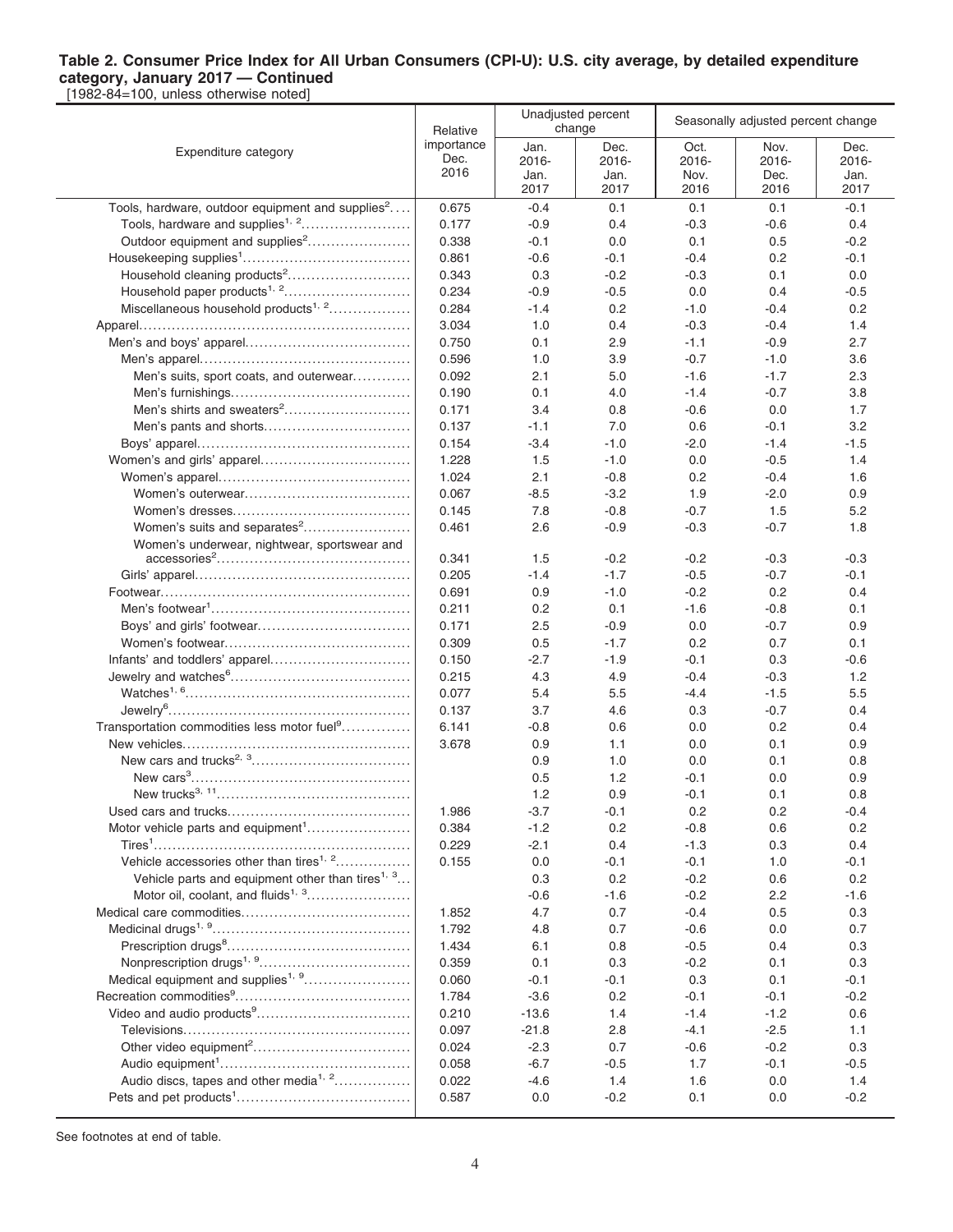[1982-84=100, unless otherwise noted]

|                                                                | Relative                   | Unadjusted percent<br>change  |                               | Seasonally adjusted percent change |                               |                               |
|----------------------------------------------------------------|----------------------------|-------------------------------|-------------------------------|------------------------------------|-------------------------------|-------------------------------|
| Expenditure category                                           | importance<br>Dec.<br>2016 | Jan.<br>2016-<br>Jan.<br>2017 | Dec.<br>2016-<br>Jan.<br>2017 | Oct.<br>2016-<br>Nov.<br>2016      | Nov.<br>2016-<br>Dec.<br>2016 | Dec.<br>2016-<br>Jan.<br>2017 |
|                                                                |                            | $-0.3$                        | $-0.1$                        | 0.3                                | 0.1                           | $-0.1$                        |
| Purchase of pets, pet supplies, accessories <sup>1, 2, 3</sup> |                            | 0.4                           | $-0.3$                        | 0.0                                | $-0.3$                        | $-0.3$                        |
|                                                                | 0.431                      | $-1.6$                        | $-0.2$                        | $-0.3$                             | 0.1                           | $-0.4$                        |
| Sports vehicles including bicycles <sup>1</sup>                | 0.229                      | 0.7                           | $-0.2$                        | $-0.7$                             | 0.5                           | $-0.2$                        |
|                                                                | 0.193                      | $-4.2$                        | $-0.2$                        | $-0.3$                             | $-0.5$                        | $-0.1$                        |
| Photographic equipment and supplies                            | 0.039                      | 4.3                           | $-0.3$                        | 0.3                                | 1.0                           | 0.0                           |
| Film and photographic supplies <sup>1, 2, 3</sup>              |                            |                               |                               |                                    |                               |                               |
|                                                                |                            | 4.0                           | $-0.5$                        | 0.3                                | 1.2                           | 0.0                           |
|                                                                | 0.153                      | 0.9                           | $-0.5$                        | 0.9                                | 1.4                           | $-0.5$                        |
| Newspapers and magazines <sup>1, 2</sup>                       | 0.089                      | 3.1                           | $-1.0$                        | 1.0                                | 2.1                           | $-1.0$                        |
|                                                                | 0.064                      | $-2.1$                        | 0.1                           | 0.7                                | 0.5                           | 0.1                           |
|                                                                | 0.366                      | $-7.4$                        | 1.0                           | $-0.1$                             | $-0.7$                        | $-0.4$                        |
|                                                                | 0.293                      | -8.7                          | 1.3                           | $-0.2$                             | $-0.7$                        | $-0.5$                        |
| Toys, games, hobbies and playground                            |                            | $-7.0$                        | 2.2                           | -0.8                               | $-0.5$                        | 0.6                           |
| Sewing machines, fabric and supplies <sup>1, 2</sup>           | 0.025                      | $-1.1$                        | $-0.9$                        | 0.9                                | 1.5                           | $-0.9$                        |
| Music instruments and accessories <sup>1, 2</sup>              | 0.033                      | 0.7                           | 0.4                           | 0.1                                | $-1.7$                        | 0.4                           |
| Education and communication commodities <sup>9</sup>           | 0.614                      | $-2.7$                        | 0.1                           | 0.0                                | 0.0                           | 0.1                           |
| Educational books and supplies                                 | 0.166                      | 4.1                           | $-1.4$                        | 0.8                                | 0.2                           | $-1.5$                        |
|                                                                |                            | 4.7                           | $-1.3$                        | 1.1                                | 0.0                           | $-1.3$                        |
| Information technology commodities <sup>9</sup>                | 0.448                      | $-5.0$                        | 0.7                           | $-0.3$                             | 0.0                           | 0.6                           |
| Personal computers and peripheral equipment <sup>4</sup>       | 0.274                      | $-4.3$                        | 0.2                           | $-0.2$                             | 0.2                           | 0.2                           |
| Computer software and accessories <sup>1, 2</sup>              | 0.084                      | $-7.8$                        | 2.9                           | $-2.1$                             | $-0.9$                        | 2.9                           |
| Telephone hardware, calculators, and other                     |                            |                               |                               |                                    |                               |                               |
| consumer information items <sup>1, 2</sup>                     | 0.091                      | $-4.2$                        | 0.0                           | 1.3                                | 0.0                           | 0.0                           |
|                                                                | 0.952                      | 1.2                           | 0.5                           | $-0.1$                             | 0.1                           | 0.2                           |
|                                                                | 0.584                      | 0.6                           | 0.7                           | $-0.3$                             | 0.0                           | 0.2                           |
| Beer, ale, and other malt beverages at home                    | 0.271                      | 1.7                           | 0.4                           | 0.1                                | 0.2                           | 0.3                           |
|                                                                | 0.073                      | 0.3                           | 0.4                           | $-0.2$                             | $-0.1$                        | $-0.2$                        |
|                                                                |                            | 0.7                           | 1.4                           | $-1.2$                             | $-0.6$                        | 1.4                           |
| Distilled spirits, excluding whiskey, at home <sup>3</sup>     |                            | 0.6                           | $-0.1$                        | 0.0                                | 0.2                           | $-0.5$                        |
|                                                                | 0.241                      | $-0.5$                        | 1.1                           | $-0.5$                             | 0.2                           | 0.5                           |
| Alcoholic beverages away from home <sup>1</sup>                | 0.367                      | 2.2                           | 0.1                           | 0.2                                | 0.2                           | 0.1                           |
| Beer, ale, and other malt beverages away from                  |                            |                               |                               |                                    |                               |                               |
|                                                                |                            | 2.5                           | 0.5                           | 0.4                                | 0.3                           | 0.5                           |
|                                                                |                            | 1.8                           | $-0.3$                        | 0.1                                | 0.0                           | $-0.3$                        |
| Distilled spirits away from home <sup>1, 2, 3</sup> .          |                            | 2.3                           | $-0.1$                        | 0.1                                | 0.0                           | $-0.1$                        |
|                                                                | 1.551                      | 0.9                           | $-0.1$                        | 0.1                                | 0.2                           | $-0.1$                        |
| Tobacco and smoking products                                   | 0.665                      | 3.4                           | 0.1                           | 0.3                                | 0.4                           | 0.1                           |
|                                                                | 0.602                      | 3.4                           | 0.1                           | 0.3                                | 0.3                           | 0.1                           |
| Tobacco products other than cigarettes <sup>1, 2</sup>         | 0.046                      | 2.8                           | 0.6                           | 0.5                                | 1.1                           | 0.6                           |
|                                                                | 0.700                      | $-0.6$                        | $-0.1$                        | $-0.3$                             | 0.2                           | $-0.1$                        |
| Hair, dental, shaving, and miscellaneous personal              | 0.371                      | -0.4                          | 0.1                           | -0.3                               | 0.0                           | 0.1                           |
| Cosmetics, perfume, bath, nail preparations and                | 0.323                      |                               |                               |                                    |                               | $-0.4$                        |
| Miscellaneous personal goods <sup>2</sup>                      | 0.186                      | $-0.7$<br>$-1.9$              | $-0.4$<br>$-1.2$              | $-0.2$<br>0.4                      | 0.4<br>$-0.5$                 | $-0.9$                        |
| Stationery, stationery supplies, gift wrap <sup>3</sup>        |                            | 0.3                           | $-2.0$                        | 1.4                                | 0.2                           | $-1.2$                        |
|                                                                |                            | $-7.3$                        | $-0.1$                        | 0.1                                | $-3.0$                        | $-0.1$                        |
|                                                                | 60.162                     | 3.1                           | 0.3                           | 0.3                                | 0.3                           | 0.3                           |
|                                                                | 33.652                     | 3.5                           | 0.3                           | 0.3                                | 0.3                           | 0.2                           |
|                                                                | 33.309                     | 3.6                           | 0.3                           | 0.3                                | 0.3                           | 0.2                           |
| Rent of primary residence <sup>8</sup>                         | 7.875                      | 3.9                           | 0.2                           | 0.3                                | 0.3                           | 0.3                           |
| Lodging away from home <sup>2</sup>                            | 0.851                      | 2.0                           | 4.1                           | -0.6                               | 0.8                           | $-0.2$                        |
|                                                                |                            |                               |                               |                                    |                               |                               |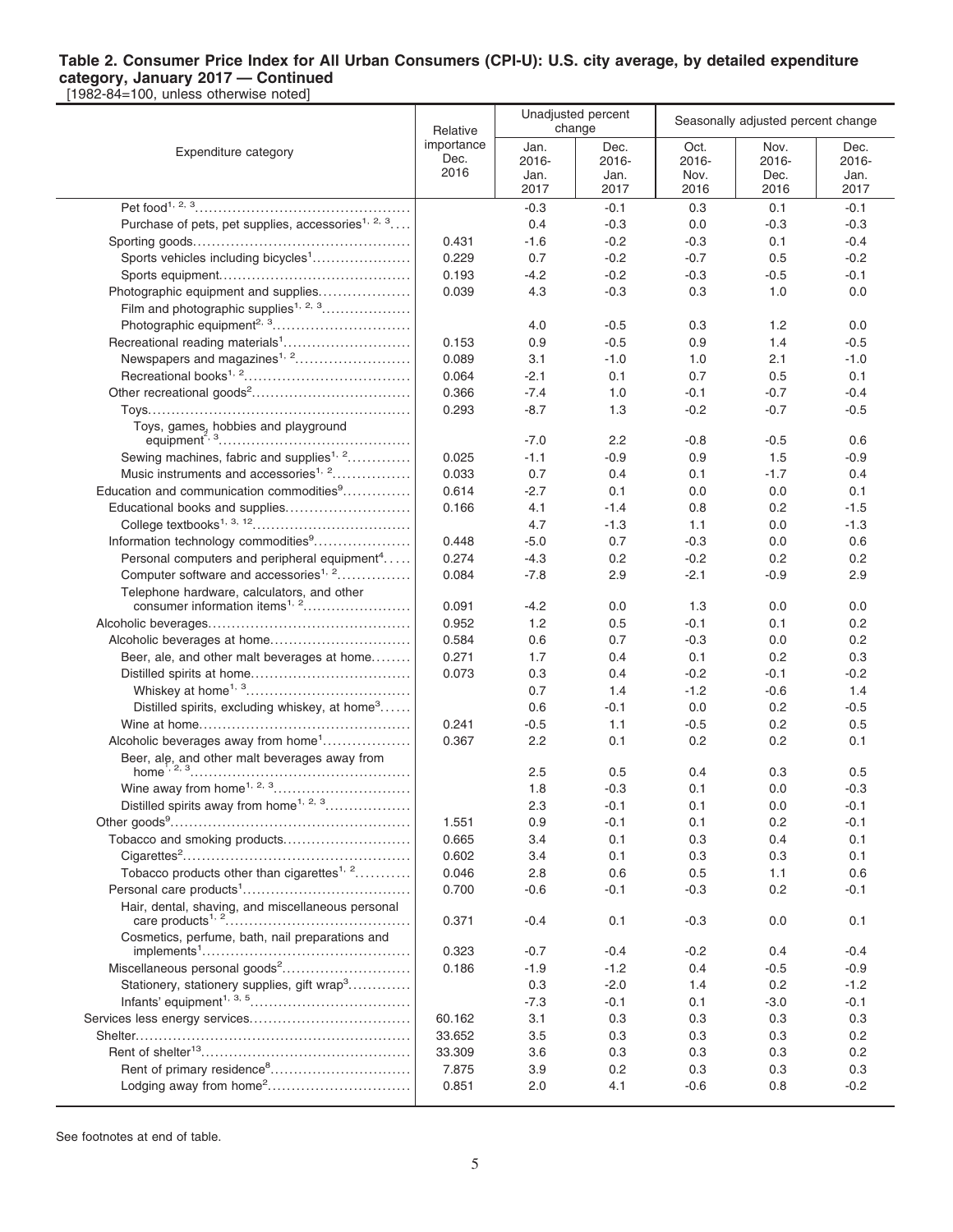[1982-84=100, unless otherwise noted]

|                                                                                              | Relative                   | Unadjusted percent<br>change  |                               | Seasonally adjusted percent change |                               |                               |  |
|----------------------------------------------------------------------------------------------|----------------------------|-------------------------------|-------------------------------|------------------------------------|-------------------------------|-------------------------------|--|
| Expenditure category                                                                         | importance<br>Dec.<br>2016 | Jan.<br>2016-<br>Jan.<br>2017 | Dec.<br>2016-<br>Jan.<br>2017 | Oct.<br>2016-<br>Nov.<br>2016      | Nov.<br>2016-<br>Dec.<br>2016 | Dec.<br>2016-<br>Jan.<br>2017 |  |
| Housing at school, excluding board <sup>8, 13</sup>                                          | 0.121                      | 3.1                           | 0.1                           | 0.5                                | 0.3                           | 0.3                           |  |
| Other lodging away from home including hotels                                                |                            |                               |                               |                                    |                               |                               |  |
|                                                                                              | 0.730                      | 1.8                           | 4.7                           | $-0.8$                             | 0.9                           | $-0.3$                        |  |
| Owners' equivalent rent of residences <sup>8, 13</sup>                                       | 24.583                     | 3.5                           | 0.2                           | 0.3                                | 0.3                           | 0.2                           |  |
| Owners' equivalent rent of primary                                                           |                            |                               |                               |                                    |                               |                               |  |
| Tenants' and household insurance <sup>1, 2</sup>                                             | 23.457                     | 3.5                           | 0.2                           | 0.3                                | 0.3                           | 0.2                           |  |
| Water and sewer and trash collection services <sup>2</sup>                                   | 0.343<br>1.172             | $-0.1$                        | 0.0                           | 0.2                                | 0.1                           | 0.0                           |  |
|                                                                                              | 0.885                      | 3.7                           | 0.7                           | 0.5                                | 0.3                           | 0.6                           |  |
| Water and sewerage maintenance <sup>8</sup><br>Garbage and trash collection <sup>1, 11</sup> |                            | 4.2                           | 0.9                           | 0.4                                | 0.3                           | 0.6                           |  |
|                                                                                              | 0.286                      | 2.1                           | 0.3                           | 0.7                                | 0.3                           | 0.3                           |  |
|                                                                                              | 0.856<br>0.281             | 3.0                           | 0.1                           | 0.1                                | 0.7                           | 0.1                           |  |
| Gardening and lawncare services <sup>1, 2</sup>                                              |                            | 0.8                           | 0.1                           | 0.0<br>0.0                         | 0.0<br>1.0                    | 0.1                           |  |
| Moving, storage, freight expense <sup>2</sup>                                                | 0.119                      | 5.9                           | $-1.5$                        | 0.7                                | 1.2                           | $-0.5$                        |  |
|                                                                                              | 0.090                      |                               | $-0.2$                        | 0.7                                | 1.3                           | $-0.2$                        |  |
|                                                                                              |                            | 4.9                           |                               |                                    |                               |                               |  |
|                                                                                              | 6.687                      | 3.6                           | 0.4                           | 0.2                                | 0.2                           | 0.2                           |  |
|                                                                                              | 3.163                      | 2.9                           | 0.2                           | 0.3                                | 0.2                           | 0.1                           |  |
|                                                                                              | 1.710                      | 3.8                           | 0.1                           | 0.5                                | 0.2                           | 0.0                           |  |
|                                                                                              | 0.816                      | 2.1                           | 0.1                           | 0.1                                | 0.2                           | $-0.3$                        |  |
|                                                                                              | 0.322                      | 0.9                           | 0.5                           | 0.1                                | 0.0                           | 0.5                           |  |
| Services by other medical professionals <sup>1, 8, 6</sup>                                   | 0.315                      | 2.7                           | 0.7                           | 0.5                                | 0.1                           | 0.7                           |  |
| Hospital and related services                                                                | 2.512                      | 4.0                           | 0.7                           | 0.0                                | 0.2                           | 0.3                           |  |
| Inpatient hospital services <sup>8, 14, 3</sup>                                              | 2.241                      | 4.3                           | 0.8                           | 0.0                                | 0.2                           | 0.3                           |  |
|                                                                                              |                            | 4.6                           | 0.8                           | 0.0                                | 0.2                           | 0.2                           |  |
| Outpatient hospital services <sup>8, 3, 6</sup>                                              |                            | 3.4                           | 0.7                           | $-0.1$                             | 0.2                           | 0.4                           |  |
| Nursing homes and adult day services <sup>8, 14</sup>                                        | 0.194                      | 3.4                           | 0.7                           | 0.2                                | 0.2                           | 0.1                           |  |
| Care of invalids and elderly at home <sup>1, 5</sup>                                         | 0.077<br>1.012             | $-0.5$                        | $-1.5$                        | $-0.3$                             | 0.2                           | $-1.5$                        |  |
|                                                                                              | 5.920                      | 4.8                           | 0.3                           | $-0.1$                             | $-0.1$                        | 0.3                           |  |
|                                                                                              |                            | 3.2                           | 0.4                           | 0.5                                | 0.5                           | 0.6                           |  |
|                                                                                              | 0.543                      | $-3.0$                        | $-0.2$                        | $-0.3$                             | 0.0                           | $-0.3$                        |  |
|                                                                                              | 0.103<br>1.165             | 3.2                           | $-4.7$                        | $-0.1$                             | 0.3                           | $-4.3$                        |  |
| Motor vehicle maintenance and repair <sup>1</sup>                                            |                            | 2.4                           | 0.5                           | 0.6                                | 0.2                           | 0.5                           |  |
| Motor vehicle body work <sup>1</sup>                                                         | 0.057                      | 3.0                           | 0.2                           | 1.0                                | -0.4                          | 0.2                           |  |
| Motor vehicle maintenance and servicing <sup>1</sup>                                         | 0.673<br>0.392             | 2.3                           | 0.8                           | 0.6                                | 0.3                           | 0.8                           |  |
|                                                                                              | 2.494                      | 2.4<br>7.5                    | 0.1<br>0.7                    | 0.7<br>1.0                         | 0.3<br>0.7                    | 0.1                           |  |
|                                                                                              |                            | 1.7                           | $0.3\,$                       | 0.9                                | $0.0\,$                       | 0.8                           |  |
| State motor vehicle registration and license                                                 | 0.529                      |                               |                               |                                    |                               | 0.3                           |  |
| fees <sup><math>, 8, 2</math></sup> .                                                        | 0.282                      | 1.8                           | 0.8                           | 0.1                                | $-0.1$                        | 0.8                           |  |
| Parking and other fees <sup>1, 2</sup>                                                       | 0.235                      | 1.4                           | $-0.4$                        | 1.9                                | 0.0                           | $-0.4$                        |  |
|                                                                                              |                            | 2.5                           | 0.3                           | 0.9                                | 0.0                           | 0.3                           |  |
| Automobile service clubs <sup>1, 2, 3</sup>                                                  |                            | $-5.9$                        | $-3.6$                        | 9.9                                | $-0.1$                        | $-3.6$                        |  |
|                                                                                              | 1.086                      | $-1.3$                        | 0.7                           | $-0.7$                             | 0.7                           | 1.3                           |  |
|                                                                                              | 0.624                      | $-3.3$                        | 1.4                           | $-1.3$                             | 1.0                           | 2.0                           |  |
| Other intercity transportation                                                               | 0.180                      | 2.5                           | $-1.2$                        | 0.8                                | $-0.6$                        | 0.7                           |  |
|                                                                                              |                            |                               | 1.8                           |                                    | 5.8                           | 1.8                           |  |
|                                                                                              |                            | 8.8                           | $-1.5$                        | 0.8                                | 6.5                           | $-1.5$                        |  |
|                                                                                              |                            | 2.3                           | $-1.2$                        | 1.3                                | $-0.9$                        | $-1.2$                        |  |
| Intracity transportation <sup>1</sup>                                                        | 0.279                      | 1.1                           | 0.2                           | $-0.2$                             | 0.0                           | 0.2                           |  |
|                                                                                              |                            | 1.1                           | 0.3                           | $-0.2$                             | 0.0                           | 0.3                           |  |
|                                                                                              | 3.879                      | 3.4                           | 0.9                           | 0.3                                | 0.0                           | 0.7                           |  |
| Video and audio services <sup>9</sup>                                                        | 1.636                      | 4.8                           | 0.9                           | 1.0                                | 0.4                           | 0.7                           |  |
| Cable and satellite television and radio                                                     |                            |                               |                               |                                    |                               |                               |  |
|                                                                                              | 1.535                      | 5.3                           | 0.9                           | 1.1                                | 0.4                           | 0.6                           |  |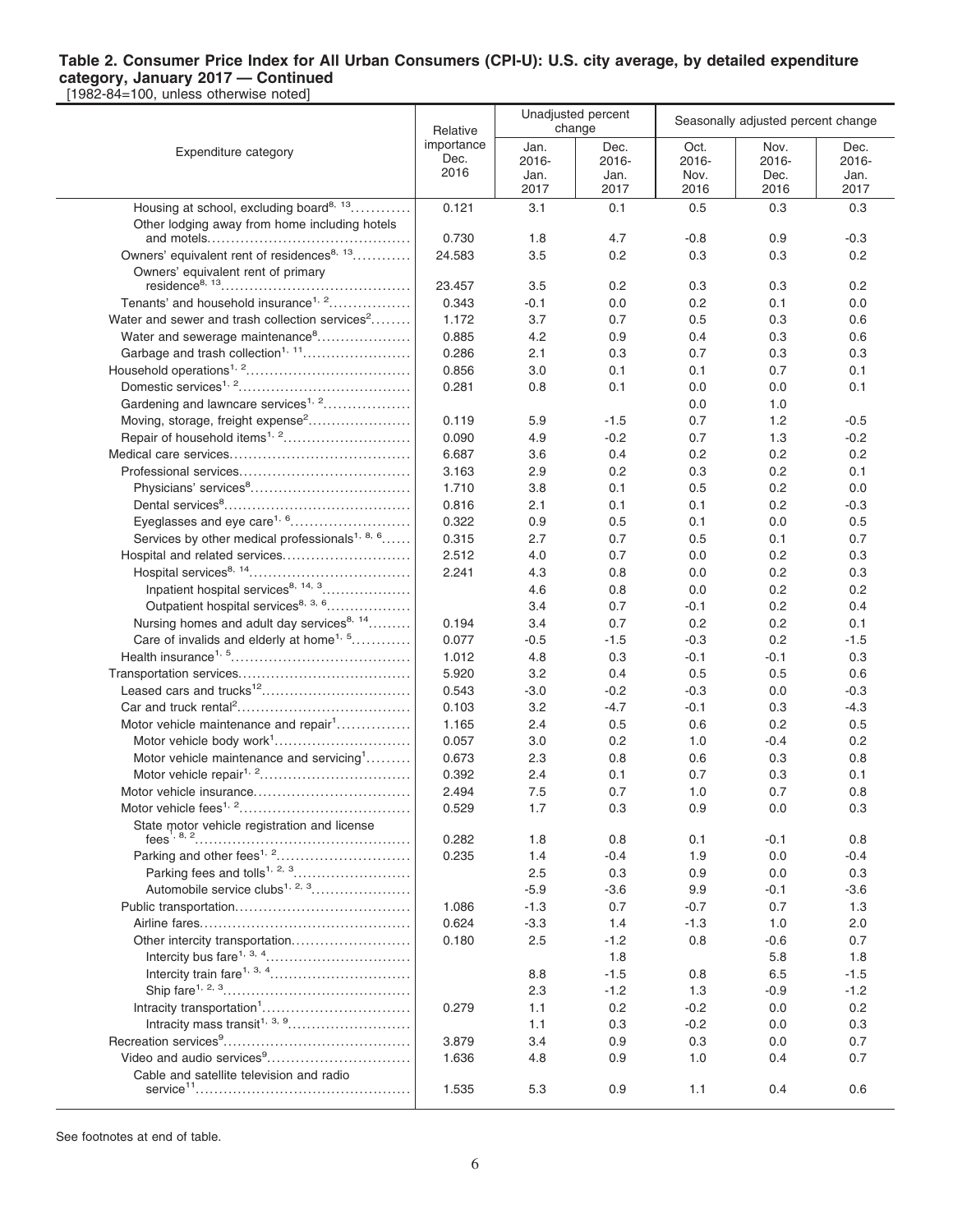[1982-84=100, unless otherwise noted]

|                                                                                                 | Unadjusted percent<br>Seasonally adjusted percent change<br>change<br>Relative |               |               |               |               |               |
|-------------------------------------------------------------------------------------------------|--------------------------------------------------------------------------------|---------------|---------------|---------------|---------------|---------------|
| Expenditure category                                                                            | importance<br>Dec.                                                             | Jan.<br>2016- | Dec.<br>2016- | Oct.<br>2016- | Nov.<br>2016- | Dec.<br>2016- |
|                                                                                                 | 2016                                                                           | Jan.          | Jan.          | Nov.          | Dec.          | Jan.          |
|                                                                                                 |                                                                                | 2017          | 2017          | 2016          | 2016          | 2017          |
| Video discs and other media, including rental of                                                |                                                                                |               |               |               |               |               |
|                                                                                                 | 0.101                                                                          | $-1.5$        | 1.6           | $-0.2$        | $-0.5$        | 1.6           |
| Video discs and other media <sup>1, 2, 3</sup>                                                  |                                                                                | $-2.4$        | 4.8           | $-1.7$        | 0.4           | 4.8           |
| Rental of video or audio discs and other                                                        |                                                                                | 4.0           | 0.2           | $-0.2$        | 0.2           | 0.2           |
| Pet services including veterinary <sup>2</sup>                                                  | 0.368                                                                          | 2.6           | 0.5           | 0.4           | $-0.6$        | 0.5           |
|                                                                                                 |                                                                                | 1.7           | 0.2           | 0.3           | $-0.1$        | 0.2           |
| Veterinarian services <sup>2, 3</sup>                                                           |                                                                                | 2.6           | 0.6           | 0.4           | $-0.6$        | 0.6           |
| Photographers and film processing <sup>1, 2</sup>                                               | 0.049                                                                          | $-0.3$        | $-0.5$        | 0.0           | $-0.5$        | $-0.5$        |
|                                                                                                 |                                                                                | $-2.1$        | $-1.0$        | 0.1           | $-0.1$        | $-1.0$        |
|                                                                                                 |                                                                                | $-0.5$        | $-1.1$        | 0.0           | $-0.8$        | $-1.1$        |
|                                                                                                 | 1.824                                                                          | 2.4           | 1.0           | $-0.2$        | $-0.1$        | 0.7           |
| Club membership for shopping clubs, fraternal, or<br>other organizations, or participant sports |                                                                                |               |               |               |               |               |
|                                                                                                 | 0.645                                                                          | 2.7           | $-0.2$        | 0.6           | $-0.5$        | $-0.2$        |
|                                                                                                 | 0.636                                                                          | 2.5           | 1.9           | $-0.8$        | 0.3           | 1.0           |
| Admission to movies, theaters, and                                                              |                                                                                |               |               |               |               |               |
|                                                                                                 |                                                                                | 3.4           | 0.1           | 1.0           | 0.1           | 0.1           |
| Admission to sporting events <sup>1, 2, 3</sup>                                                 |                                                                                | 2.6           | 5.5           | $-5.1$        | 1.2           | 5.5           |
| Fees for lessons or instructions <sup>1, 6</sup>                                                | 0.221                                                                          | 1.8           | 1.4           | $-0.6$        | 0.3           | 1.4           |
| Education and communication services ${}^9$                                                     | 6.370                                                                          | -0.1          | 0.0           | 0.2           | 0.1           | 0.0           |
| Tuition, other school fees, and childcare                                                       | 3.044                                                                          | 2.5           | $-0.1$        | 0.2           | 0.4           | 0.1           |
| College tuition and fees                                                                        | 1.807                                                                          | 2.1           | $-0.4$        | 0.2           | 0.3           | $-0.1$        |
| Elementary and high school tuition and fees                                                     | 0.316                                                                          | 3.5           | 0.0           | 0.3           | 0.3           | 0.3           |
| Child care and nursery school <sup>10</sup>                                                     | 0.747                                                                          | 3.2           | 0.7           | 0.1           | 0.4           | 0.5           |
| Technical and business school tuition and fees <sup>2</sup>                                     | 0.042                                                                          | 3.0           | 1.6           | 0.1           | 0.1           | 1.5           |
| Postage and delivery services <sup>2</sup>                                                      | 0.136                                                                          | 0.2           | 0.5           | 0.1           | 0.1           | 0.0           |
|                                                                                                 | 0.129                                                                          | 0.1           | 0.2           | 0.1           | 0.1           | $-0.2$        |
|                                                                                                 | 0.007                                                                          | 2.2           | 4.9           | $-0.2$        | 0.5           | 2.8           |
|                                                                                                 | 2.465                                                                          | $-3.0$        | $-0.1$        | 0.0           | 0.0           | $-0.1$        |
| Wireless telephone services <sup>1, 2</sup>                                                     | 1.738                                                                          | $-4.3$        | $-0.2$        | $-0.3$        | $-0.1$        | $-0.2$        |
| Land-line telephone services <sup>1, 9</sup>                                                    | 0.727                                                                          | 0.4           | 0.1           | 0.6           | 0.4           | 0.1           |
| Internet services and electronic information                                                    |                                                                                |               |               |               |               |               |
|                                                                                                 | 0.714                                                                          | $-0.6$        | 0.1           | 1.2           | $-0.3$        | $-0.1$        |
|                                                                                                 | 1.627                                                                          | 3.1           | 0.3           | 0.1           | 0.2           | 0.3           |
|                                                                                                 | 0.610                                                                          | 1.9           | 0.2           | 0.4           | 0.1           | 0.2           |
| Haircuts and other personal care services <sup>1, 2</sup>                                       | 0.610                                                                          | 1.9           | 0.2           | 0.4           | 0.1           | 0.2           |
| Miscellaneous personal services <sup>1</sup>                                                    | 1.018                                                                          | 3.9           | 0.4           | 0.0           | 0.2           | 0.4           |
|                                                                                                 | 0.245                                                                          | 6.6           | 2.0           | $-0.3$        | 0.4           | 2.0           |
|                                                                                                 | 0.144                                                                          | 1.7           | 0.1           | 0.1           | 0.0           | 0.1           |
| Laundry and dry cleaning services <sup>1, 2</sup>                                               | 0.268                                                                          | 2.4           | 0.0           | 0.1           | 0.5           | 0.0           |
| Apparel services other than laundry and dry                                                     | 0.027                                                                          | 2.4           | 0.7           | 0.3           | 0.0           | 0.7           |
|                                                                                                 | 0.235                                                                          | 4.4           | $-0.5$        | 0.2           | 0.4           | $-0.6$        |
| Checking account and other bank                                                                 |                                                                                |               |               |               |               |               |
| Tax return preparation and other accounting                                                     |                                                                                | 5.3           | 0.3           | $-0.1$        | 0.0           | 0.3           |
|                                                                                                 |                                                                                | 3.3           | $-1.2$        | 0.3           | 0.4           | $-1.6$        |

<sup>1</sup> Not seasonally adjusted.

<sup>2</sup> Indexes on a December 1997=100 base.

<sup>3</sup> Special index based on a substantially smaller sample.

4 Indexes on a December 2007=100 base.

5 Indexes on a December 2005=100 base.

<sup>6</sup> Indexes on a December 1986=100 base.

7 Indexes on a December 1993=100 base.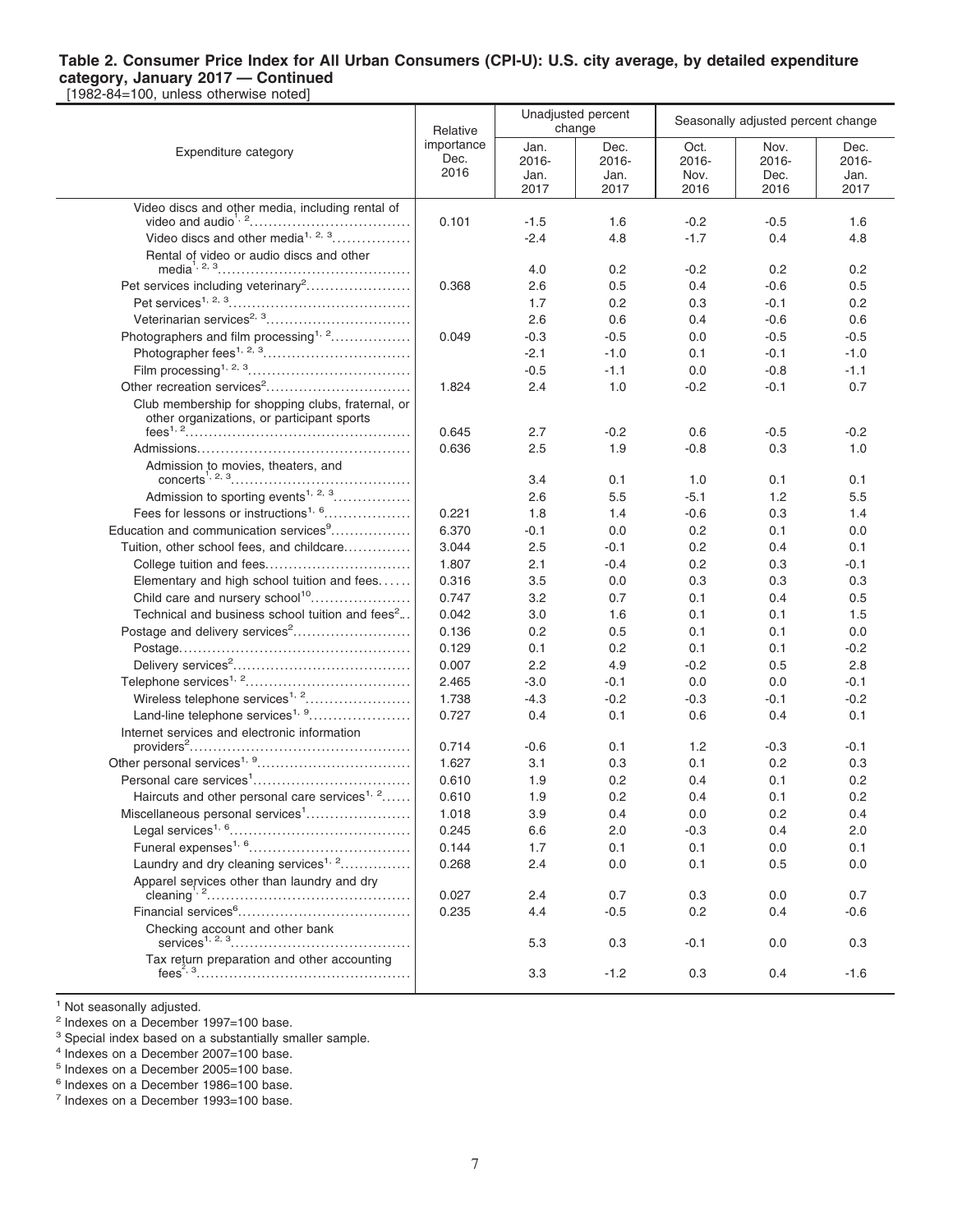- <sup>8</sup> This index series was calculated using a Laspeyres estimator. All other item stratum index series were calculated using a geometric means estimator.
- <sup>9</sup> Indexes on a December 2009=100 base.
- <sup>10</sup> Indexes on a December 1990=100 base.
- <sup>11</sup> Indexes on a December 1983=100 base.
- <sup>12</sup> Indexes on a December 2001=100 base.
- 13 Indexes on a December 1982=100 base.
- <sup>14</sup> Indexes on a December 1996=100 base.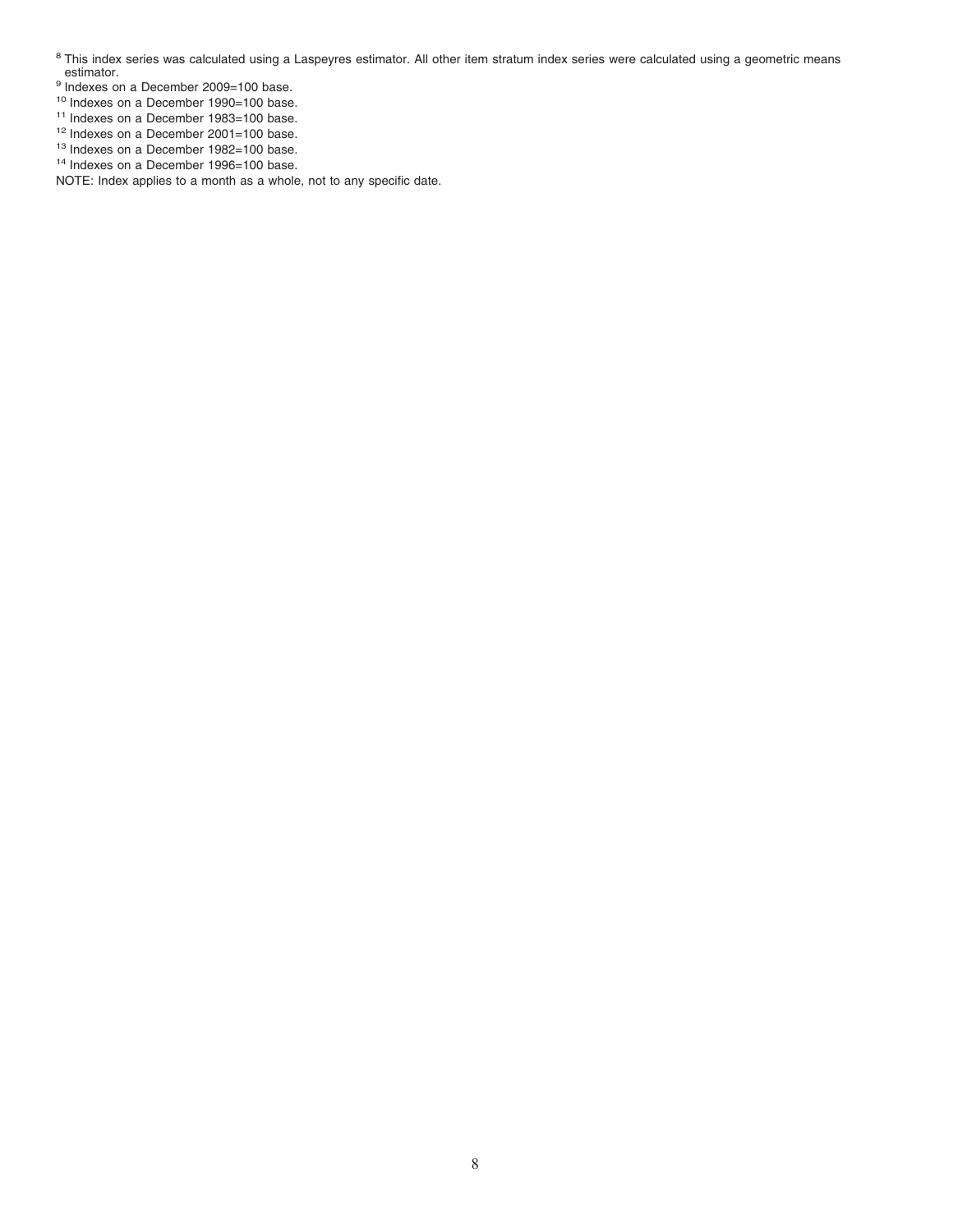#### **Table 3. Consumer Price Index for All Urban Consumers (CPI-U): U.S. city average, special aggregate indexes, January 2017**

[1982-84=100, unless otherwise noted]

|                                                     | Relative        |         | Unadjusted indexes |         |        | Unadjusted percent<br>change |        | change | Seasonally adjusted percent |  |  |
|-----------------------------------------------------|-----------------|---------|--------------------|---------|--------|------------------------------|--------|--------|-----------------------------|--|--|
| Special aggregate indexes                           | impor-<br>tance |         |                    |         | Jan.   | Dec.                         | Oct.   | Nov.   | Dec.                        |  |  |
|                                                     | Dec.            | Jan.    | Dec.               | Jan.    | 2016-  | 2016-                        | 2016-  | 2016-  | 2016-                       |  |  |
|                                                     | 2016            | 2016    | 2016               | 2017    | Jan.   | Jan.                         | Nov.   | Dec.   | Jan.                        |  |  |
|                                                     |                 |         |                    |         | 2017   | 2017                         | 2016   | 2016   | 2017                        |  |  |
|                                                     | 86.302          | 235.097 | 240.513            | 241.994 | 2.9    | 0.6                          | 0.2    | 0.3    | 0.6                         |  |  |
| All items less shelter                              | 66.348          | 221.321 | 224.099            | 225.699 | 2.0    | 0.7                          | 0.2    | 0.2    | 0.7                         |  |  |
| All items less food and shelter                     | 52.651          | 214.319 | 218.028            | 219.777 | 2.5    | 0.8                          | 0.2    | 0.3    | 0.9                         |  |  |
| All items less food, shelter, and energy            | 45.612          | 222.895 | 224.952            | 225.903 | 1.3    | 0.4                          | 0.1    | 0.1    | 0.4                         |  |  |
| All items less food, shelter, energy, and used      |                 |         |                    |         |        |                              |        |        |                             |  |  |
|                                                     | 43.626          | 227.705 | 230.304            | 231.328 | 1.6    | 0.4                          | 0.1    | 0.1    | 0.4                         |  |  |
| All items less medical care                         | 91.461          | 226.479 | 230.494            | 231.859 | 2.4    | 0.6                          | 0.2    | 0.3    | 0.6                         |  |  |
|                                                     | 92.961          | 244.455 | 248.172            | 249.115 | 1.9    | 0.4                          | 0.1    | 0.2    | 0.3                         |  |  |
|                                                     | 36.246          | 177.661 | 178.700            | 180.298 | 1.5    | 0.9                          | 0.1    | 0.2    | 1.0                         |  |  |
| Commodities less food, energy, and used             |                 |         |                    |         |        |                              |        |        |                             |  |  |
|                                                     | 17.115          | 145.603 | 145.048            | 145.843 | 0.2    | 0.5                          | $-0.2$ | 0.0    | 0.5                         |  |  |
| Commodities less food                               | 22.548          | 146.255 | 148.119            | 149.911 | 2.5    | 1.2                          | 0.1    | 0.4    | 1.6                         |  |  |
| Commodities less food and beverages                 | 21.596          | 142.996 | 144.851            | 146.651 | 2.6    | 1.2                          | 0.1    | 0.4    | 1.7                         |  |  |
|                                                     | 63.754          | 295.377 | 303.272            | 304.503 | 3.1    | 0.4                          | 0.3    | 0.3    | 0.3                         |  |  |
| Services less rent of shelter <sup>1</sup>          | 30.445          | 318.322 | 324.846            | 326.442 | 2.6    | 0.5                          | 0.2    | 0.2    | 0.3                         |  |  |
| Services less medical care services                 | 57.067          | 280.970 | 288.309            | 289.474 | 3.0    | 0.4                          | 0.3    | 0.3    | 0.3                         |  |  |
|                                                     | 9.260           | 107.862 | 105.431            | 106.147 | $-1.6$ | 0.7                          | $-0.2$ | 0.1    | 0.3                         |  |  |
|                                                     | 26.986          | 212.014 | 215.401            | 217.486 | 2.6    | 1.0                          | 0.3    | 0.3    | 1.2                         |  |  |
| Nondurables less food                               | 13.288          | 181.387 | 188.440            | 191.415 | 5.5    | 1.6                          | 0.5    | 0.6    | 2.2                         |  |  |
| Nondurables less food and beverages                 | 12.336          | 177.686 | 185.035            | 188.117 | 5.9    | 1.7                          | 0.6    | 0.6    | 2.4                         |  |  |
| Nondurables less food, beverages, and               |                 |         |                    |         |        |                              |        |        |                             |  |  |
|                                                     | 9.302           | 216.494 | 228.046            | 232.809 | 7.5    | 2.1                          | 1.2    | 0.9    | 2.5                         |  |  |
| Nondurables less food and apparel                   | 10.254          | 217.651 | 228.307            | 232.728 | 6.9    | 1.9                          | 1.0    | 0.8    | 2.3                         |  |  |
|                                                     | 42.634          | 240.424 | 246.795            | 247.942 | 3.1    | 0.5                          | 0.2    | 0.3    | 0.3                         |  |  |
| Education and communication <sup>2</sup>            | 6.984           | 139.481 | 139.076            | 139.041 | $-0.3$ | 0.0                          | 0.2    | 0.1    | 0.0                         |  |  |
|                                                     | 3.209           | 244.710 | 251.466            | 251.122 | 2.6    | $-0.1$                       | 0.2    | 0.3    | 0.0                         |  |  |
|                                                     | 3.775           | 80.342  | 78.135             | 78.190  | $-2.7$ | 0.1                          | 0.2    | 0.0    | 0.0                         |  |  |
| Information and information processing <sup>2</sup> | 3.639           | 76.490  | 74.321             | 74.362  | $-2.8$ | 0.1                          | 0.2    | 0.0    | 0.0                         |  |  |
| Information technology, hardware and                |                 |         |                    |         |        |                              |        |        |                             |  |  |
|                                                     | 1.174           | 7.903   | 7.693              | 7.718   | $-2.3$ | 0.3                          | 0.6    | $-0.2$ | 0.2                         |  |  |
|                                                     | 5.663           | 116.062 | 116.559            | 117.337 | 1.1    | 0.7                          | 0.2    | 0.0    | 0.4                         |  |  |
|                                                     | 1.846           | 99.373  | 100.714            | 101.682 | 2.3    | 1.0                          | 0.7    | 0.2    | 0.7                         |  |  |
| Pets, pet products and services <sup>2</sup>        | 0.955           | 168.297 | 169.853            | 170.008 | 1.0    | 0.1                          | 0.2    | $-0.3$ | 0.1                         |  |  |
|                                                     | 0.089           | 74.506  | 76.051             | 75.740  | 1.7    | $-0.4$                       | 0.2    | 0.1    | $-0.2$                      |  |  |
| Food and beverages                                  | 14.649          | 248.241 | 247.134            | 248.074 | $-0.1$ | 0.4                          | 0.0    | 0.0    | 0.1                         |  |  |
| Domestically produced farm food                     | 6.600           | 250.724 | 244.411            | 245.249 | $-2.2$ | 0.3                          | $-0.2$ | $-0.1$ | $-0.1$                      |  |  |
|                                                     | 11.876          | 343.345 | 347.337            | 348.418 | 1.5    | 0.3                          | 0.3    | 0.1    | 0.3                         |  |  |
| Apparel less footwear                               | 2.343           | 114.575 | 114.878            | 115.754 | 1.0    | 0.8                          | $-0.4$ | $-0.5$ | 1.6                         |  |  |
|                                                     | 4.954           | 224.537 | 229.492            | 232.516 | 3.6    | 1.3                          | 0.2    | 0.2    | 0.5                         |  |  |
| Household energy                                    | 3.782           | 187.209 | 190.931            | 193.787 | 3.5    | 1.5                          | 0.1    | 0.2    | 0.4                         |  |  |
|                                                     | 8.539           | 454.175 | 469.447            | 471.700 | 3.9    | 0.5                          | 0.1    | 0.2    | 0.2                         |  |  |
|                                                     | 15.318          | 190.162 | 196.252            | 199.292 | 4.8    | 1.5                          | 0.6    | 0.8    | 2.2                         |  |  |
| Private transportation                              | 14.232          | 184.734 | 191.417            | 194.508 | 5.3    | 1.6                          | 0.7    | 0.8    | 2.2                         |  |  |
| New and used motor vehicles <sup>2</sup>            | 6.403           | 100.009 | 98.656             | 99.150  | $-0.9$ | 0.5                          | 0.0    | 0.1    | 0.3                         |  |  |
| Utilities and public transportation                 | 9.850           | 212.822 | 214.037            | 215.708 | 1.4    | 0.8                          | 0.2    | 0.1    | 0.4                         |  |  |
| Household furnishings and operations                | 4.029           | 122.348 | 120.712            | 121.430 | $-0.8$ | 0.6                          | $-0.2$ | 0.0    | 0.3                         |  |  |
| Other goods and services                            | 3.178           | 419.074 | 427.159            | 427.621 | 2.0    | 0.1                          | 0.2    | 0.3    | 0.1                         |  |  |
|                                                     | 2.513           | 222.259 | 225.796            | 226.017 | 1.7    | 0.1                          | 0.1    | 0.2    | 0.1                         |  |  |

<sup>1</sup> Indexes on a December 1982=100 base.

<sup>2</sup> Indexes on a December 1997=100 base.

3 Indexes on a December 1988=100 base.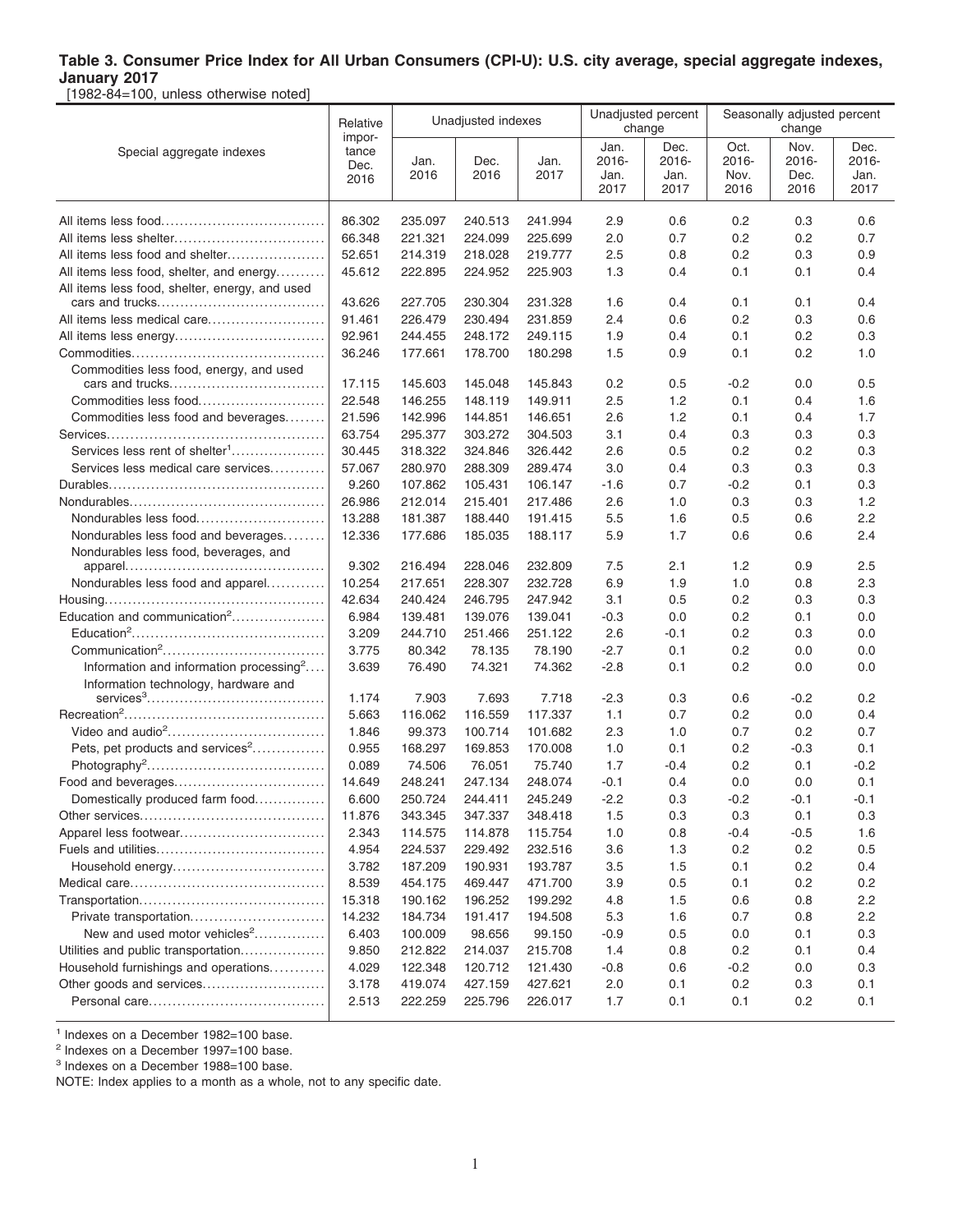#### **Table 4. Consumer Price Index for All Urban Consumers (CPI-U): Selected areas, all items index, January 2017** [1982-84=100, unless otherwise noted]

|                                                           |                            | Percent change to Jan. 2017 from: |              |              | Percent change to Dec. 2016 from: |              |              |
|-----------------------------------------------------------|----------------------------|-----------------------------------|--------------|--------------|-----------------------------------|--------------|--------------|
| Area                                                      | Pricing<br>$S$ chedule $1$ | Jan.<br>2016                      | Nov.<br>2016 | Dec.<br>2016 | Dec.<br>2015                      | Oct.<br>2016 | Nov.<br>2016 |
|                                                           | M                          | 2.5                               | 0.6          | 0.6          | 2.1                               | $-0.1$       | 0.0          |
| Region and area size <sup>2</sup>                         |                            |                                   |              |              |                                   |              |              |
|                                                           | M                          | 2.5                               | 0.6          | 0.6          | 1.9                               | $-0.1$       | 0.0          |
|                                                           | M                          | 2.5                               | 0.6          | 0.6          | 1.9                               | 0.0          | 0.0          |
|                                                           | M                          | 2.5                               | 0.7          | 0.7          | 1.8                               | $-0.3$       | 0.0          |
|                                                           | M                          | 2.2                               | 0.7          | 0.7          | 1.8                               | $-0.2$       | 0.1          |
| Size A - More than 1,500,000                              | M                          | 2.2                               | 0.7          | 0.6          | 1.9                               | $-0.2$       | 0.0          |
|                                                           | M                          | 2.4                               | 0.8          | 0.7          | 1.7                               | $-0.4$       | 0.1          |
| Size D - Nonmetropolitan (less than 50,000) <sup>4</sup>  | M                          | 2.0                               | 0.8          | 0.6          | 1.6                               | $-0.3$       | 0.2          |
|                                                           | M                          | 2.6                               | 0.6          | 0.5          | 2.0                               | $-0.1$       | 0.1          |
|                                                           | M                          | 2.6                               | 0.4          | 0.4          | 2.2                               | 0.1          | 0.0          |
|                                                           | M                          | 2.8                               | 0.8          | 0.7          | 2.0                               | $-0.1$       | 0.1          |
| Size D - Nonmetropolitan (less than $50,000$ <sup>4</sup> | M                          | 1.7                               | 0.2          | 0.3          | 1.2                               | $-0.4$       | $-0.1$       |
|                                                           | M                          | 2.5                               | 0.5          | 0.5          | 2.5                               | $-0.2$       | 0.0          |
|                                                           | M                          | 2.8                               | 0.7          | 0.6          | 2.7                               | $-0.1$       | 0.1          |
|                                                           | M                          | 1.8                               | 0.3          | 0.4          | 1.8                               | $-0.3$       | $-0.1$       |
| <b>Size classes</b>                                       |                            |                                   |              |              |                                   |              |              |
|                                                           |                            | 2.5                               | 0.6          | 0.6          | 2.2                               | $-0.1$       | 0.0          |
|                                                           | M                          | 2.5                               | 0.7          | 0.7          | 1.9                               | $-0.2$       | 0.1          |
|                                                           | M                          | 2.2                               | 0.4          | 0.4          | 1.9                               | $-0.2$       | 0.0          |
| Selected local areas <sup>6</sup>                         |                            |                                   |              |              |                                   |              |              |
| Chicago-Gary-Kenosha, IL-IN-WI                            | M                          | 1.8                               | 0.5          | 0.7          | 1.9                               | 0.0          | $-0.2$       |
| Los Angeles-Riverside-Orange County, CA <sup>7</sup>      | M                          | 2.1                               | 0.9          | 0.9          | 2.0                               | $-0.4$       | 0.0          |
| New York-Northern N.J.-Long Island, NY-NJ-CT-PA.          | M                          | 2.5                               | 0.6          | 0.6          | 2.1                               | 0.3          | 0.1          |
| Boston-Brockton-Nashua, MA-NH-ME-CT                       | $\overline{1}$             | 3.0                               | 1.2          |              |                                   |              |              |
|                                                           | $\mathbf{1}$               | 1.6                               | 0.7          |              |                                   |              |              |
|                                                           |                            | 2.7                               | 0.4          |              |                                   |              |              |
| Washington-Baltimore, DC-MD-VA-WV8, 9                     | $\overline{1}$             | 1.7                               | 0.2          |              |                                   |              |              |
|                                                           | $\overline{2}$             |                                   |              |              | 2.6                               | $-0.4$       |              |
|                                                           |                            |                                   |              |              | 2.4                               | $-0.6$       |              |
| Houston-Galveston-Brazoria, TX                            | $\overline{2}$             |                                   |              |              | 2.3                               | $-0.2$       |              |
|                                                           |                            |                                   |              |              | 2.9                               | 0.8          |              |
| Philadelphia-Wilmington-Atlantic City, PA-NJ-DE-MD        | $\overline{2}$             |                                   |              |              | 1.7                               | $-0.1$       |              |
| San Francisco-Oakland-San Jose, CA                        | $\overline{2}$             |                                   |              |              | 3.5                               | $-0.3$       |              |
|                                                           |                            |                                   |              |              | 2.6                               | 0.0          |              |

<sup>1</sup> Foods, fuels, and several other items are priced every month in all areas. Most other goods and services are priced as indicated: M - Every month.<br>1 - January, March, May, July, September, and November. 2 - February, A

<sup>2</sup> Regions defined as the four Census regions.

<sup>3</sup> Indexes on a December 1996=100 base.

<sup>4</sup> This index will be discontinued after December, 2017.

5 Indexes on a December 1986=100 base.

<sup>6</sup> In addition, the following metropolitan areas are published semiannually and appear in Tables 34 and 39 of the January and July issues of the CPI Detailed Report: Anchorage, AK; Cincinnati-Hamilton, OH-KY-IN; Denver-Boulder-Greeley, CO; Honolulu, HI; Kansas City, MO-KS;<br>Milwaukee-Racine, WI; Minneapolis-St. Paul, MN-WI; Phoenix-Mesa, AZ; Pittsburgh, PA; Portland-Sal Tampa-St. Petersburg-Clearwater, FL.

<sup>7</sup> Los Angeles and Riverside will have separate indexes beginning January, 2018. The Los Angeles index will continue to be published monthly. A Riverside index will be published for odd months beginning January, 2018.

<sup>8</sup> Indexes on a November 1996=100 base.

9 This index will be discontinued after December, 2017. Washington DC and Baltimore will have separate indexes beginning January, 2018. A Washington DC index will be published for odd months beginning January, 2018. A Baltimore index will be published for even months beginning February, 2018.

NOTE: Local area indexes are byproducts of the national CPI program. Each local index has a smaller sample size than the national index and is, therefore, subject to substantially more sampling and other measurement error. As a result, local area indexes show greater volatility than the national<br>index, although their long-term trends are similar. Therefore, the Bu average CPI for use in their escalator clauses.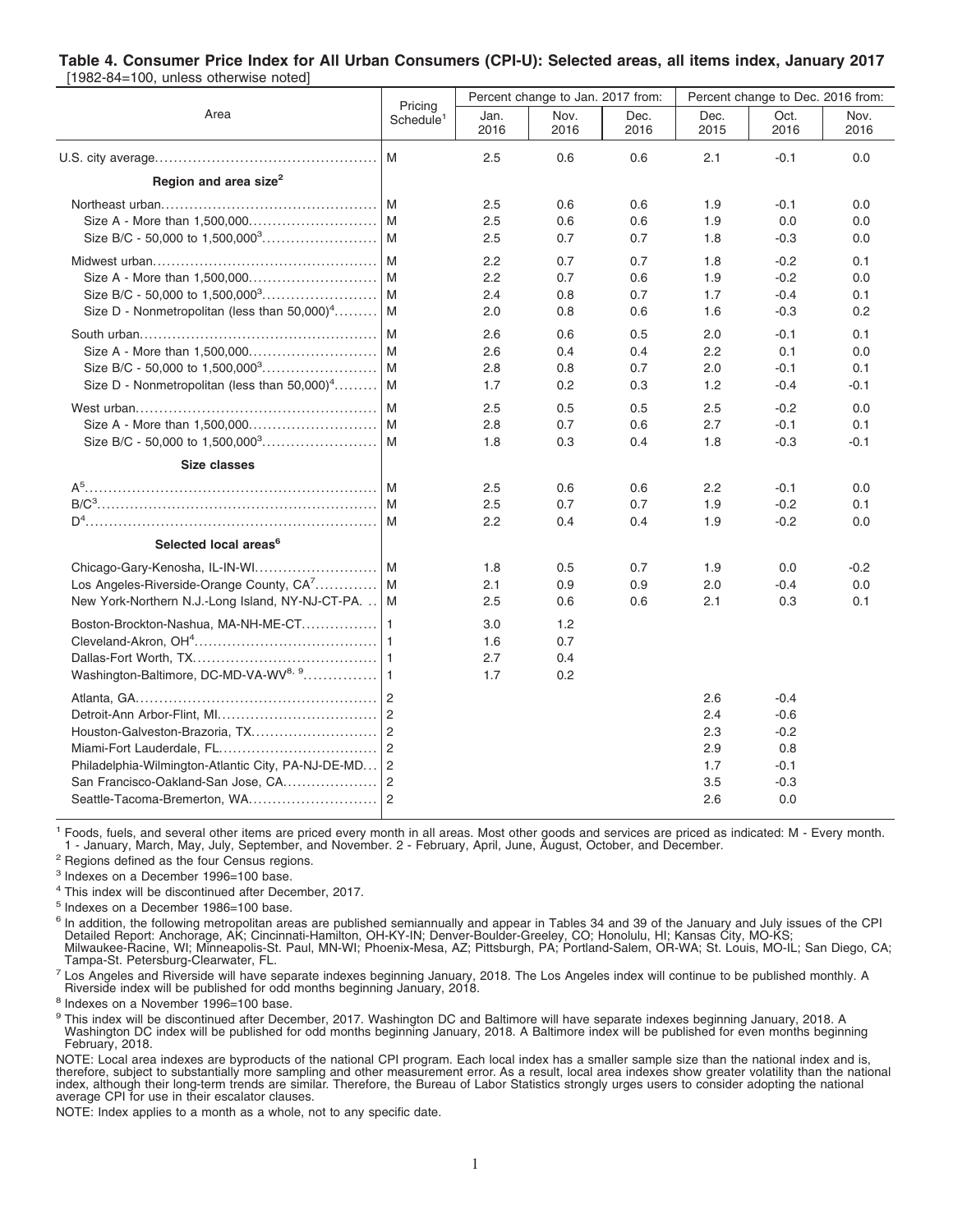#### **Table 5. Chained Consumer Price Index for All Urban Consumers (C-CPI-U) and the Consumer Price Index for All Urban Consumers (CPI-U): U.S. city average, all items index, January 2017** [Percent changes]

|                |                         | Unadjusted 1-month percent change | Unadjusted 12-month percent change |        |
|----------------|-------------------------|-----------------------------------|------------------------------------|--------|
| Month Year     | $C$ -CPI-U <sup>1</sup> | CPI-U                             | $C$ -CPI-U <sup>1</sup>            | CPI-U  |
| December 2000  |                         |                                   | 2.6                                | 3.4    |
| December 2001  |                         |                                   | 1.3                                | 1.6    |
| December 2002  |                         |                                   | 2.0                                | 2.4    |
| December 2003  |                         |                                   | 1.7                                | 1.9    |
| December 2004  |                         |                                   | 3.2                                | 3.3    |
| December 2005  |                         |                                   | 2.9                                | 3.4    |
| December 2006  |                         |                                   | 2.3                                | 2.5    |
| December 2007  |                         |                                   | 3.7                                | 4.1    |
| December 2008  |                         |                                   | 0.2                                | 0.1    |
| December 2009  |                         |                                   | 2.5                                | 2.7    |
| December 2010  |                         |                                   | 1.3                                | 1.5    |
| December 2011  |                         |                                   | 2.9                                | 3.0    |
| December 2012  |                         |                                   | 1.5                                | 1.7    |
| December 2013  |                         |                                   | 1.3                                | 1.5    |
| December 2014  |                         |                                   | 0.5                                | 0.8    |
| January 2015   | $-0.5$                  | $-0.5$                            | $-0.4$                             | $-0.1$ |
| February 2015  | 0.4                     | 0.4                               | $-0.4$                             | 0.0    |
| March 2015     | 0.7                     | 0.6                               | $-0.3$                             | $-0.1$ |
|                | 0.2                     | 0.2                               | $-0.4$                             | $-0.2$ |
|                | 0.6                     | 0.5                               | $-0.2$                             | 0.0    |
|                | 0.3                     | 0.4                               | 0.0                                | 0.1    |
|                | 0.0                     | 0.0                               | 0.0                                | 0.2    |
|                | $-0.2$                  | $-0.1$                            | 0.0                                | 0.2    |
| September 2015 | $-0.2$                  | $-0.2$                            | $-0.3$                             | 0.0    |
| October 2015   | $-0.1$                  | 0.0                               | $-0.1$                             | 0.2    |
| November 2015  | $-0.3$                  | $-0.2$                            | 0.2                                | 0.5    |
| December 2015  | $-0.4$                  | $-0.3$                            | 0.4                                | 0.7    |
| January 2016   | 0.1                     | 0.2                               | 1.1                                | 1.4    |
| February 2016  | 0.0                     | 0.1                               | 0.7                                | 1.0    |
| March 2016     | 0.5                     | 0.4                               | 0.5                                | 0.9    |
|                | 0.6                     | 0.5                               | 0.9                                | 1.1    |
|                | 0.5                     | 0.4                               | 0.8                                | 1.0    |
|                | 0.3                     | 0.3                               | 0.8                                | 1.0    |
|                | $-0.2$                  | $-0.2$                            | 0.6                                | 0.8    |
|                | 0.0                     | 0.1                               | 0.8                                | 1.1    |
| September 2016 | 0.3                     | 0.2                               | 1.3                                | 1.5    |
| October 2016   | 0.1                     | 0.1                               | 1.5                                | 1.6    |
| November 2016  | $-0.2$                  | $-0.2$                            | 1.6                                | 1.7    |
| December 2016  | 0.0                     | 0.0                               | 2.1                                | 2.1    |
| January 2017   | 0.6                     | 0.6                               | 2.6                                | 2.5    |
|                |                         |                                   |                                    |        |

<sup>1</sup> The C-CPI-U is designed to be a closer approximation to a cost-of-living index in that it, in its final form, accounts for any substitution that consumers make across item categories in response to changes in relative prices. Since the expenditure data required for the calculation of the C-CPI-U are available only with a time lag, the C-CPI-U is being issued first in preliminary form using the latest available expenditure data at that time and is subject to two revisions.

Indexes are issued as initial estimates. Indexes are revised each quarter with the publication of January, April, July, and October data as updated<br>expenditure estimates become available. The C-CPI-U indexes are updated qu January of the following year; April-June indexes are final in April of the following year; July-September indexes are final in July of the following year; October-December indexes are final in October of the following year.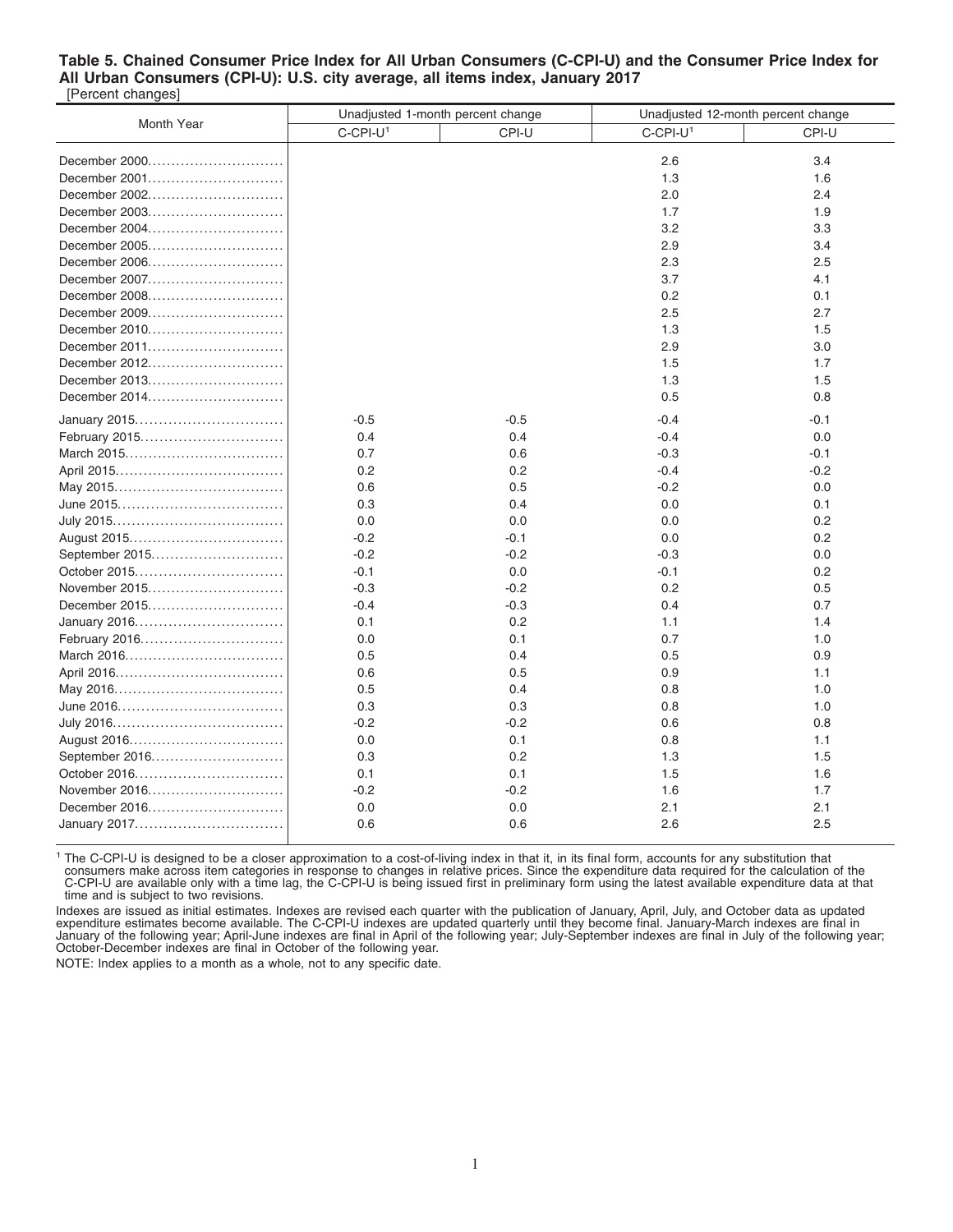[1982-84=100, unless otherwise noted]

|                                                                                                                                       |                                        |                                             | One Month                                        |                                       |                            |                                                    |
|---------------------------------------------------------------------------------------------------------------------------------------|----------------------------------------|---------------------------------------------|--------------------------------------------------|---------------------------------------|----------------------------|----------------------------------------------------|
| Expenditure category                                                                                                                  | Relative<br>importance<br>Dec.<br>2016 | Seasonally<br>adjusted<br>percent<br>change | Seasonally<br>adjusted<br>effect on All<br>Items | Standard<br>error,<br>median<br>price | change since: <sup>3</sup> | Largest (L) or Smallest (S)<br>seasonally adjusted |
|                                                                                                                                       |                                        | Dec. 2016-<br>Jan. 2017                     | Dec. 2016-<br>Jan. 2017 <sup>1</sup>             | change <sup>2</sup>                   | Date                       | Percent<br>change                                  |
|                                                                                                                                       | 100.000                                | 0.6                                         |                                                  | 0.03                                  | L-Feb.2013                 | 0.6                                                |
|                                                                                                                                       | 13.698                                 | 0.1                                         | 0.018                                            | 0.06                                  | L-Apr.2016                 | 0.1                                                |
|                                                                                                                                       | 7.899                                  | 0.0                                         | $-0.003$                                         | 0.11                                  | L-Apr.2016                 | 0.1                                                |
|                                                                                                                                       | 1.068                                  | $-0.1$                                      | $-0.001$                                         | 0.23                                  | $\overline{\phantom{0}}$   | $\overline{\phantom{0}}$                           |
|                                                                                                                                       | 0.357                                  | $-0.2$                                      | $-0.001$                                         | 0.42                                  | S-Nov.2016                 | $-0.2$                                             |
| Flour and prepared flour mixes                                                                                                        | 0.041                                  | $-0.5$                                      | 0.000                                            | 0.68                                  | L-Nov.2016                 | 0.4                                                |
|                                                                                                                                       | 0.186                                  | $-1.2$                                      | $-0.002$                                         | 0.63                                  | S-Aug.2016                 | $-1.5$                                             |
|                                                                                                                                       | 0.130                                  | 1.3                                         | 0.002                                            | 0.71                                  | L-Oct.2015                 | 1.4                                                |
|                                                                                                                                       |                                        | 0.7                                         |                                                  | 0.76                                  | L-Oct.2016                 | 2.7                                                |
|                                                                                                                                       | 0.711                                  | 0.7                                         | 0.005                                            | 0.29                                  | L-Jan.2016                 | 0.8                                                |
|                                                                                                                                       | 0.212                                  | 0.0                                         | 0.000                                            | 0.51                                  | L-Nov.2016                 | 0.1                                                |
|                                                                                                                                       |                                        | $-0.1$                                      |                                                  | 0.72                                  | S-Aug.2016                 | $-0.9$                                             |
|                                                                                                                                       |                                        | $-0.3$                                      |                                                  | 0.78                                  | L-Nov.2016                 | $-0.2$                                             |
| Fresh biscuits, rolls, muffins <sup>5</sup>                                                                                           | 0.106                                  | $-1.0$                                      | $-0.001$                                         | 0.63                                  | S-Oct.2016                 | $-1.3$                                             |
| Cakes, cupcakes, and cookies                                                                                                          | 0.174                                  | 0.6                                         | 0.001                                            | 0.49                                  | L-Sep.2016                 | 0.6                                                |
|                                                                                                                                       |                                        | 1.1                                         |                                                  | 0.78                                  | L-Apr.2016                 | 1.2                                                |
| Fresh cakes and cupcakes <sup>4, 6</sup>                                                                                              |                                        | 0.4                                         |                                                  | 0.77                                  | L-Nov.2016                 | 1.8                                                |
|                                                                                                                                       | 0.220                                  | 0.0                                         | 0.000                                            | 0.56                                  | L-Nov.2016                 | 0.9                                                |
| Fresh sweetrolls, coffeecakes, doughnuts <sup>4, 6</sup>                                                                              |                                        | $-1.5$                                      |                                                  | 1.10                                  | S-Oct.2016                 | $-2.7$                                             |
| Crackers, bread, and cracker products <sup>6</sup>                                                                                    |                                        | 0.6                                         |                                                  | 0.95                                  | L-Nov.2016                 | 0.9                                                |
| Frozen and refrigerated bakery products, pies,                                                                                        |                                        |                                             |                                                  |                                       |                            |                                                    |
|                                                                                                                                       |                                        | 0.2                                         |                                                  | 0.96                                  | L-Nov.2016                 | 0.9                                                |
|                                                                                                                                       | 1.740                                  | 0.7                                         | 0.012                                            | 0.24                                  | L-Jun.2015                 | 1.4                                                |
|                                                                                                                                       | 1.640                                  | $-0.1$                                      | $-0.001$                                         | 0.24                                  | L-Sep.2016                 | $-0.1$                                             |
|                                                                                                                                       | 1.037                                  | $-0.1$                                      | $-0.001$                                         | 0.28                                  | L-Aug.2016                 | 0.0                                                |
| Uncooked ground beef <sup>4</sup>                                                                                                     | 0.460                                  | 0.3<br>0.4                                  | 0.001                                            | 0.43<br>0.56                          | L-Aug.2016                 | 0.5<br>0.8                                         |
|                                                                                                                                       | 0.187<br>0.062                         | $-1.1$                                      | 0.001<br>$-0.001$                                | 1.03                                  | L-Aug.2016<br>L-Nov.2016   | 0.9                                                |
|                                                                                                                                       | 0.164                                  | $-0.1$                                      | 0.000                                            | 0.82                                  | L-Nov.2016                 | 0.1                                                |
| Uncooked other beef and veal <sup>4, 5</sup>                                                                                          | 0.048                                  | $-0.6$                                      | 0.000                                            | 0.89                                  | S-Oct.2016                 | $-0.6$                                             |
|                                                                                                                                       | 0.318                                  | $-0.2$                                      | $-0.001$                                         | 0.50                                  | S-Oct.2016                 | $-0.9$                                             |
| Bacon, breakfast sausage, and related                                                                                                 |                                        |                                             |                                                  |                                       |                            |                                                    |
|                                                                                                                                       | 0.133                                  | 1.8                                         | 0.002                                            | 0.71                                  | L-Apr.2016                 | 2.3                                                |
| Bacon and related products <sup>6</sup>                                                                                               |                                        | 1.6                                         |                                                  | 1.07                                  | L-Apr.2016                 | 2.1                                                |
| Breakfast sausage and related products <sup>5, 6</sup>                                                                                |                                        | 1.7                                         |                                                  | 1.07                                  | L-Jun.2016                 | 1.8                                                |
|                                                                                                                                       | 0.057                                  | 0.0                                         | 0.000                                            | 1.03                                  | L-Jul.2016                 | 0.0                                                |
| Ham, excluding canned <sup>6</sup>                                                                                                    |                                        | 0.1                                         |                                                  | 1.14                                  | L-Jun.2016                 | 2.5                                                |
|                                                                                                                                       | 0.052                                  | $-2.5$                                      | $-0.001$                                         | 1.31                                  | S-Sep.2016                 | $-3.3$                                             |
| Other pork including roasts and picnics <sup>5</sup>                                                                                  | 0.076                                  | $-2.5$                                      | $-0.002$                                         | 1.04                                  | S-Apr.2015                 | $-4.1$                                             |
|                                                                                                                                       | 0.258                                  | $-0.9$                                      | $-0.002$                                         | 0.52                                  | S-Feb.2014                 | $-1.0$                                             |
|                                                                                                                                       |                                        | 2.6                                         |                                                  | 1.86                                  | L-Oct.2016                 | 3.0                                                |
| $\text{Lunchmeats}^{5,~6} \text{.\,}\dots \text{.\,}\dots \text{.\,}\dots \text{.\,}\dots \text{.\,}\dots \text{.\,}\dots \text{.\,}$ |                                        | $-1.5$                                      |                                                  | 0.61                                  | S-Feb.2010                 | $-1.5$                                             |
|                                                                                                                                       |                                        | 1.1                                         |                                                  | 1.17                                  | L-Sep.2016                 | 1.5                                                |
|                                                                                                                                       |                                        | 0.7                                         |                                                  | 1.27                                  | L-Jun.2016                 | 1.1                                                |
|                                                                                                                                       | 0.341                                  | 0.2                                         | 0.001                                            | 0.60                                  | L-Sep.2016                 | 0.5                                                |
|                                                                                                                                       | 0.277                                  | $-0.2$                                      | $-0.001$                                         | 0.68                                  | L-Nov.2016                 | 0.2                                                |
| Fresh whole chicken <sup>4, 6</sup>                                                                                                   |                                        | $-3.2$                                      |                                                  | 1.68                                  | S-Jun.2016                 | $-5.5$                                             |
| Fresh and frozen chicken parts <sup>4, 6</sup>                                                                                        |                                        | 1.4                                         |                                                  | 0.90                                  | L-Jun.2015                 | 1.7                                                |
| Other poultry including turkey <sup>5</sup>                                                                                           | 0.064                                  | 0.5                                         | 0.000                                            | 0.83                                  | L-Oct.2016                 | 0.6                                                |
|                                                                                                                                       | 0.263                                  | $-0.3$                                      | $-0.001$                                         | 0.55                                  | S-May 2016                 | $-0.4$                                             |
| Fresh fish and seafood <sup>5</sup>                                                                                                   | 0.143                                  | 0.4                                         | 0.001                                            | 0.84                                  | L-Oct.2016                 | 0.6                                                |
| Processed fish and seafood <sup>5</sup>                                                                                               | 0.120                                  | $-1.0$                                      | $-0.001$                                         | 0.62                                  | S-Oct.2016                 | $-1.0$                                             |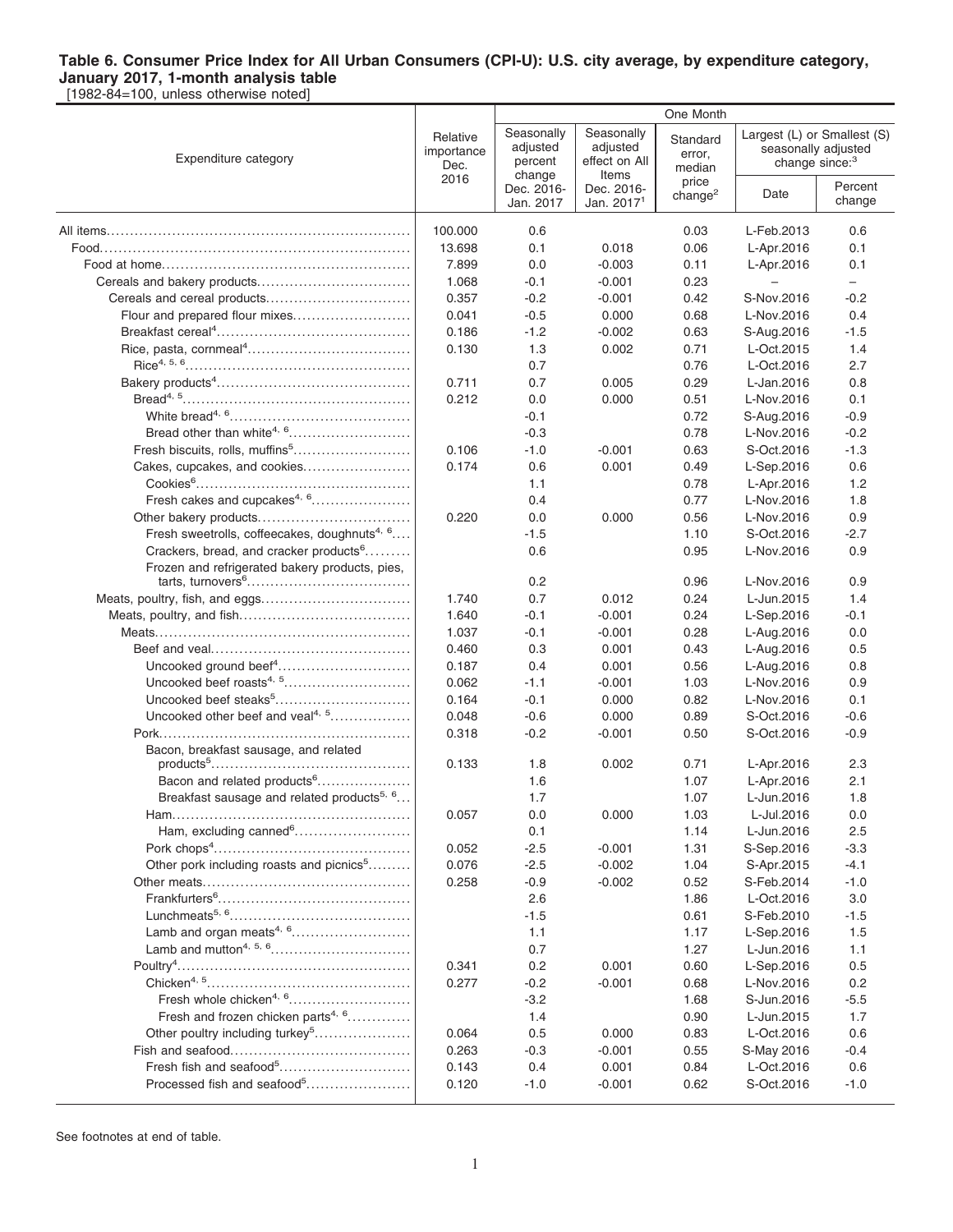[1982-84=100, unless otherwise noted]

|                                                          |                                        |                                             |                                                  | One Month                    |                            |                                                    |
|----------------------------------------------------------|----------------------------------------|---------------------------------------------|--------------------------------------------------|------------------------------|----------------------------|----------------------------------------------------|
| Expenditure category                                     | Relative<br>importance<br>Dec.<br>2016 | Seasonally<br>adjusted<br>percent<br>change | Seasonally<br>adjusted<br>effect on All<br>Items | Standard<br>error,<br>median | change since: <sup>3</sup> | Largest (L) or Smallest (S)<br>seasonally adjusted |
|                                                          |                                        | Dec. 2016-<br>Jan. 2017                     | Dec. 2016-<br>Jan. 2017 <sup>1</sup>             | price<br>change <sup>2</sup> | Date                       | Percent<br>change                                  |
| Shelf stable fish and seafood <sup>4, 6</sup>            |                                        | $-1.2$                                      |                                                  | 0.87                         | S-Jul.2016                 | $-1.5$                                             |
| Frozen fish and seafood <sup>6</sup>                     |                                        | $-0.6$                                      |                                                  | 0.88                         | S-Oct.2016                 | $-0.9$                                             |
|                                                          | 0.099                                  | 14.3                                        | 0.013                                            | 0.94                         | L-Jun.2015                 | 17.1                                               |
|                                                          | 0.818                                  | 0.8                                         | 0.006                                            | 0.26                         | L-May 2014                 | 1.1                                                |
|                                                          | 0.235                                  | $-0.5$                                      | $-0.001$                                         | 0.35                         | S-Nov.2016                 | $-1.1$                                             |
|                                                          |                                        | 0.3                                         |                                                  | 0.48                         | L-Oct.2016                 | 0.9                                                |
| Fresh milk other than whole <sup>5, 6</sup>              |                                        | 0.1                                         |                                                  | 0.57                         | S-Nov.2016                 | $-1.2$                                             |
|                                                          | 0.259                                  | 1.6                                         | 0.004                                            | 0.47                         | L-May 2014                 | 1.7                                                |
| Ice cream and related products                           | 0.119                                  | $-0.5$                                      | $-0.001$                                         | 0.76                         | S-Sep.2016                 | $-1.2$                                             |
| Other dairy and related products <sup>4, 5</sup>         | 0.206                                  | 1.6                                         | 0.003                                            | 0.58                         | L-Apr.2008                 | 2.2                                                |
|                                                          | 1.338                                  | $-1.7$                                      | $-0.022$                                         | 0.28                         | S-Dec.2008                 | $-1.8$                                             |
| Fresh fruits and vegetables                              | 1.047                                  | $-1.8$                                      | $-0.018$                                         | 0.33                         | S-Mar.2016                 | $-1.9$                                             |
|                                                          | 0.567                                  | $-0.8$                                      | $-0.004$                                         | 0.48                         | L-Nov.2016                 | $-0.2$                                             |
|                                                          | 0.085                                  | $-4.0$                                      | $-0.003$                                         | 0.97                         | S-Nov.2008                 | $-4.2$                                             |
|                                                          | 0.087                                  | $-0.3$                                      | 0.000                                            | 0.70                         | S-Nov.2016                 | $-0.5$                                             |
|                                                          | 0.145                                  | 3.2                                         | 0.005                                            | 0.95                         | L-Apr.2014                 | 3.2                                                |
| Oranges, including tangerines <sup>6</sup>               |                                        | 4.1                                         |                                                  | 1.35                         | L-Mar.2014                 | 4.2                                                |
|                                                          | 0.251                                  | $-2.4$                                      | $-0.006$                                         | 0.86                         | L-Nov.2016                 | 0.5                                                |
|                                                          | 0.479                                  | $-3.0$                                      | $-0.014$                                         | 0.55                         | S-Feb.2012                 | $-3.1$                                             |
|                                                          | 0.077                                  | $-3.0$                                      | $-0.002$                                         | 1.11                         | S-Oct.2013                 | $-3.0$                                             |
|                                                          | 0.062                                  | $-4.9$                                      | $-0.003$                                         | 1.38                         | S-Jan.2016                 | $-5.0$                                             |
|                                                          | 0.084                                  | $-1.3$                                      | $-0.001$                                         | 1.30                         | L-Nov.2016                 | $-0.6$                                             |
|                                                          | 0.257                                  | $-2.2$                                      | $-0.006$                                         | 0.82                         | S-Dec.2013                 | $-2.2$                                             |
| Processed fruits and vegetables <sup>5</sup>             | 0.292                                  | $-1.2$                                      | $-0.004$                                         | 0.45                         | S-May 2016                 | $-1.4$                                             |
| Canned fruits and vegetables <sup>5</sup>                | 0.153                                  | $-1.5$                                      | $-0.002$                                         | 0.58                         | S-Oct.2015                 | $-2.2$                                             |
|                                                          |                                        | $-1.5$                                      |                                                  | 0.77                         | S-Dec.2012                 | $-2.6$                                             |
| Canned vegetables <sup>5, 6</sup>                        |                                        | $-1.6$                                      |                                                  | 0.80                         | S-Oct.2015                 | $-2.9$                                             |
| Frozen fruits and vegetables <sup>5</sup>                | 0.085                                  | $-0.8$                                      | $-0.001$                                         | 0.93                         | L-Nov.2016                 | 1.1                                                |
| Frozen vegetables <sup>6</sup>                           |                                        | $-1.0$                                      |                                                  | 1.27                         | L-Nov.2016                 | 1.8                                                |
| Other processed fruits and vegetables including          | 0.054                                  | $-0.7$                                      | 0.000                                            | 0.81                         | S-Oct.2016                 | $-1.7$                                             |
| Dried beans, peas, and lentils <sup>4, 5, 6</sup>        |                                        | $-1.2$                                      |                                                  | 0.82                         | L-Nov.2016                 | 1.4                                                |
| Nonalcoholic beverages and beverage materials            | 0.949                                  | $-0.3$                                      | $-0.003$                                         | 0.34                         | S-Sep.2016                 | $-0.3$                                             |
|                                                          | 0.670                                  | $-0.5$                                      | $-0.003$                                         | 0.42                         | S-May 2016                 | $-0.5$                                             |
|                                                          | 0.265                                  | $-1.0$                                      | $-0.003$                                         | 0.75                         | S-May 2016                 | $-1.5$                                             |
| Frozen noncarbonated juices and drinks <sup>4, 5</sup>   | 0.011                                  | $-0.9$                                      | 0.000                                            | 0.58                         | S-Jul.2016                 | $-1.6$                                             |
| Nonfrozen noncarbonated juices and drinks <sup>5</sup>   | 0.393                                  | $-0.3$                                      | $-0.001$                                         | 0.50                         | S-Oct.2016                 | $-0.5$                                             |
| Beverage materials including coffee and tea <sup>5</sup> | 0.279                                  | 0.1                                         | 0.000                                            | 0.51                         | L-Nov.2016                 | 0.2                                                |
|                                                          | 0.173                                  | 0.1                                         | 0.000                                            | 0.72                         | L-Nov.2016                 | 0.1                                                |
|                                                          |                                        | $-0.1$                                      |                                                  | 0.96                         | S-Oct.2016                 | $-0.8$                                             |
| Instant and freeze dried coffee <sup>4, 6</sup>          |                                        | 1.9                                         |                                                  | 1.06                         | L-Aug.2016                 | 2.3                                                |
| Other beverage materials including tea <sup>4, 5</sup>   | 0.106                                  | $-0.2$                                      | 0.000                                            | 0.65                         | S-Oct.2016                 | $-0.8$                                             |
|                                                          | 1.986                                  | 0.2                                         | 0.004                                            | 0.20                         | S-Nov.2016                 | $-0.2$                                             |
|                                                          | 0.289                                  | 0.5                                         | 0.001                                            | 0.47                         | L-Apr.2016                 | 0.6                                                |
| Sugar and artificial sweeteners                          | 0.048                                  | 0.4                                         | 0.000                                            | 0.71                         | L-Aug.2016                 | 0.5                                                |
|                                                          | 0.185                                  | $-0.2$                                      | 0.000                                            | 0.68                         | S-Oct.2016                 | $-1.3$                                             |
|                                                          | 0.056                                  | $-1.8$                                      | $-0.001$                                         | 0.67                         | S-Oct.2014                 | $-1.9$                                             |
|                                                          | 0.231                                  | $-0.2$                                      | 0.000                                            | 0.42                         | S-Nov.2016                 | $-1.2$                                             |
|                                                          | 0.066                                  | 2.0                                         | 0.001                                            | 0.81                         | L-Oct.2015                 | 3.7                                                |
|                                                          |                                        | 3.9                                         |                                                  | 1.05                         | L-Oct.2015                 | 4.1                                                |
|                                                          |                                        | 0.0                                         |                                                  | 0.89                         | S-Nov.2016                 | $-0.4$                                             |
|                                                          | 0.057                                  | 0.2                                         | 0.000                                            | 0.83                         | S-Nov.2016                 | $-2.5$                                             |
| Other fats and oils including peanut butter <sup>5</sup> | 0.109                                  | $-1.8$                                      | $-0.002$                                         | 0.56                         | S-Feb.2013                 | $-2.0$                                             |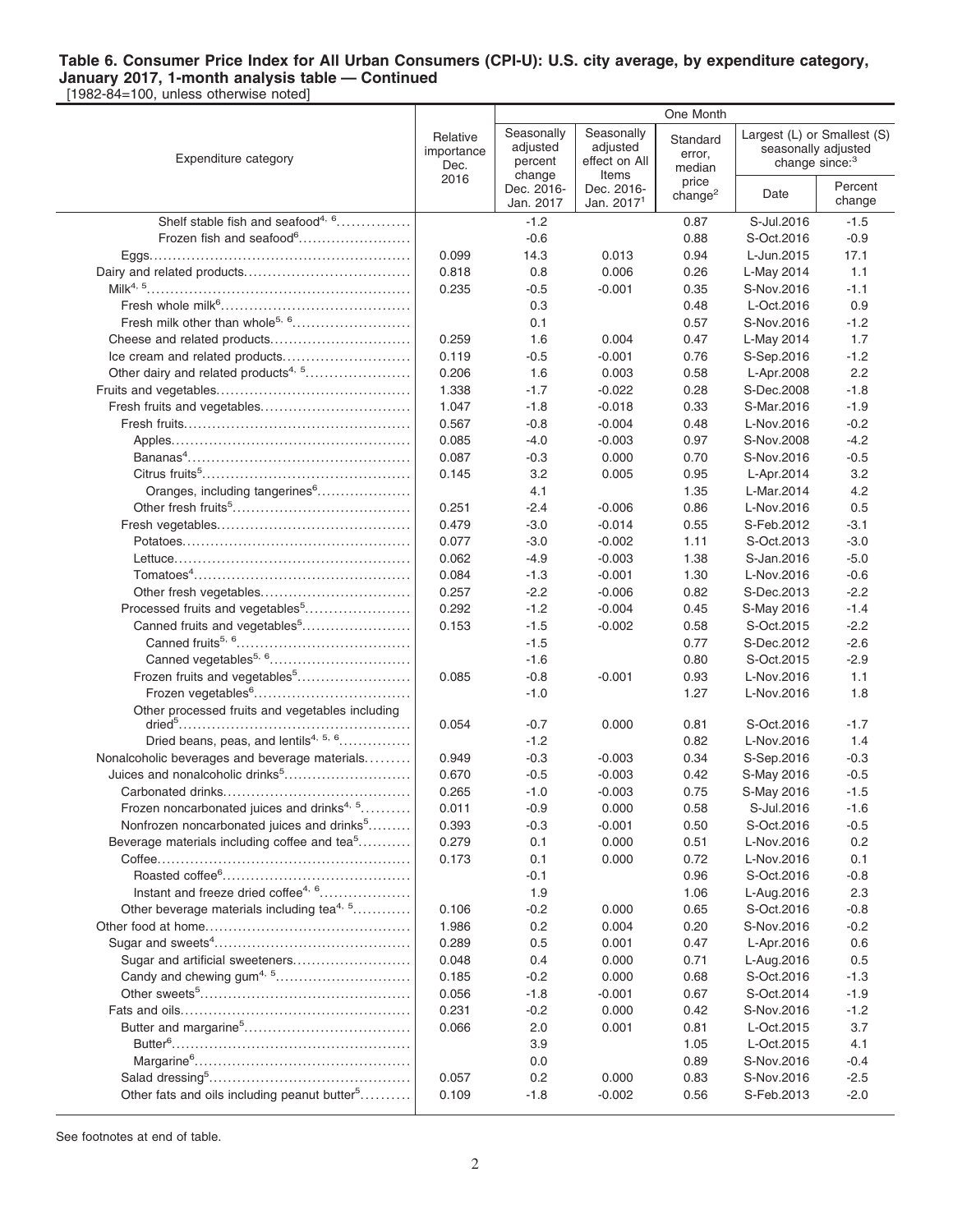[1982-84=100, unless otherwise noted]

|                                                                 |                                |                                             |                                                  | One Month                    |                                                   |                             |
|-----------------------------------------------------------------|--------------------------------|---------------------------------------------|--------------------------------------------------|------------------------------|---------------------------------------------------|-----------------------------|
| Expenditure category                                            | Relative<br>importance<br>Dec. | Seasonally<br>adjusted<br>percent<br>change | Seasonally<br>adjusted<br>effect on All<br>Items | Standard<br>error,<br>median | seasonally adjusted<br>change since: <sup>3</sup> | Largest (L) or Smallest (S) |
|                                                                 | 2016                           | Dec. 2016-<br>Jan. 2017                     | Dec. 2016-<br>Jan. 2017 <sup>1</sup>             | price<br>change <sup>2</sup> | Date                                              | Percent<br>change           |
|                                                                 |                                | $-2.0$                                      |                                                  | 0.93                         | S-Nov.2016                                        | $-4.4$                      |
|                                                                 | 1.466                          | 0.2                                         | 0.003                                            | 0.25                         | $\overline{\phantom{0}}$                          | $-$                         |
|                                                                 | 0.092                          | $-0.2$                                      | 0.000                                            | 0.95                         | S-Jul.2016                                        | $-0.8$                      |
| Frozen and freeze dried prepared foods <sup>4</sup>             | 0.262                          | $-2.1$                                      | $-0.006$                                         | 0.60                         | S-Sep.2010                                        | $-2.6$                      |
|                                                                 | 0.330                          | 0.6                                         | 0.002                                            | 0.66                         | L-Mar.2016                                        | 1.0                         |
| Spices, seasonings, condiments, sauces                          | 0.281                          | 0.9                                         | 0.003                                            | 0.55                         | L-Apr.2016                                        | 1.3                         |
| Salt and other seasonings and spices <sup>5, 6</sup>            |                                | $-0.7$                                      |                                                  | 0.81                         | S-Nov.2016                                        | $-1.8$                      |
| Olives, pickles, relishes <sup>4, 5, 6</sup>                    |                                | 5.1                                         |                                                  | 1.20                         | L-Sep.2014                                        | 5.6                         |
| Sauces and gravies <sup>5, 6</sup>                              |                                | 0.6                                         |                                                  | 0.81                         | L-Nov.2016                                        | 1.4                         |
|                                                                 |                                | -0.1                                        |                                                  | 0.80                         | L-Oct.2016                                        | 0.9                         |
|                                                                 | 0.056                          | 1.4                                         | 0.001                                            | 0.64                         | L-Oct.2013                                        | 1.4                         |
| Other miscellaneous foods <sup>4, 5</sup>                       | 0.446                          | $-1.0$                                      | $-0.005$                                         | 0.41                         | S-Jan.2016                                        | $-1.8$                      |
|                                                                 |                                | $-0.8$                                      |                                                  | 0.71                         | S-Aug.2016                                        | $-0.8$                      |
|                                                                 | 5.799                          | 0.4                                         | 0.021                                            | 0.04                         | L-Sep.2015                                        | 0.5                         |
|                                                                 | 2.813                          | 0.3                                         | 0.008                                            | 0.05                         |                                                   | $-$                         |
| Limited service meals and snacks <sup>4, 5</sup>                | 2.459                          | 0.5                                         | 0.012                                            | 0.07                         | L-Jan.2016                                        | 0.5                         |
| Food at employee sites and schools <sup>5</sup>                 | 0.199                          | 0.5                                         | 0.001                                            | 0.15                         | L-Jul.2016                                        | 1.0                         |
| Food at elementary and secondary schools <sup>4, 8, 6</sup>     |                                | 0.0                                         |                                                  | 0.06                         | $\overline{\phantom{m}}$                          | -                           |
| Food from vending machines and mobile vendors <sup>4, 5</sup>   | 0.082                          | 0.1                                         | 0.000                                            | 0.17                         |                                                   | $-$                         |
|                                                                 | 0.246                          | 0.1                                         | 0.000                                            | 0.04                         | L-Oct.2016                                        | 0.2                         |
|                                                                 | 7.039                          | 4.0                                         | 0.289                                            | 0.09                         | L-Feb.2013                                        | 4.8                         |
|                                                                 | 3.447                          | 7.6                                         | 0.278                                            | 0.15                         | L-Aug.2012                                        | 7.6                         |
|                                                                 | 0.190                          | 3.1                                         | 0.006                                            | 0.39                         | L-Jun.2016                                        | 3.2                         |
|                                                                 | 0.102                          | 3.5                                         | 0.004                                            | 0.48                         | S-Nov.2016                                        | $-1.2$                      |
| Propane, kerosene, and firewood <sup>9</sup>                    | 0.088                          | 4.0                                         | 0.003                                            | 0.63                         | L-Feb.2014                                        | 11.3                        |
|                                                                 | 3.257                          | 7.9                                         | 0.272                                            | 0.15                         | L-Aug.2012                                        | 7.9                         |
|                                                                 | 3.208                          | 7.8                                         | 0.266                                            | 0.16                         | L-Feb.2013                                        | 8.0                         |
| Gasoline, unleaded regular <sup>6</sup>                         |                                | 8.0                                         |                                                  | 0.65                         | L-Feb.2013                                        | 8.1                         |
| Gasoline, unleaded midgrade <sup>10, 6</sup>                    |                                | 6.7                                         |                                                  | 0.63                         | L-Feb.2013                                        | 7.8                         |
| Gasoline, unleaded premium <sup>6</sup>                         |                                | 5.6                                         |                                                  | 0.56                         | L-Apr.2016                                        | 6.6                         |
|                                                                 | 0.049                          | 10.7                                        | 0.005                                            | 0.23                         | L-Nov.2007                                        | 13.9                        |
|                                                                 | 3.592                          | 0.3                                         | 0.011                                            | 0.08                         | L-Oct.2016                                        | 0.4                         |
|                                                                 | 2.794                          | 0.0                                         | $-0.001$                                         | 0.09                         | $\qquad \qquad -$                                 | $\qquad \qquad -$           |
|                                                                 | 0.798                          | 1.5                                         | 0.012                                            | 0.10                         | L-Aug.2016                                        | 1.5                         |
|                                                                 | 79.263                         | 0.3                                         | 0.244                                            | 0.04                         | L-Aug.2016                                        | 0.3                         |
| Commodities less food and energy commodities                    | 19.101                         | 0.4                                         | 0.085                                            | 0.08                         | L-May 2011                                        | 0.4                         |
| Household furnishings and supplies <sup>12</sup>                | 3.172                          | 0.4                                         | 0.012                                            | 0.15                         | L-Apr.2015                                        | 0.5                         |
| Window and floor coverings and other linens <sup>4, 5</sup>     | 0.252                          | 1.9                                         | 0.005                                            | 0.60                         | L-EVER                                            | $\qquad \qquad -$           |
|                                                                 | 0.059                          | $-0.6$                                      | 0.000                                            | 0.54                         | S-Oct.2016                                        | $-1.6$                      |
|                                                                 | 0.054                          | 0.3                                         | 0.000                                            | 1.05                         | S-Nov.2016                                        | $-1.4$                      |
|                                                                 | 0.140                          | 3.6                                         | 0.005                                            | 0.91                         | L-Apr.2003                                        | 5.4                         |
|                                                                 | 0.755                          | 0.9                                         | 0.007                                            | 0.34                         | L-Apr.2015                                        | 1.1                         |
|                                                                 | 0.264                          | 0.1                                         | 0.000                                            | 0.42                         | L-Sep.2016                                        | 0.4                         |
| Living room, kitchen, and dining room furniture <sup>4, 5</sup> | 0.359                          | 1.2                                         | 0.004                                            | 0.47                         | L-Oct.2016                                        | 2.5                         |
|                                                                 | 0.126                          | 1.9                                         | 0.002                                            | 0.67                         | L-Jul.2012                                        | 4.2                         |
|                                                                 |                                | 7.6                                         |                                                  | 0.55                         | L-EVER                                            | $\overline{\phantom{0}}$    |
|                                                                 | 0.177                          | 0.1                                         | 0.000                                            | 0.60                         | L-May 2016                                        | 0.3                         |
|                                                                 | 0.055                          | 0.7                                         | 0.000                                            | 0.72                         | S-Nov.2016                                        | $-1.5$                      |
|                                                                 |                                | 2.2                                         |                                                  | 1.15                         | S-Nov.2016                                        | $-0.4$                      |
|                                                                 | 0.119                          | 1.5                                         | 0.002                                            | 0.79                         | L-Jan.2016                                        | 1.8                         |
| Other household equipment and furnishings <sup>5</sup>          | 0.452                          | 1.1                                         | 0.005                                            | 0.41                         | L-Jan.2008                                        | 1.6                         |
| Clocks, lamps, and decorator items <sup>4</sup>                 | 0.233                          | 1.5                                         | 0.003                                            | 0.57                         | L-May 2013                                        | 1.7                         |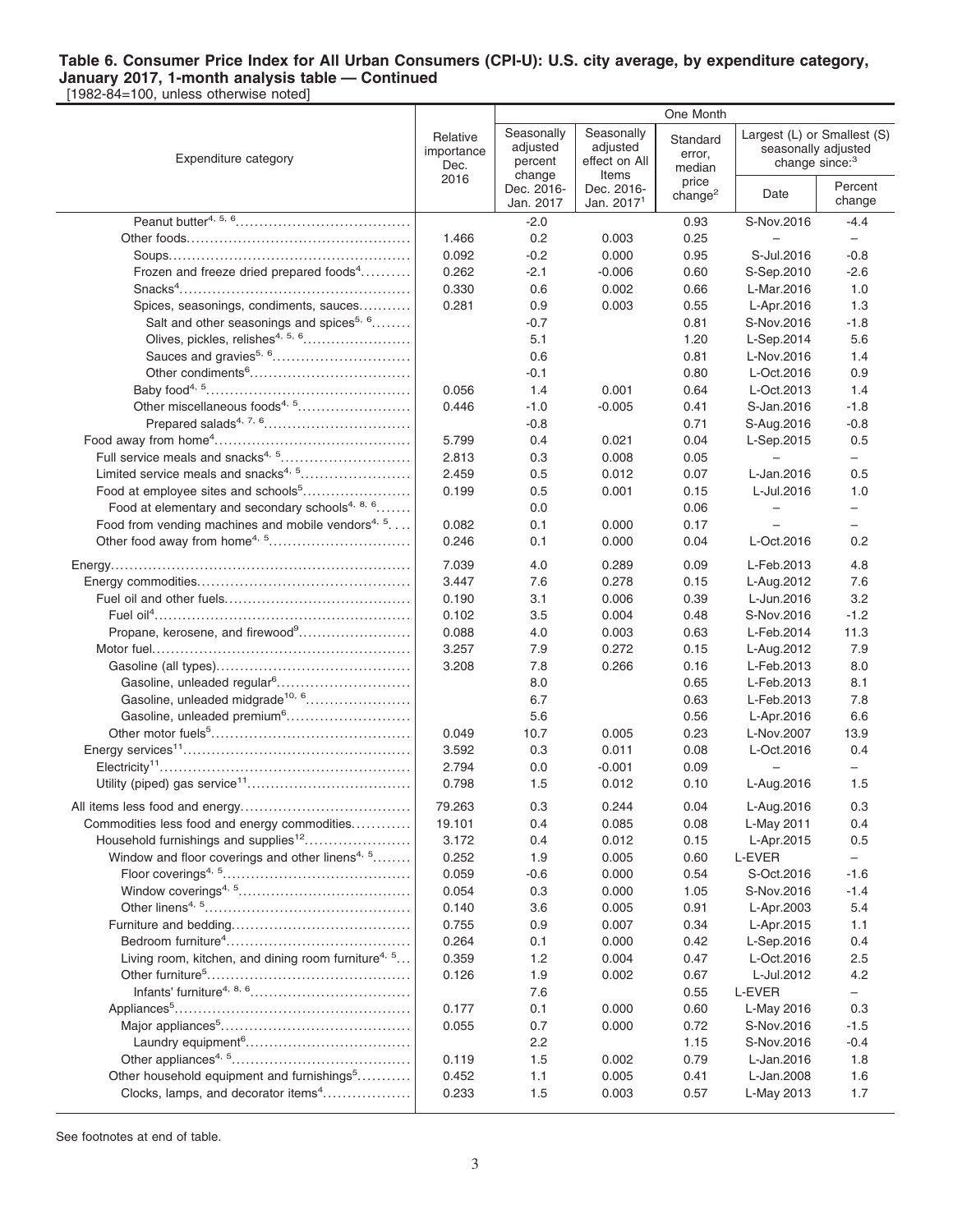[1982-84=100, unless otherwise noted]

|                                                              |                                        |                                             |                                                  | One Month                    |                                                   |                             |
|--------------------------------------------------------------|----------------------------------------|---------------------------------------------|--------------------------------------------------|------------------------------|---------------------------------------------------|-----------------------------|
| Expenditure category                                         | Relative<br>importance<br>Dec.<br>2016 | Seasonally<br>adjusted<br>percent<br>change | Seasonally<br>adjusted<br>effect on All<br>Items | Standard<br>error,<br>median | seasonally adjusted<br>change since: <sup>3</sup> | Largest (L) or Smallest (S) |
|                                                              |                                        | Dec. 2016-<br>Jan. 2017                     | Dec. 2016-<br>Jan. 2017 <sup>1</sup>             | price<br>change <sup>2</sup> | Date                                              | Percent<br>change           |
| Indoor plants and flowers <sup>13</sup>                      | 0.101                                  | 1.0                                         | 0.001                                            | 0.57                         | L-Aug.2016                                        | 1.2                         |
|                                                              | 0.049                                  | 7.2                                         | 0.004                                            | 1.22                         | L-EVER                                            | $\overline{\phantom{0}}$    |
| Nonelectric cookware and tableware <sup>5</sup>              | 0.069                                  | 0.9                                         | 0.001                                            | 0.60                         | L-Apr.2016                                        | 1.4                         |
| Tools, hardware, outdoor equipment and supplies <sup>5</sup> | 0.675                                  | $-0.1$                                      | $-0.001$                                         | 0.22                         | S-Oct.2016                                        | -0.1                        |
| Tools, hardware and supplies <sup>4, 5</sup>                 | 0.177                                  | 0.4                                         | 0.001                                            | 0.42                         | L-Jun.2016                                        | 0.6                         |
| Outdoor equipment and supplies <sup>5</sup>                  | 0.338                                  | $-0.2$                                      | $-0.001$                                         | 0.26                         | S-Aug.2016                                        | $-0.2$                      |
|                                                              | 0.861                                  | $-0.1$                                      | $-0.001$                                         | 0.22                         | S-Nov.2016                                        | $-0.4$                      |
| Household cleaning products <sup>5</sup>                     | 0.343                                  | 0.0                                         | 0.000                                            | 0.36                         | S-Nov.2016                                        | $-0.3$                      |
| Household paper products <sup>4, 5</sup>                     | 0.234                                  | $-0.5$                                      | $-0.001$                                         | 0.43                         | S-Oct.2016                                        | $-1.0$                      |
| Miscellaneous household products <sup>4, 5</sup>             | 0.284                                  | 0.2                                         | 0.001                                            | 0.38                         | L-Oct.2016                                        | 0.2                         |
|                                                              | 3.034                                  | 1.4                                         | 0.042                                            | 0.37                         | L-Feb.2009                                        | 1.6                         |
|                                                              | 0.750                                  | 2.7                                         | 0.021                                            | 0.63                         | L-EVER                                            | $\overline{\phantom{0}}$    |
|                                                              | 0.596                                  | 3.6                                         | 0.022                                            | 0.67                         | L-EVER                                            | $\qquad \qquad -$           |
| Men's suits, sport coats, and outerwear                      | 0.092                                  | 2.3                                         | 0.002                                            | 1.50                         | L-Apr.2016                                        | 3.4                         |
|                                                              | 0.190                                  | 3.8                                         | 0.007                                            | 1.34                         | L-Mar.2015                                        | 3.9                         |
| Men's shirts and sweaters <sup>5</sup>                       | 0.171                                  | 1.7                                         | 0.003                                            | 1.09                         | L-Feb.2016                                        | 3.4                         |
|                                                              | 0.137                                  | 3.2                                         | 0.005                                            | 1.28                         | L-Oct.2013                                        | 10.5                        |
|                                                              | 0.154                                  | $-1.5$                                      | $-0.002$                                         | 1.60                         | S-Nov.2016                                        | $-2.0$                      |
|                                                              | 1.228                                  | 1.4                                         | 0.017                                            | 0.62                         | L-Dec.2013                                        | 2.1                         |
|                                                              | 1.024                                  | 1.6                                         | 0.017                                            | 0.69                         | L-Dec.2013                                        | 2.4                         |
|                                                              | 0.067                                  | 0.9                                         | 0.001                                            | 2.01                         | L-Nov.2016                                        | 1.9                         |
|                                                              | 0.145                                  | 5.2                                         | 0.008                                            | 1.69                         | L-Mar.2012                                        | 7.4                         |
| Women's suits and separates <sup>5</sup>                     | 0.461                                  | 1.8                                         | 0.008                                            | 0.82                         | L-Dec.2013                                        | 5.0                         |
| Women's underwear, nightwear, sportswear and                 | 0.341                                  | $-0.3$                                      | $-0.001$                                         | 1.16                         |                                                   | $\overline{\phantom{0}}$    |
|                                                              | 0.205                                  | $-0.1$                                      | 0.000                                            | 1.60                         | L-Sep.2016                                        | 0.7                         |
|                                                              | 0.691                                  | 0.4                                         | 0.002                                            | 0.60                         | L-Oct.2016                                        | 0.8                         |
|                                                              | 0.211                                  | 0.1                                         | 0.000                                            | 1.01                         | L-Oct.2016                                        | 0.6                         |
|                                                              | 0.171                                  | 0.9                                         | 0.002                                            | 1.05                         | L-Apr.2016                                        | 0.9                         |
|                                                              | 0.309                                  | 0.1                                         | 0.000                                            | 0.90                         | S-Sep.2016                                        | $-0.7$                      |
|                                                              | 0.150                                  | $-0.6$                                      | $-0.001$                                         | 1.33                         | S-Oct.2016                                        | $-0.6$                      |
|                                                              | 0.215                                  | 1.2                                         | 0.003                                            | 1.25                         | L-Aug.2016                                        | 1.2                         |
|                                                              | 0.077                                  | 5.5                                         | 0.004                                            | 1.51                         | L-Feb.2016                                        | 8.9                         |
|                                                              | 0.137                                  | 0.4                                         | 0.001                                            | 1.40                         | L-Oct.2016                                        | 1.7                         |
| Transportation commodities less motor fuel <sup>12</sup>     | 6.141                                  | 0.4                                         | 0.026                                            | 0.07                         | L-May 2012                                        | 0.4                         |
|                                                              | 3.678                                  | $0.9\,$                                     | 0.032                                            | 0.12                         | L-Nov.2009                                        | 0.9                         |
|                                                              |                                        | 0.8                                         |                                                  | 0.15                         | L-May 2011                                        | 0.8                         |
|                                                              |                                        | 0.9                                         |                                                  | 0.17                         | L-Jun.2011                                        | 1.0                         |
|                                                              |                                        | 0.8                                         |                                                  | 0.15                         | L-Oct.2009                                        | 1.6                         |
|                                                              | 1.986                                  | $-0.4$                                      | $-0.007$                                         | 0.02                         | S-Aug.2016                                        | $-0.5$                      |
| Motor vehicle parts and equipment <sup>4</sup>               | 0.384                                  | 0.2                                         | 0.001                                            | 0.27                         | S-Nov.2016                                        | $-0.8$                      |
|                                                              | 0.229                                  | 0.4                                         | 0.001                                            | 0.33                         | L-Oct.2016                                        | 0.4                         |
| Vehicle accessories other than tires <sup>4, 5</sup>         | 0.155                                  | $-0.1$                                      | 0.000                                            | 0.42                         | S-Nov.2016                                        | $-0.1$                      |
| Vehicle parts and equipment other than tires <sup>4, 6</sup> |                                        | 0.2                                         |                                                  | 0.36                         | S-Nov.2016                                        | $-0.2$                      |
| Motor oil, coolant, and fluids <sup>4, 6</sup>               |                                        | $-1.6$                                      |                                                  | 0.83                         | S-Oct.2015                                        | $-2.4$                      |
|                                                              | 1.852                                  | 0.3                                         | 0.006                                            | 0.26                         | S-Nov.2016                                        | $-0.4$                      |
|                                                              | 1.792                                  | 0.7                                         | 0.013                                            | 0.27                         | L-Aug.2016                                        | 1.5                         |
|                                                              | 1.434                                  | 0.3                                         | 0.004                                            | 0.33                         | S-Nov.2016                                        | $-0.5$                      |
| Nonprescription drugs <sup>4, 12</sup>                       | 0.359                                  | 0.3                                         | 0.001                                            | 0.46                         | L-Sep.2016                                        | 0.8                         |
| Medical equipment and supplies <sup>4, 12</sup>              | 0.060                                  | $-0.1$                                      | 0.000                                            | 0.54                         | S-Oct.2016                                        | $-0.1$                      |
|                                                              | 1.784                                  | $-0.2$                                      | $-0.004$                                         | 0.17                         | S-Oct.2016                                        | -0.4                        |
|                                                              | 0.210                                  | 0.6                                         | 0.001                                            | 0.54                         | L-EVER                                            | $\overline{\phantom{0}}$    |
|                                                              | 0.097                                  | 1.1                                         | 0.001                                            | 0.85                         | L-EVER                                            | $\overline{\phantom{0}}$    |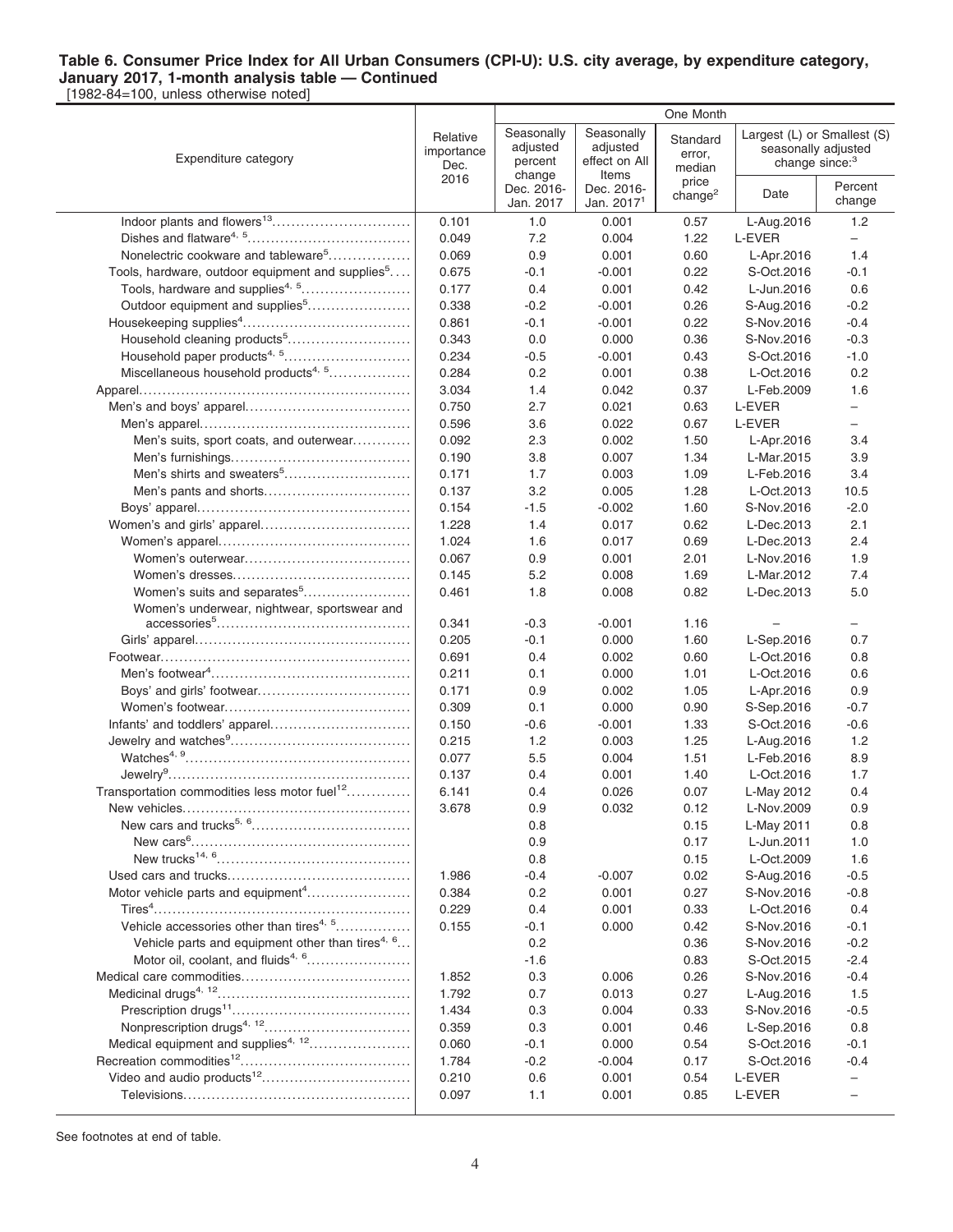[1982-84=100, unless otherwise noted]

|                                                                                          |                                | One Month                                   |                                                  |                              |                                                                                  |                          |
|------------------------------------------------------------------------------------------|--------------------------------|---------------------------------------------|--------------------------------------------------|------------------------------|----------------------------------------------------------------------------------|--------------------------|
| Expenditure category                                                                     | Relative<br>importance<br>Dec. | Seasonally<br>adjusted<br>percent<br>change | Seasonally<br>adjusted<br>effect on All<br>Items | Standard<br>error,<br>median | Largest (L) or Smallest (S)<br>seasonally adjusted<br>change since: <sup>3</sup> |                          |
|                                                                                          | 2016                           | Dec. 2016-<br>Jan. 2017                     | Dec. 2016-<br>Jan. $20171$                       | price<br>change <sup>2</sup> | Date                                                                             | Percent<br>change        |
|                                                                                          | 0.024                          | 0.3                                         | 0.000                                            | 0.67                         | L-Oct.2016                                                                       | 0.6                      |
|                                                                                          | 0.058                          | $-0.5$                                      | 0.000                                            | 1.01                         | S-Oct.2016                                                                       | $-1.7$                   |
| Audio discs, tapes and other media <sup>4, 5</sup>                                       | 0.022                          | 1.4                                         | 0.000                                            | 0.72                         | L-Nov.2016                                                                       | 1.6                      |
|                                                                                          | 0.587                          | $-0.2$                                      | $-0.001$                                         | 0.26                         | S-Oct.2016                                                                       | $-0.4$                   |
|                                                                                          |                                | $-0.1$                                      |                                                  | 0.30                         | S-Oct.2016                                                                       | $-0.8$                   |
| Purchase of pets, pet supplies, accessories <sup>4, 5, 6</sup>                           |                                | $-0.3$                                      |                                                  | 0.48                         |                                                                                  | $\overline{\phantom{0}}$ |
|                                                                                          | 0.431                          | $-0.4$                                      | $-0.002$                                         | 0.29                         | S-Sep.2016                                                                       | $-0.4$                   |
| Sports vehicles including bicycles <sup>4</sup>                                          | 0.229                          | $-0.2$                                      | 0.000                                            | 0.37                         | S-Nov.2016                                                                       | $-0.7$                   |
|                                                                                          | 0.193                          | $-0.1$                                      | 0.000                                            | 0.46                         | L-Jul.2016                                                                       | 0.2                      |
| Photographic equipment and supplies<br>Film and photographic supplies <sup>4, 5, 6</sup> | 0.039                          | 0.0                                         | 0.000                                            | 0.73                         | S-Sep.2016                                                                       | 0.0                      |
| Photographic equipment <sup>5, 6</sup>                                                   |                                | 0.0                                         |                                                  | 0.80                         | S-Sep.2016                                                                       | $-0.3$                   |
| Recreational reading materials <sup>4</sup>                                              | 0.153                          | $-0.5$                                      | $-0.001$                                         | 0.67                         | S-Oct.2016                                                                       | $-1.4$                   |
| Newspapers and magazines <sup>4, 5</sup>                                                 | 0.089                          | $-1.0$                                      | $-0.001$                                         | 0.85                         | S-Oct.2016                                                                       | $-1.8$                   |
|                                                                                          | 0.064                          | 0.1                                         | 0.000                                            | 0.95                         | S-Oct.2016                                                                       | $-0.9$                   |
|                                                                                          | 0.366                          | $-0.4$                                      | $-0.002$                                         | 0.38                         | L-Nov.2016                                                                       | $-0.1$                   |
|                                                                                          | 0.293                          | $-0.5$                                      | $-0.002$                                         | 0.43                         | L-Nov.2016                                                                       | $-0.2$                   |
| Toys, games, hobbies and playground                                                      |                                | 0.6                                         |                                                  | 0.49                         | L-Sep.2015                                                                       | 0.7                      |
| Sewing machines, fabric and supplies <sup>4, 5</sup>                                     | 0.025                          | $-0.9$                                      | 0.000                                            | 1.25                         | S-Sep.2016                                                                       | $-2.3$                   |
| Music instruments and accessories <sup>4, 5</sup>                                        | 0.033                          | 0.4                                         | 0.000                                            | 0.26                         | L-Sep.2016                                                                       | 0.4                      |
| Education and communication commodities <sup>12</sup>                                    | 0.614                          | 0.1                                         | 0.000                                            | 0.31                         | L-Apr.2016                                                                       | 0.6                      |
| Educational books and supplies                                                           | 0.166                          | $-1.5$                                      | $-0.002$                                         | 0.42                         | S-Jan.2014                                                                       | $-1.5$                   |
|                                                                                          |                                | $-1.3$                                      |                                                  | 0.50                         | S-Jan.2014                                                                       | $-1.4$                   |
| Information technology commodities <sup>12</sup>                                         | 0.448                          | 0.6                                         | 0.003                                            | 0.39                         | L-EVER                                                                           | $\overline{\phantom{0}}$ |
| Personal computers and peripheral equipment <sup>7</sup>                                 | 0.274                          | 0.2                                         | 0.000                                            | 0.47                         |                                                                                  |                          |
| Computer software and accessories <sup>4, 5</sup>                                        | 0.084                          | 2.9                                         | 0.002                                            | 1.26                         | L-EVER                                                                           |                          |
| Telephone hardware, calculators, and other<br>consumer information items <sup>4, 5</sup> | 0.091                          | 0.0                                         | 0.000                                            | 0.59                         |                                                                                  |                          |
|                                                                                          | 0.952                          | 0.2                                         | 0.002                                            | 0.13                         | L-Oct.2016                                                                       | 0.3                      |
| Alcoholic beverages at home                                                              | 0.584                          | 0.2                                         | 0.001                                            | 0.21                         | L-Oct.2016                                                                       | 0.3                      |
| Beer, ale, and other malt beverages at home                                              | 0.271                          | 0.3                                         | 0.001                                            | 0.25                         | L-Oct.2016                                                                       | 0.4                      |
|                                                                                          | 0.073                          | $-0.2$                                      | 0.000                                            | 0.35                         | S-Nov.2016                                                                       | $-0.2$                   |
|                                                                                          |                                | 1.4                                         |                                                  | 0.49                         | L-Jan.2012                                                                       | 1.6                      |
| Distilled spirits, excluding whiskey, at home <sup>6</sup>                               |                                | $-0.5$                                      |                                                  | 0.52                         | S-Aug.2016                                                                       | $-0.6$                   |
|                                                                                          | 0.241                          | 0.5                                         | 0.001                                            | 0.41                         | L-Sep.2016                                                                       | 0.6                      |
| Alcoholic beverages away from home <sup>4</sup>                                          | 0.367                          | 0.1                                         | 0.000                                            | 0.12                         | S-Aug.2016                                                                       | 0.1                      |
| Beer, ale, and other malt beverages away from                                            |                                | 0.5                                         |                                                  | 0.19                         | L-May 2016                                                                       | 0.5                      |
|                                                                                          |                                | $-0.3$                                      |                                                  | 0.09                         | S-Jan.2014                                                                       | $-0.4$                   |
| Distilled spirits away from home <sup>4, 5, 6</sup>                                      |                                | $-0.1$                                      |                                                  | 0.14                         | S-Aug.2016                                                                       | $-0.1$                   |
|                                                                                          | 1.551                          | $-0.1$                                      | $-0.002$                                         | 0.17                         | S-Oct.2016                                                                       | -0.1                     |
| Tobacco and smoking products                                                             | 0.665                          | 0.1                                         | 0.001                                            | 0.14                         | S-Jul.2016                                                                       | $-0.3$                   |
|                                                                                          | 0.602                          | 0.1                                         | 0.001                                            | 0.15                         | S-Jul.2016                                                                       | $-0.3$                   |
| Tobacco products other than cigarettes <sup>4, 5</sup>                                   | 0.046                          | 0.6                                         | 0.000                                            | 0.34                         | S-Nov.2016                                                                       | 0.5                      |
|                                                                                          | 0.700                          | $-0.1$                                      | $-0.001$                                         | 0.31                         | S-Nov.2016                                                                       | $-0.3$                   |
| Hair, dental, shaving, and miscellaneous personal                                        | 0.371                          | 0.1                                         | 0.000                                            | 0.40                         | L-Sep.2016                                                                       | 0.2                      |
| Cosmetics, perfume, bath, nail preparations and                                          |                                |                                             |                                                  |                              |                                                                                  |                          |
|                                                                                          | 0.323                          | $-0.4$                                      | $-0.001$                                         | 0.43                         | S-Sep.2016                                                                       | $-0.5$                   |
| Miscellaneous personal goods <sup>5</sup>                                                | 0.186                          | $-0.9$                                      | $-0.002$                                         | 0.56                         | S-Jul.2016                                                                       | $-1.7$                   |
| Stationery, stationery supplies, gift wrap <sup>6</sup>                                  |                                | $-1.2$                                      |                                                  | 0.57                         | S-Mar.2015<br>L-Nov.2016                                                         | $-1.2$                   |
|                                                                                          |                                | $-0.1$                                      |                                                  | 0.59                         |                                                                                  | 0.1                      |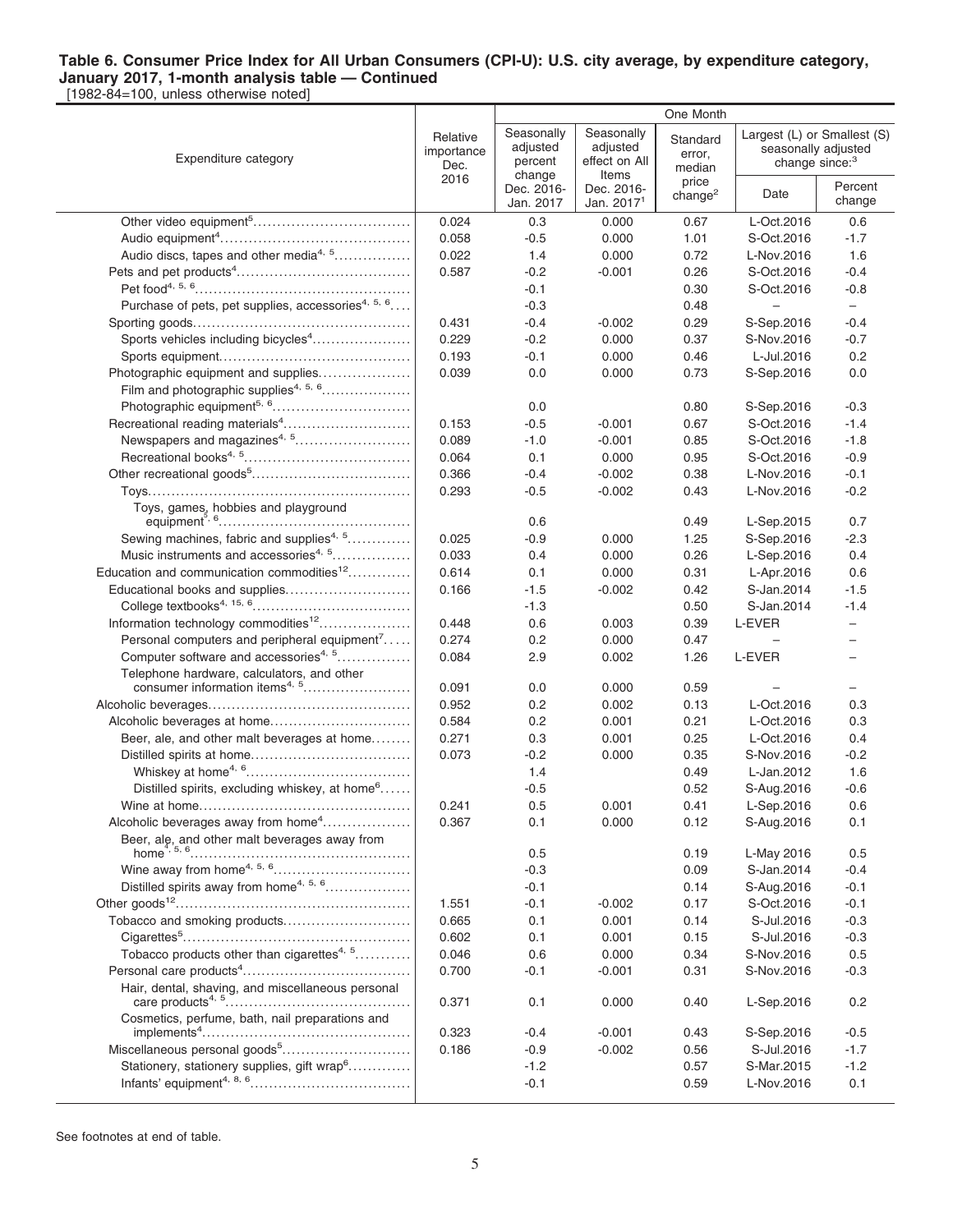[1982-84=100, unless otherwise noted]

|                                                             |                                        |                                             |                                                  | One Month                    |                                                                                  |                          |
|-------------------------------------------------------------|----------------------------------------|---------------------------------------------|--------------------------------------------------|------------------------------|----------------------------------------------------------------------------------|--------------------------|
| Expenditure category                                        | Relative<br>importance<br>Dec.<br>2016 | Seasonally<br>adjusted<br>percent<br>change | Seasonally<br>adjusted<br>effect on All<br>Items | Standard<br>error,<br>median | Largest (L) or Smallest (S)<br>seasonally adjusted<br>change since: <sup>3</sup> |                          |
|                                                             |                                        | Dec. 2016-<br>Jan. 2017                     | Dec. 2016-<br>Jan. 2017 <sup>1</sup>             | price<br>change <sup>2</sup> | Date                                                                             | Percent<br>change        |
|                                                             | 60.162                                 | 0.3                                         | 0.164                                            | 0.04                         |                                                                                  | $-$                      |
|                                                             | 33.652                                 | 0.2                                         | 0.077                                            | 0.05                         | S-Jul.2016                                                                       | 0.2                      |
|                                                             | 33.309                                 | 0.2                                         | 0.075                                            | 0.05                         | S-Jul.2016                                                                       | 0.2                      |
|                                                             | 7.875                                  | 0.3                                         | 0.021                                            | 0.04                         | $\overline{\phantom{0}}$                                                         | $\overline{\phantom{0}}$ |
|                                                             | 0.851                                  | $-0.2$                                      | $-0.002$                                         | 1.49                         | S-Nov.2016                                                                       | $-0.6$                   |
| Housing at school, excluding board <sup>11, 16</sup>        | 0.121                                  | 0.3                                         | 0.000                                            | 0.10                         |                                                                                  |                          |
| Other lodging away from home including hotels               | 0.730                                  | $-0.3$                                      | -0.002                                           | 1.71                         | S-Nov.2016                                                                       | $-0.8$                   |
| Owners' equivalent rent of residences <sup>11, 16</sup>     | 24.583                                 | 0.2                                         | 0.058                                            | 0.03                         | S-Mar.2016                                                                       | 0.2                      |
| Owners' equivalent rent of primary                          |                                        |                                             |                                                  |                              |                                                                                  |                          |
|                                                             | 23.457                                 | 0.2                                         | 0.056                                            | 0.03                         | S-Mar.2016                                                                       | 0.2                      |
| Tenants' and household insurance <sup>4, 5</sup>            | 0.343                                  | 0.0                                         | 0.000                                            | 0.14                         | S-Oct.2016                                                                       | $-0.1$                   |
| Water and sewer and trash collection services <sup>5</sup>  | 1.172                                  | 0.6                                         | 0.006                                            | 0.08                         | L-Aug.2015                                                                       | 0.6                      |
| Water and sewerage maintenance <sup>11</sup>                | 0.885                                  | 0.6                                         | 0.005                                            | 0.10                         | L-May 2016                                                                       | 0.7                      |
| Garbage and trash collection <sup>4, 14</sup>               | 0.286                                  | 0.3                                         | 0.001                                            | 0.06                         | $\overline{\phantom{m}}$                                                         | $\overline{\phantom{0}}$ |
|                                                             | 0.856                                  | 0.1                                         | 0.001                                            | 0.11                         | S-Nov.2016                                                                       | 0.1                      |
|                                                             | 0.281                                  | 0.1                                         | 0.000                                            | 0.03                         | L-Sep.2016                                                                       | 0.3                      |
| Gardening and lawncare services <sup>4, 5</sup>             |                                        |                                             |                                                  |                              |                                                                                  |                          |
| Moving, storage, freight expense <sup>5</sup>               | 0.119                                  | $-0.5$                                      | -0.001                                           | 0.65                         | S-Oct.2016                                                                       | $-0.6$                   |
|                                                             | 0.090                                  | $-0.2$                                      | 0.000                                            | 0.23                         | S-Apr.2016                                                                       | $-1.4$                   |
|                                                             | 6.687                                  | 0.2                                         | 0.010                                            | 0.07                         |                                                                                  | $\overline{\phantom{0}}$ |
|                                                             | 3.163                                  | 0.1                                         | 0.003                                            | 0.09                         | S-Oct.2016                                                                       | 0.1                      |
|                                                             | 1.710                                  | 0.0                                         | 0.001                                            | 0.09                         | S-Oct.2016                                                                       | 0.0                      |
|                                                             | 0.816                                  | $-0.3$                                      | $-0.003$                                         | 0.16                         | S-EVER                                                                           | $\overline{\phantom{0}}$ |
| Eyeglasses and eye care <sup>4, 9</sup>                     | 0.322                                  | 0.5                                         | 0.002                                            | 0.29                         | L-Apr.2016                                                                       | 0.7                      |
| Services by other medical professionals <sup>4, 11, 9</sup> | 0.315                                  | 0.7                                         | 0.002                                            | 0.22                         | L-Jul.2016                                                                       | 0.9                      |
| Hospital and related services                               | 2.512                                  | 0.3                                         | 0.007                                            | 0.11                         | L-Oct.2016                                                                       | 0.3                      |
|                                                             | 2.241                                  | 0.3                                         | 0.008                                            | 0.12                         | L-Oct.2016                                                                       | 0.3                      |
| Inpatient hospital services <sup>11, 17, 6</sup>            |                                        | 0.2                                         |                                                  | 0.25                         | $\qquad \qquad -$                                                                | $-$                      |
| Outpatient hospital services <sup>11, 9, 6</sup>            |                                        | 0.4                                         |                                                  | 0.35                         | L-Aug.2016                                                                       | 1.7                      |
| Nursing homes and adult day services <sup>11, 17</sup>      | 0.194                                  | 0.1                                         | 0.000                                            | 0.11                         | S-Mar.2015                                                                       | 0.1                      |
| Care of invalids and elderly at home <sup>4, 8</sup>        | 0.077                                  | $-1.5$                                      | $-0.001$                                         | 0.12                         | S-EVER                                                                           | $\overline{\phantom{0}}$ |
|                                                             | 1.012                                  | 0.3                                         | 0.003                                            | 0.10                         | L-Aug.2016                                                                       | 1.1                      |
|                                                             | 5.920                                  | 0.6                                         | 0.037                                            | 0.11                         | L-Nov.2015                                                                       | 0.6                      |
|                                                             | 0.543                                  | $-0.3$                                      | $-0.002$                                         | 0.48                         | S-Nov.2016                                                                       | $-0.3$                   |
|                                                             | 0.103                                  | $-4.3$                                      | $-0.005$                                         | 1.88                         | S-Dec.2015                                                                       | $-4.4$                   |
| Motor vehicle maintenance and repair <sup>4</sup>           | 1.165                                  | 0.5                                         | 0.006                                            | 0.16                         | L-Nov.2016                                                                       | 0.6                      |
|                                                             | 0.057                                  | 0.2                                         | 0.000                                            | 0.19                         | L-Nov.2016                                                                       | 1.0                      |
| Motor vehicle maintenance and servicing <sup>4</sup>        | 0.673                                  | 0.8                                         | 0.006                                            | 0.21                         | L-Jan.2009                                                                       | 0.9                      |
|                                                             | 0.392                                  | 0.1                                         | 0.000                                            | 0.18                         | S-Oct.2016                                                                       | 0.1                      |
| Motor vehicle insurance                                     | 2.494                                  | 0.8                                         | 0.021                                            | 0.13                         | L-Nov.2016                                                                       | 1.0                      |
|                                                             | 0.529                                  | 0.3                                         | 0.001                                            | 0.12                         | L-Nov.2016                                                                       | 0.9                      |
| State motor vehicle registration and license                | 0.282                                  | 0.8                                         | 0.002                                            | 0.02                         | L-Jul.2015                                                                       | 2.3                      |
|                                                             | 0.235                                  | -0.4                                        | $-0.001$                                         | 0.13                         | S-Oct.2016                                                                       | $-0.5$                   |
|                                                             |                                        | 0.3                                         |                                                  | 0.17                         | L-Nov.2016                                                                       | 0.9                      |
| Automobile service clubs <sup>4, 5, 6</sup>                 |                                        | $-3.6$                                      |                                                  | 0.11                         | S-Sep.2016                                                                       | $-11.2$                  |
|                                                             | 1.086                                  | 1.3                                         | 0.015                                            | 0.37                         | L-May 2015                                                                       | 2.2                      |
|                                                             | 0.624                                  | 2.0                                         | 0.013                                            | 0.58                         | L-May 2015                                                                       | 3.2                      |
| Other intercity transportation                              | 0.180                                  | 0.7                                         | 0.001                                            | 0.57                         | L-Nov.2016                                                                       | 0.8                      |
|                                                             |                                        | 1.8                                         |                                                  | 0.89                         | S-Nov.2012                                                                       | 1.0                      |
|                                                             |                                        | $-1.5$                                      |                                                  | 0.92                         | S-Jan.2016                                                                       | $-3.6$                   |
|                                                             |                                        | $-1.2$                                      |                                                  | 0.87                         | S-Sep.2016                                                                       | $-1.7$                   |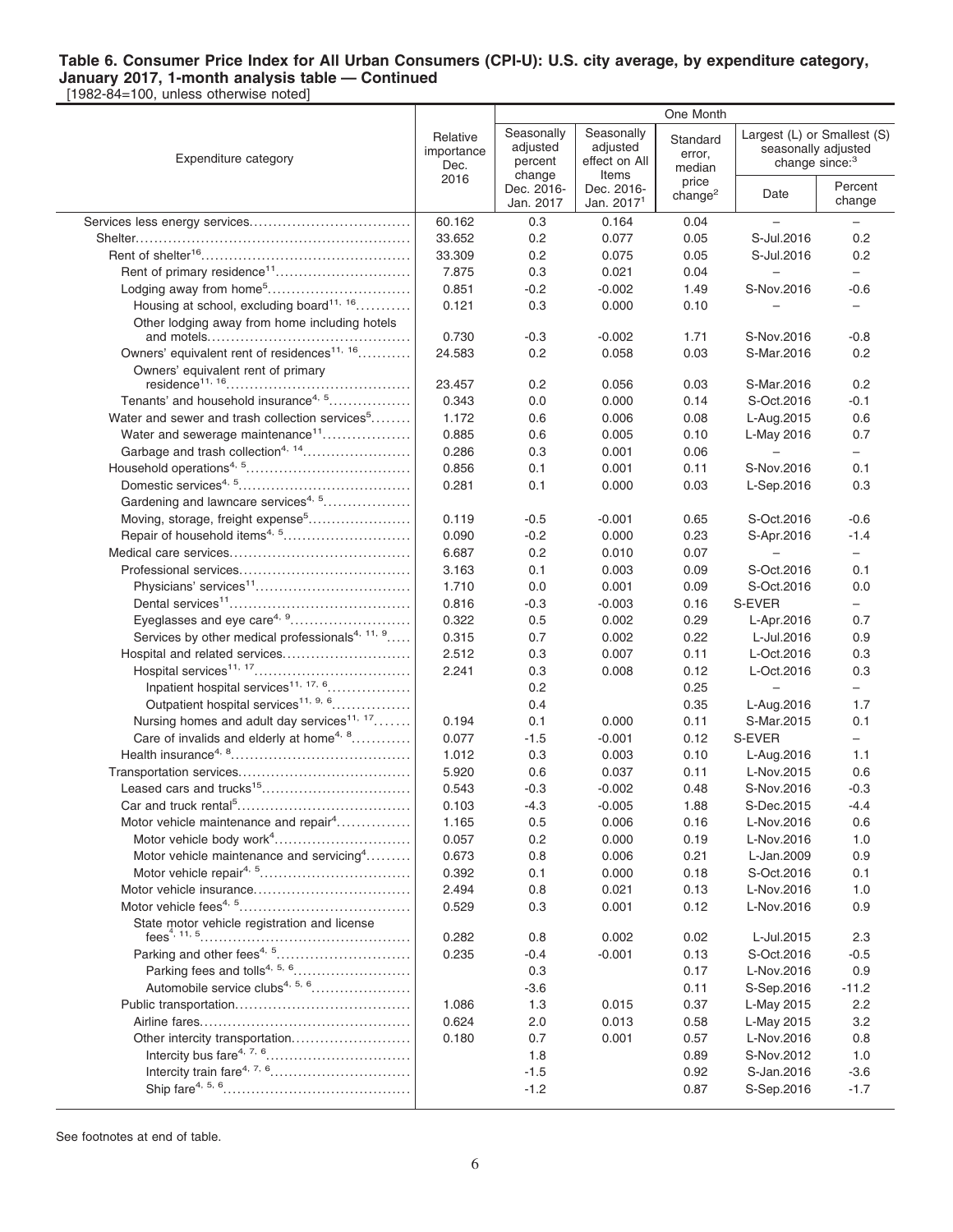[1982-84=100, unless otherwise noted]

|                                                                                                 |                                        |                                                           |                                                                | One Month                             |                          |                                                                      |
|-------------------------------------------------------------------------------------------------|----------------------------------------|-----------------------------------------------------------|----------------------------------------------------------------|---------------------------------------|--------------------------|----------------------------------------------------------------------|
| Expenditure category                                                                            | Relative<br>importance<br>Dec.<br>2016 | Seasonally<br>adjusted<br>percent<br>change<br>Dec. 2016- | Seasonally<br>adjusted<br>effect on All<br>Items<br>Dec. 2016- | Standard<br>error,<br>median<br>price | seasonally adjusted      | Largest (L) or Smallest (S)<br>change since: <sup>3</sup><br>Percent |
|                                                                                                 |                                        | Jan. 2017                                                 | Jan. 2017 <sup>1</sup>                                         | change <sup>2</sup>                   | Date                     | change                                                               |
| Intracity transportation <sup>4</sup>                                                           | 0.279                                  | 0.2                                                       | 0.001                                                          | 0.04                                  | L-Jul.2016               | 0.2                                                                  |
|                                                                                                 |                                        | 0.3                                                       |                                                                | 0.07                                  | L-Apr.2016               | 0.3                                                                  |
|                                                                                                 | 3.879                                  | 0.7                                                       | 0.025                                                          | 0.16                                  | L-Jan.2012               | 0.8                                                                  |
|                                                                                                 | 1.636                                  | 0.7                                                       | 0.012                                                          | 0.13                                  | L-Nov.2016               | 1.0                                                                  |
| Cable and satellite television and radio                                                        | 1.535                                  | 0.6                                                       | 0.010                                                          | 0.12                                  | L-Nov.2016               | 1.1                                                                  |
| Video discs and other media, including rental of                                                |                                        |                                                           |                                                                |                                       |                          |                                                                      |
|                                                                                                 | 0.101                                  | 1.6                                                       | 0.002                                                          | 0.95                                  | L-Apr.2016               | 1.6                                                                  |
| Video discs and other media <sup>4, 5, 6</sup>                                                  |                                        | 4.8                                                       |                                                                | 1.51                                  | L-EVER                   |                                                                      |
| Rental of video or audio discs and other                                                        |                                        | 0.2                                                       |                                                                | 0.23                                  |                          |                                                                      |
| Pet services including veterinary <sup>5</sup>                                                  | 0.368                                  | 0.5                                                       | 0.002                                                          | 0.14                                  | L-Aug.2015               | 0.5                                                                  |
|                                                                                                 |                                        | 0.2                                                       |                                                                | 0.19                                  | L-Nov.2016               | 0.3                                                                  |
| Veterinarian services <sup>5, 6</sup>                                                           |                                        | 0.6                                                       |                                                                | 0.15                                  | L-Aug.2015               | 0.7                                                                  |
| Photographers and film processing <sup>4, 5</sup>                                               | 0.049                                  | $-0.5$                                                    | 0.000                                                          | 0.31                                  | $\overline{\phantom{m}}$ | $\overline{\phantom{0}}$                                             |
|                                                                                                 |                                        | $-1.0$                                                    |                                                                | 0.06                                  | S-Sep.2016               | $-1.8$                                                               |
|                                                                                                 |                                        | $-1.1$                                                    |                                                                | 0.48                                  | S-Nov.2015               | $-1.7$                                                               |
|                                                                                                 | 1.824                                  | 0.7                                                       | 0.012                                                          | 0.30                                  | L-Sep.2016               | 0.7                                                                  |
| Club membership for shopping clubs, fraternal, or<br>other organizations, or participant sports |                                        |                                                           |                                                                |                                       |                          |                                                                      |
|                                                                                                 | 0.645                                  | $-0.2$                                                    | $-0.002$                                                       | 0.29                                  | L-Nov.2016               | 0.6                                                                  |
|                                                                                                 | 0.636                                  | 1.0                                                       | 0.006                                                          | 0.62                                  | L-Oct.2015               | 1.2                                                                  |
| Admission to movies, theaters, and                                                              |                                        | 0.1                                                       |                                                                | 0.54                                  |                          |                                                                      |
| Admission to sporting events <sup>4, 5, 6</sup>                                                 |                                        | 5.5                                                       |                                                                | 2.29                                  | L-EVER                   | $-$                                                                  |
| Fees for lessons or instructions <sup>4, 9</sup>                                                | 0.221                                  | 1.4                                                       | 0.003                                                          | 0.25                                  | L-Jun.2007               | 2.1                                                                  |
| Education and communication services <sup>12</sup>                                              | 6.370                                  | 0.0                                                       | 0.001                                                          | 0.07                                  | S-Oct.2016               | $-0.1$                                                               |
| Tuition, other school fees, and childcare                                                       | 3.044                                  | 0.1                                                       | 0.004                                                          | 0.05                                  | S-Aug.2016               | 0.1                                                                  |
| College tuition and fees                                                                        | 1.807                                  | $-0.1$                                                    | $-0.002$                                                       | 0.06                                  | S-Aug.2016               | $-0.2$                                                               |
| Elementary and high school tuition and fees                                                     | 0.316                                  | 0.3                                                       | 0.001                                                          | 0.04                                  | $\overline{\phantom{a}}$ | $-$                                                                  |
| Child care and nursery school <sup>13</sup>                                                     | 0.747                                  | 0.5                                                       | 0.003                                                          | 0.06                                  | L-Oct.2016               | 0.5                                                                  |
| Technical and business school tuition and fees <sup>5</sup>                                     | 0.042                                  | 1.5                                                       | 0.001                                                          | 0.08                                  | L-Aug.2007               | 1.9                                                                  |
| Postage and delivery services <sup>5</sup>                                                      | 0.136                                  | 0.0                                                       | 0.000                                                          | 0.02                                  | S-Apr.2016               | $-1.2$                                                               |
|                                                                                                 | 0.129                                  | $-0.2$                                                    | 0.000                                                          | 0.00                                  | S-Apr.2016               | $-1.2$                                                               |
|                                                                                                 | 0.007                                  | 2.8                                                       | 0.000                                                          | 0.37                                  | L-Jan.2010               | 7.0                                                                  |
| Wireless telephone services <sup>4, 5</sup>                                                     | 2.465                                  | $-0.1$                                                    | $-0.002$                                                       | 0.11                                  | S-Oct.2016               | $-0.4$                                                               |
| Land-line telephone services <sup>4, 12</sup>                                                   | 1.738                                  | $-0.2$                                                    | $-0.003$                                                       | 0.12                                  | S-Nov.2016               | $-0.3$                                                               |
| Internet services and electronic information                                                    | 0.727                                  | 0.1                                                       | 0.001                                                          | 0.20                                  | S-Oct.2016               | 0.0                                                                  |
|                                                                                                 | 0.714                                  | $-0.1$                                                    | $-0.001$                                                       | 0.44                                  | L-Nov.2016               | 1.2                                                                  |
|                                                                                                 | 1.627                                  | 0.3                                                       | 0.005                                                          | 0.08                                  | L-Sep.2016               | 0.3                                                                  |
|                                                                                                 | 0.610                                  | 0.2                                                       | 0.001                                                          | 0.10                                  | L-Nov.2016               | 0.4                                                                  |
| Haircuts and other personal care services <sup>4, 5</sup>                                       | 0.610                                  | 0.2                                                       | 0.001                                                          | 0.10                                  | L-Nov.2016               | 0.4                                                                  |
| Miscellaneous personal services <sup>4</sup>                                                    | 1.018                                  | 0.4                                                       | 0.004                                                          | 0.13                                  | L-Sep.2016               | 0.5                                                                  |
|                                                                                                 | 0.245                                  | 2.0                                                       | 0.005                                                          | 0.12                                  | L-EVER                   | $\overline{\phantom{0}}$                                             |
|                                                                                                 | 0.144                                  | 0.1                                                       | 0.000                                                          | 0.09                                  | L-Nov.2016               | 0.1                                                                  |
| Laundry and dry cleaning services <sup>4, 5</sup>                                               | 0.268                                  | 0.0                                                       | 0.000                                                          | 0.10                                  | S-Oct.2016               | $-0.2$                                                               |
| Apparel services other than laundry and dry                                                     | 0.027                                  | 0.7                                                       | 0.000                                                          | 0.10                                  | L-Sep.2015               | 1.2                                                                  |
|                                                                                                 | 0.235                                  | $-0.6$                                                    | $-0.001$                                                       | 0.27                                  | S-Feb.2015               | $-0.9$                                                               |
| Checking account and other bank                                                                 |                                        | 0.3                                                       |                                                                | 0.10                                  | L-Jun.2016               | 0.4                                                                  |
| Tax return preparation and other accounting                                                     |                                        | $-1.6$                                                    |                                                                | 0.35                                  | S-Jan.2011               | $-1.7$                                                               |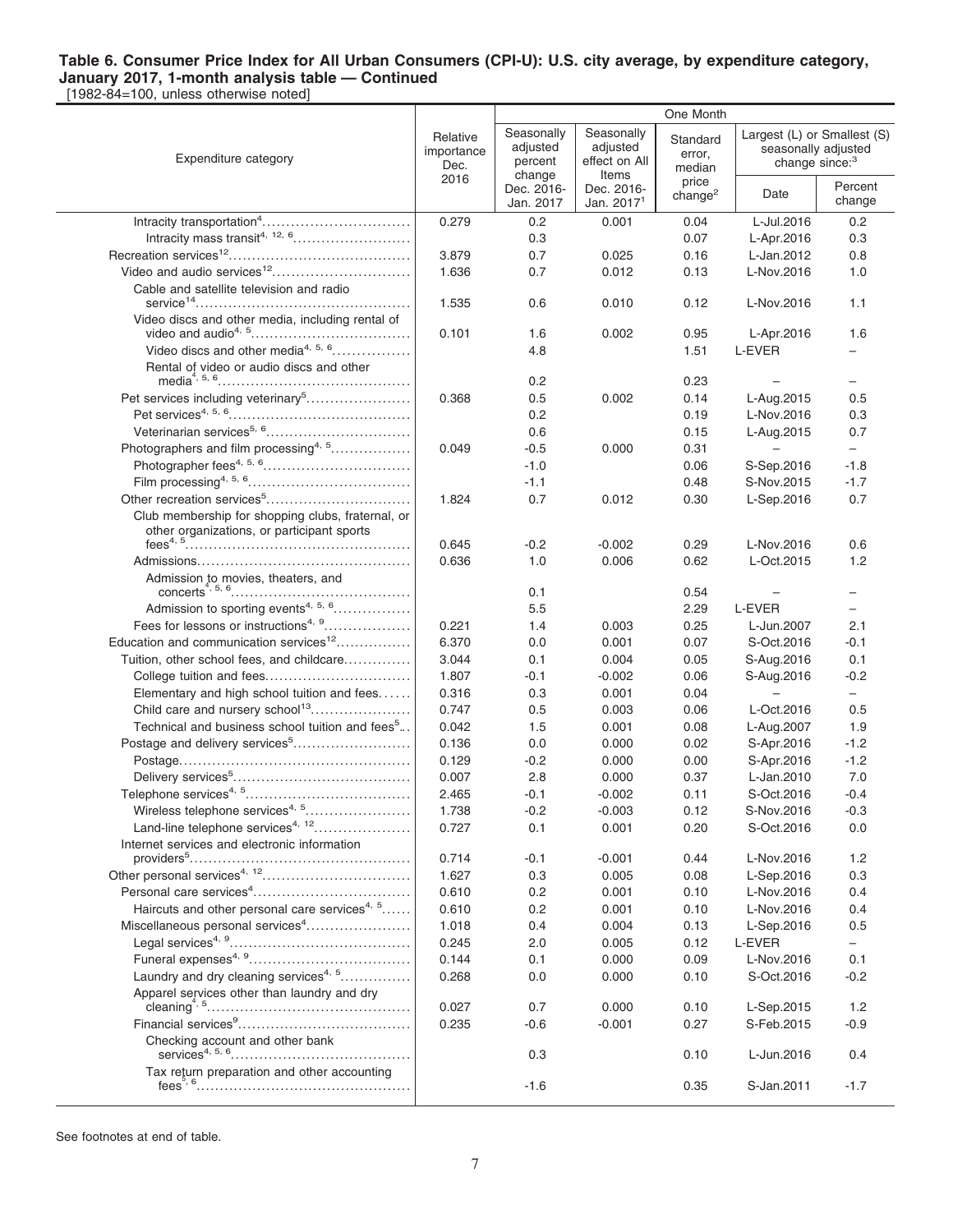[1982-84=100, unless otherwise noted]

|                                                             |                                        | One Month                                                                                       |                            |                                       |                                                                                  |                          |
|-------------------------------------------------------------|----------------------------------------|-------------------------------------------------------------------------------------------------|----------------------------|---------------------------------------|----------------------------------------------------------------------------------|--------------------------|
| Expenditure category                                        | Relative<br>importance<br>Dec.<br>2016 | Seasonally<br>Seasonally<br>adjusted<br>adjusted<br>effect on All<br>percent<br>change<br>Items |                            | Standard<br>error,<br>median<br>price | Largest (L) or Smallest (S)<br>seasonally adjusted<br>change since: <sup>3</sup> |                          |
|                                                             |                                        | Dec. 2016-<br>Jan. 2017                                                                         | Dec. 2016-<br>Jan. $20171$ | change <sup>2</sup>                   | Date                                                                             | Percent<br>change        |
| Special aggregate indexes                                   |                                        |                                                                                                 |                            |                                       |                                                                                  |                          |
|                                                             | 86.302                                 | 0.6                                                                                             | 0.533                      | 0.04                                  | L-Feb.2013                                                                       | 0.7                      |
|                                                             | 66.348                                 | 0.7                                                                                             | 0.474                      | 0.03                                  | L-Feb.2013                                                                       | 0.8                      |
|                                                             | 52.651                                 | 0.9                                                                                             | 0.456                      | 0.04                                  | L-Feb.2013                                                                       | 1.0                      |
|                                                             | 45.612                                 | 0.4                                                                                             | 0.167                      | 0.05                                  | L-Oct.2009                                                                       | 0.4                      |
| All items less food, shelter, energy, and used cars and     |                                        |                                                                                                 |                            |                                       |                                                                                  |                          |
|                                                             | 43.626                                 | 0.4                                                                                             | 0.174                      | 0.05                                  | L-Mar.2009                                                                       | 0.4                      |
|                                                             | 91.461                                 | 0.6                                                                                             | 0.534                      | 0.03                                  | L-Feb.2013                                                                       | 0.6                      |
|                                                             | 92.961                                 | 0.3                                                                                             | 0.261                      | 0.04                                  | L-Aug.2011                                                                       | 0.3                      |
|                                                             | 36.246                                 | 1.0                                                                                             | 0.381                      | 0.05                                  | L-Feb.2013                                                                       | 1.1                      |
| Commodities less food, energy, and used cars and            |                                        |                                                                                                 |                            |                                       |                                                                                  |                          |
|                                                             | 17.115                                 | 0.5                                                                                             | 0.092                      | 0.09                                  | L-Apr.2009                                                                       | 0.6                      |
|                                                             | 22.548                                 | 1.6                                                                                             | 0.364                      | 0.07                                  | L-Feb.2013                                                                       | 1.7                      |
| Commodities less food and beverages                         | 21.596                                 | 1.7                                                                                             | 0.362                      | 0.07                                  | L-Feb.2013                                                                       | 1.8                      |
|                                                             | 63.754                                 | 0.3                                                                                             | 0.175                      | 0.04                                  |                                                                                  | -                        |
|                                                             | 30.445                                 | 0.3                                                                                             | 0.088                      | 0.04                                  | L-Aug.2016                                                                       | 0.3                      |
|                                                             | 57.067                                 | 0.3                                                                                             | 0.154                      | 0.05                                  |                                                                                  | $\overline{\phantom{0}}$ |
|                                                             | 9.260                                  | 0.3                                                                                             | 0.029                      | 0.07                                  | L-Jun.2011                                                                       | 0.3                      |
|                                                             | 26.986                                 | 1.2                                                                                             | 0.320                      | 0.06                                  | L-Feb.2013                                                                       | 1.4                      |
|                                                             | 13.288                                 | 2.2                                                                                             | 0.297                      | 0.11                                  | L-Feb.2013                                                                       | 2.6                      |
|                                                             | 12.336                                 | 2.4                                                                                             | 0.297                      | 0.12                                  | L-Feb.2013                                                                       | 2.7                      |
| Nondurables less food, beverages, and apparel               | 9.302                                  | 2.5                                                                                             | 0.239                      | 0.09                                  | L-Feb.2013                                                                       | 3.4                      |
|                                                             | 10.254                                 | 2.3                                                                                             | 0.239                      | 0.08                                  | L-Feb.2013                                                                       | 3.2                      |
|                                                             | 42.634                                 | 0.3                                                                                             | 0.111                      | 0.06                                  | $\overline{\phantom{0}}$                                                         | $\qquad \qquad -$        |
|                                                             | 6.984                                  | 0.0                                                                                             | 0.002                      | 0.07                                  | S-Oct.2016                                                                       | $-0.2$                   |
|                                                             | 3.209                                  | 0.0                                                                                             | 0.001                      | 0.05                                  | S-Jan.2014                                                                       | 0.0                      |
|                                                             | 3.775                                  | 0.0                                                                                             | 0.001                      | 0.13                                  |                                                                                  | $\qquad \qquad -$        |
| Information and information processing <sup>5</sup>         | 3.639                                  | 0.0                                                                                             | 0.001                      | 0.13                                  | $\overline{\phantom{0}}$                                                         | -                        |
| Information technology, hardware and services <sup>18</sup> | 1.174                                  | 0.2                                                                                             | 0.002                      | 0.32                                  | L-Nov.2016                                                                       | 0.6                      |
|                                                             | 5.663                                  | 0.4                                                                                             | 0.022                      | 0.12                                  | L-Jan.2012                                                                       | 0.5                      |
|                                                             | 1.846                                  | 0.7                                                                                             | 0.013                      | 0.15                                  | L-Nov.2016                                                                       | 0.7                      |
|                                                             | 0.955                                  | 0.1                                                                                             | 0.001                      | 0.16                                  | L-Nov.2016                                                                       | 0.2                      |
|                                                             | 0.089                                  | $-0.2$                                                                                          | 0.000                      | 0.38                                  | S-Apr.2016                                                                       | $-1.3$                   |
|                                                             | 14.649                                 | 0.1                                                                                             | 0.020                      | 0.06                                  | L-Apr.2016                                                                       | 0.1                      |
|                                                             | 6.600                                  | -0.1                                                                                            | $-0.004$                   | 0.11                                  | $\overline{\phantom{0}}$                                                         | $\qquad \qquad -$        |
|                                                             | 11.876                                 | 0.3                                                                                             | 0.032                      | 0.07                                  | L-Nov.2016                                                                       | 0.3                      |
|                                                             | 2.343                                  | 1.6                                                                                             | 0.039                      | 0.42                                  | L-Feb.2009                                                                       | 1.8                      |
|                                                             | 4.954                                  | 0.5                                                                                             | 0.023                      | 0.06                                  | L-Sep.2016                                                                       | 0.6                      |
|                                                             | 3.782                                  | 0.4                                                                                             | 0.017                      | 0.07                                  | L-Oct.2016                                                                       | 0.5                      |
|                                                             | 8.539                                  | 0.2                                                                                             | 0.017                      | 0.09                                  | $\overline{\phantom{0}}$                                                         | $\overline{\phantom{0}}$ |
|                                                             | 15.318                                 | 2.2                                                                                             | 0.335                      | 0.06                                  | L-Feb.2013                                                                       | 2.6                      |
|                                                             | 14.232                                 | 2.2                                                                                             | 0.320                      | 0.06                                  | L-Feb.2013                                                                       | 2.9                      |
|                                                             | 6.403                                  | 0.3                                                                                             | 0.019                      | 0.09                                  | L-Jan.2016                                                                       | 0.3                      |
|                                                             | 9.850                                  | 0.4                                                                                             | 0.044                      | 0.07                                  | L-May 2014                                                                       | 0.8                      |
|                                                             | 4.029                                  | 0.3                                                                                             | 0.011                      | 0.13                                  | L-Apr.2015                                                                       | 0.5                      |
|                                                             | 3.178                                  | 0.1                                                                                             | 0.003                      | 0.09                                  | S-Oct.2016                                                                       | 0.0                      |
|                                                             | 2.513                                  | 0.1                                                                                             | 0.002                      | 0.11                                  | S-Nov.2016                                                                       | 0.1                      |

<sup>1</sup> The 'effect' of an item category is a measure of that item's contribution to the All items price change. For example, if the Food index had an effect of 0.40, and the All items index rose 1.2 percent, then the increase in food prices contributed 0.40 / 1.2, or 33.3 percent, to that All items increase. Said another way, had food prices been unchanged for that month the change in the All items index would have been 1.2 percent minus 0.40, or 0.8 percent. Effects can be negative as well. For example, if the effect of food was a negative 0.1, and the All items index rose 0.5 percent, the All items index actually would have been 0.1 percent higher (or 0.6 percent) had food prices been unchanged. Since food prices fell while prices overall were rising, the contribution of food to the All items price change was negative (in this case, -0.1 / 0.5, or minus 20 percent).

<sup>2</sup> A statistic's margin of error is often expressed as its point estimate plus or minus two standard errors. For example, if a CPI category rose 0.6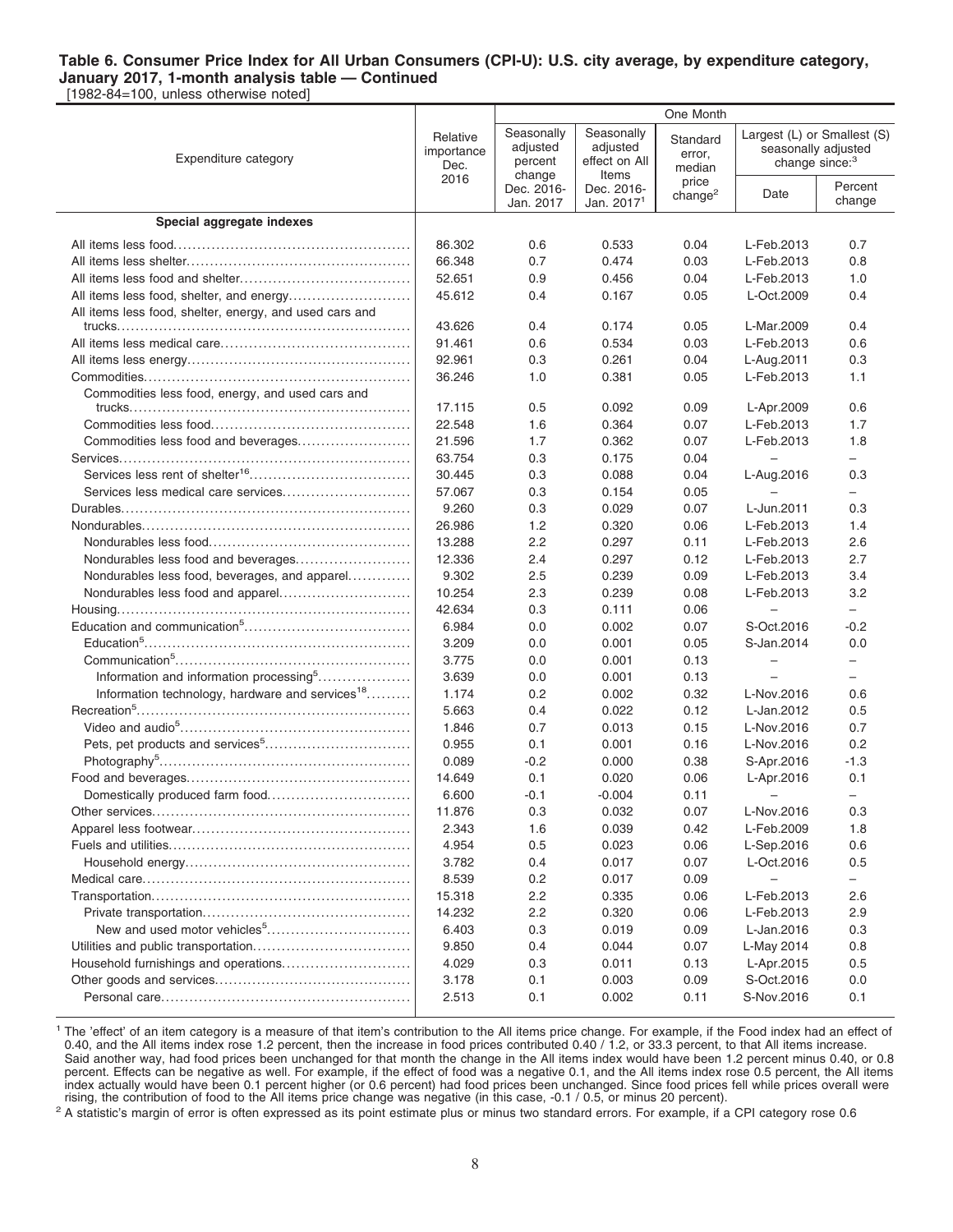percent, and its standard error was 0.15 percent, the margin of error on this item's 1-month percent change would be 0.6 percent, plus or minus 0.3 percent.

- <sup>3</sup> If the current seasonally adjusted 1-month percent change is greater than the previous published 1-month percent change, then this column identifies the closest prior month with a 1-month percent change as or (L)arger
- <sup>4</sup> Not seasonally adjusted.
- 5 Indexes on a December 1997=100 base.
- <sup>6</sup> Special indexes based on a substantially smaller sample. These series do not contribute to the all items index aggregation and therefore do not have a relative importance or effect.
- 7 Indexes on a December 2007=100 base.
- <sup>8</sup> Indexes on a December 2005=100 base.
- <sup>9</sup> Indexes on a December 1986=100 base.
- 10 Indexes on a December 1993=100 base.
- <sup>11</sup> This index series was calculated using a Laspeyres estimator. All other item stratum index series were calculated using a geometric means estimator.
- <sup>12</sup> Indexes on a December 2009=100 base.
- 13 Indexes on a December 1990=100 base.
- <sup>14</sup> Indexes on a December 1983=100 base.
- <sup>15</sup> Indexes on a December 2001=100 base.
- <sup>16</sup> Indexes on a December 1982=100 base.
- <sup>17</sup> Indexes on a December 1996=100 base.
- <sup>18</sup> Indexes on a December 1988=100 base.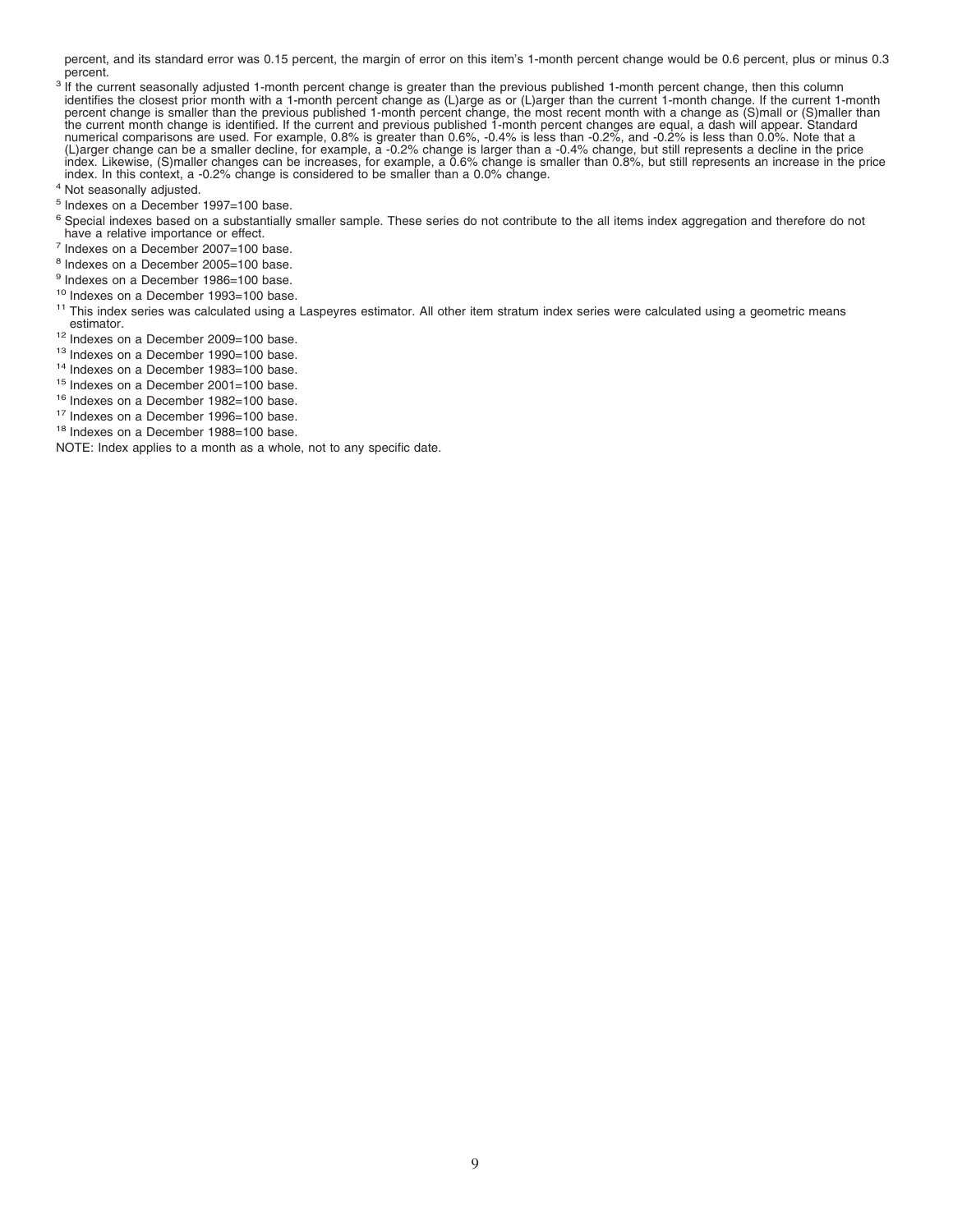## **Table 7. Consumer Price Index for All Urban Consumers (CPI-U): U.S. city average, by expenditure category,**

**January 2017, 12-month analysis table** [1982-84=100, unless otherwise noted]

|                                                        |                                |                                 |                                      |                              | <b>Twelve Month</b>                                                  |                          |  |  |  |
|--------------------------------------------------------|--------------------------------|---------------------------------|--------------------------------------|------------------------------|----------------------------------------------------------------------|--------------------------|--|--|--|
| Expenditure category                                   | Relative<br>importance<br>Dec. | Unadjusted<br>percent<br>change | Unadjusted<br>effect on All<br>Items | Standard<br>error,<br>median | Largest (L) or Smallest (S)<br>unadjusted change since: <sup>3</sup> |                          |  |  |  |
|                                                        | 2016                           | Jan. 2016-<br>Jan. 2017         | Jan. 2016-<br>Jan. 2017 <sup>1</sup> | price<br>change <sup>2</sup> | Date                                                                 | Percent<br>change        |  |  |  |
|                                                        | 100.000                        | 2.5                             |                                      | 0.06                         | L-Mar.2012                                                           | 2.7                      |  |  |  |
|                                                        | 13.698                         | $-0.2$                          | $-0.022$                             | 0.09                         |                                                                      | $\overline{\phantom{0}}$ |  |  |  |
|                                                        | 7.899                          | $-1.9$                          | $-0.158$                             | 0.14                         | L-Aug.2016                                                           | $-1.9$                   |  |  |  |
|                                                        | 1.068                          | $-0.6$                          | $-0.007$                             | 0.30                         | L-Sep.2016                                                           | $-0.5$                   |  |  |  |
|                                                        | 0.357                          | $-1.1$                          | $-0.004$                             | 0.57                         | L-Sep.2016                                                           | $-0.6$                   |  |  |  |
| Flour and prepared flour mixes                         | 0.041                          | $-2.4$                          | $-0.001$                             | 0.80                         | S-Jun.2016                                                           | $-3.1$                   |  |  |  |
|                                                        | 0.186                          | $-0.5$                          | $-0.001$                             | 0.87                         | L-Sep.2016                                                           | 0.2                      |  |  |  |
|                                                        | 0.130                          | $-1.5$                          | $-0.002$                             | 1.01                         | L-Sep.2016                                                           | $-1.2$                   |  |  |  |
|                                                        |                                | $-2.0$                          |                                      | 1.43                         | L-Aug.2016                                                           | $-2.0$                   |  |  |  |
|                                                        | 0.711                          | $-0.3$                          | $-0.003$                             | 0.35                         | S-Oct.2016                                                           | $-0.7$                   |  |  |  |
|                                                        | 0.212                          | $-0.9$                          | $-0.002$                             | 0.73                         | $\overline{\phantom{0}}$                                             | $\qquad \qquad -$        |  |  |  |
|                                                        |                                | $-0.6$                          |                                      | 0.87                         | S-Oct.2016                                                           | $-0.7$                   |  |  |  |
|                                                        |                                | $-1.3$                          |                                      | 1.12                         | S-May 2014                                                           | $-1.3$                   |  |  |  |
|                                                        | 0.106                          | $-1.3$                          | $-0.001$                             | 0.84                         | S-Nov.2016                                                           | $-1.3$                   |  |  |  |
| Cakes, cupcakes, and cookies                           | 0.174                          | 0.6                             | 0.001                                | 0.76                         |                                                                      | $\overline{\phantom{0}}$ |  |  |  |
|                                                        |                                | 0.9                             |                                      | 1.34                         | L-May 2016                                                           | 1.3                      |  |  |  |
| Fresh cakes and cupcakes <sup>5</sup>                  |                                | 0.8                             |                                      | 1.00                         | S-Oct.2016                                                           | $-0.2$                   |  |  |  |
|                                                        | 0.220                          | $-0.1$                          | 0.000                                | 0.67                         | L-Nov.2016                                                           | $-0.1$                   |  |  |  |
| Fresh sweetrolls, coffeecakes, doughnuts <sup>5</sup>  |                                | $-1.1$                          |                                      | 1.58                         | S-Nov.2016                                                           | $-2.1$                   |  |  |  |
| Crackers, bread, and cracker products <sup>5</sup>     |                                | $-0.2$                          |                                      | 1.19                         | L-Nov.2016                                                           | $-0.2$                   |  |  |  |
| Frozen and refrigerated bakery products, pies,         |                                |                                 |                                      |                              |                                                                      |                          |  |  |  |
|                                                        |                                | 0.2                             |                                      | 1.12                         | L-Nov.2016                                                           | 1.3                      |  |  |  |
|                                                        | 1.740                          | $-3.6$                          | $-0.067$                             | 0.33                         | L-May 2016                                                           | $-3.2$                   |  |  |  |
|                                                        | 1.640                          | $-2.4$                          | $-0.041$                             | 0.32                         | L-Nov.2015                                                           | $-2.1$                   |  |  |  |
|                                                        | 1.037                          | $-3.6$                          | $-0.040$                             | 0.36                         | L-May 2016                                                           | $-3.4$                   |  |  |  |
|                                                        | 0.460                          | $-4.5$                          | $-0.022$                             | 0.46                         | L-Dec.2015                                                           | $-4.3$                   |  |  |  |
| Uncooked ground beef                                   | 0.187                          | $-5.9$                          | $-0.012$                             | 0.64                         | L-Dec.2015                                                           | $-5.3$                   |  |  |  |
|                                                        | 0.062                          | $-4.9$                          | $-0.003$                             | 1.06                         | $\overline{\phantom{0}}$                                             | $\qquad \qquad -$        |  |  |  |
|                                                        | 0.164                          | $-3.8$                          | $-0.007$                             | 0.88                         | L-Jun.2016                                                           | $-3.8$                   |  |  |  |
| Uncooked other beef and veal <sup>4</sup>              | 0.048                          | $-0.6$                          | 0.000                                | 1.35                         | L-Oct.2015                                                           | 1.5                      |  |  |  |
|                                                        | 0.318                          | $-3.5$                          | $-0.012$                             | 0.76                         | L-Aug.2016                                                           | $-2.0$                   |  |  |  |
| Bacon, breakfast sausage, and related                  |                                |                                 |                                      |                              |                                                                      |                          |  |  |  |
|                                                        | 0.133                          | $-1.9$                          | $-0.003$                             | 1.08                         | L-Sep.2016                                                           | $-1.6$                   |  |  |  |
| Bacon and related products <sup>5</sup>                |                                | $-2.2$                          |                                      | 1.42                         | L-Sep.2016                                                           | $-1.7$                   |  |  |  |
| Breakfast sausage and related products <sup>4, 5</sup> |                                | $-1.8$                          |                                      | 1.23                         | L-Sep.2016                                                           | $-1.1$                   |  |  |  |
|                                                        | 0.057                          | $-4.8$                          | $-0.003$                             | 1.78                         | L-Nov.2016<br>L-Nov.2016                                             | $-4.0$                   |  |  |  |
| Ham, excluding canned <sup>5</sup>                     |                                | $-5.2$                          |                                      | 1.83                         |                                                                      | $-4.1$                   |  |  |  |
| Other pork including roasts and picnics <sup>4</sup>   | 0.052                          | $-5.5$                          | $-0.003$                             | 1.93                         | L-Nov.2016                                                           | $-4.3$                   |  |  |  |
|                                                        | 0.076<br>0.258                 | $-4.0$<br>$-2.2$                | $-0.003$<br>$-0.006$                 | 1.60<br>0.74                 | S-Nov.2016<br>S-Nov.2016                                             | $-5.2$<br>$-2.5$         |  |  |  |
|                                                        |                                | $-0.4$                          |                                      | 2.77                         |                                                                      | 0.6                      |  |  |  |
|                                                        |                                | $-3.1$                          |                                      | 0.69                         | L-Apr.2016<br>S-Feb.2010                                             | $-3.6$                   |  |  |  |
| Lamb and organ meats <sup>5</sup>                      |                                | 1.0                             |                                      | 1.87                         | L-Sep.2016                                                           | 1.3                      |  |  |  |
|                                                        |                                | $-2.5$                          |                                      | 2.35                         | L-Sep.2016                                                           | $-1.9$                   |  |  |  |
|                                                        |                                |                                 |                                      |                              |                                                                      |                          |  |  |  |
|                                                        | 0.341<br>0.277                 | $-1.2$<br>$-1.2$                | $-0.004$<br>$-0.003$                 | 0.68<br>0.78                 | L-Oct.2015<br>L-Oct.2015                                             | $-0.3$<br>$-0.8$         |  |  |  |
| Fresh whole chicken <sup>5</sup>                       |                                | $-2.0$                          |                                      | 1.86                         | S-Aug.2016                                                           | $-3.4$                   |  |  |  |
| Fresh and frozen chicken parts <sup>5</sup>            |                                | $-0.7$                          |                                      | 1.15                         | L-Oct.2015                                                           | $-0.4$                   |  |  |  |
| Other poultry including turkey <sup>4</sup>            | 0.064                          | $-1.0$                          |                                      | 1.46                         |                                                                      | $-0.7$                   |  |  |  |
|                                                        | 0.263                          | 1.1                             | $-0.001$<br>0.003                    | 0.93                         | L-Sep.2016<br>S-Nov.2016                                             | 1.1                      |  |  |  |
|                                                        | 0.143                          | 3.5                             | 0.005                                | 1.61                         | S-Sep.2016                                                           | 2.8                      |  |  |  |
| Processed fish and seafood <sup>4</sup>                | 0.120                          | $-1.6$                          | $-0.002$                             | 1.08                         | S-Nov.2016                                                           | $-1.9$                   |  |  |  |
| Shelf stable fish and seafood <sup>5</sup>             |                                | $-1.7$                          |                                      | 1.12                         | S-Oct.2016                                                           | $-1.9$                   |  |  |  |
|                                                        |                                |                                 |                                      |                              |                                                                      |                          |  |  |  |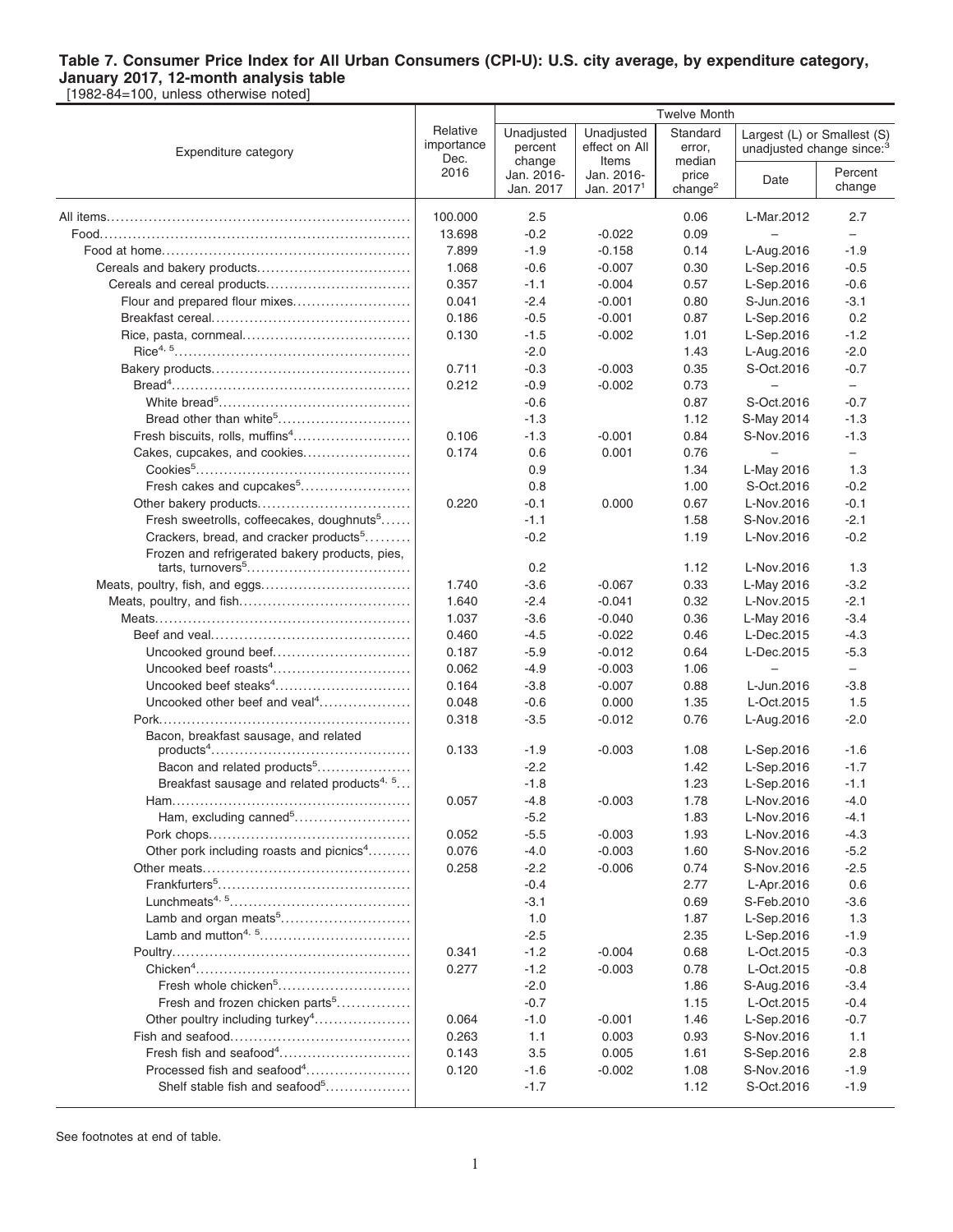[1982-84=100, unless otherwise noted]

|                                                          |                                | <b>Twelve Month</b>             |                                                                              |                              |                                                                      |                   |
|----------------------------------------------------------|--------------------------------|---------------------------------|------------------------------------------------------------------------------|------------------------------|----------------------------------------------------------------------|-------------------|
| Expenditure category                                     | Relative<br>importance<br>Dec. | Unadjusted<br>percent<br>change | Unadjusted<br>effect on All<br>Items<br>Jan. 2016-<br>Jan. 2017 <sup>1</sup> | Standard<br>error,<br>median | Largest (L) or Smallest (S)<br>unadjusted change since: <sup>3</sup> |                   |
|                                                          | 2016                           | Jan. 2016-<br>Jan. 2017         |                                                                              | price<br>change <sup>2</sup> | Date                                                                 | Percent<br>change |
| Frozen fish and seafood <sup>5</sup>                     |                                | $-1.0$                          |                                                                              | 1.13                         | S-Nov.2016                                                           | $-2.8$            |
|                                                          | 0.099                          | $-19.4$                         | $-0.027$                                                                     | 1.54                         | L-May 2016                                                           | $-8.3$            |
|                                                          | 0.818                          | $-0.5$                          | $-0.004$                                                                     | 0.39                         | L-Mar.2015                                                           | 0.6               |
|                                                          | 0.235                          | $-0.7$                          | $-0.002$                                                                     | 0.59                         | L-Jan.2015                                                           | 1.1               |
|                                                          |                                | $-1.0$                          |                                                                              | 1.11                         | L-Jan.2015                                                           | 2.1               |
|                                                          |                                | $-1.0$                          |                                                                              | 0.80                         | L-Jan.2015                                                           | 0.7               |
|                                                          | 0.259                          | $-1.6$                          | $-0.004$                                                                     | 0.61                         | L-Apr.2016                                                           | $-1.3$            |
| Ice cream and related products                           | 0.119                          | 0.4                             | 0.000                                                                        | 1.13                         | S-Nov.2016                                                           | 0.0               |
| Other dairy and related products <sup>4</sup>            | 0.206                          | 0.6                             | 0.001                                                                        | 0.86                         | L-Sep.2015                                                           | 1.5               |
|                                                          | 1.338                          | $-4.9$                          | $-0.071$                                                                     | 0.44                         | S-Nov.2009                                                           | $-4.9$            |
|                                                          | 1.047                          | $-5.9$                          | $-0.066$                                                                     | 0.54                         | S-Mar.2012                                                           | $-6.6$            |
|                                                          | 0.567                          | $-2.6$                          | $-0.016$                                                                     | 0.82                         | S-Jul.2015                                                           | $-4.4$            |
|                                                          | 0.085                          | $-3.5$                          | $-0.003$                                                                     | 1.70                         | S-Sep.2015                                                           | $-4.9$            |
|                                                          | 0.087                          | $-1.2$                          | $-0.001$                                                                     | 1.03                         | L-Nov.2016                                                           | $-1.2$            |
|                                                          | 0.145                          | 5.9                             | 0.008                                                                        | 1.54                         | L-Jun.2016                                                           | 6.0               |
| Oranges, including tangerines <sup>5</sup>               |                                | 5.8                             |                                                                              | 1.85                         | L-Nov.2014                                                           | 6.6               |
|                                                          | 0.251                          | $-7.3$                          | $-0.020$                                                                     | 1.38                         | S-Jul.2012                                                           | $-8.0$            |
|                                                          | 0.479                          | $-9.4$                          | $-0.051$                                                                     | 0.85                         | S-Apr.2012                                                           | $-9.7$            |
|                                                          | 0.077                          | 2.0                             | 0.002                                                                        | 2.00                         | S-Oct.2016                                                           | 0.5               |
|                                                          | 0.062                          | $-16.8$                         | $-0.012$                                                                     | 2.05                         | L-Nov.2016                                                           | $-15.1$           |
|                                                          | 0.084                          | $-18.4$                         | $-0.019$                                                                     | 1.83                         | S-May 2012                                                           | $-19.7$           |
|                                                          | 0.257                          | $-7.4$                          | $-0.021$                                                                     | 1.15                         | S-Mar.2012                                                           | $-7.9$            |
| Processed fruits and vegetables <sup>4</sup>             | 0.292                          | $-1.5$                          | $-0.004$                                                                     | 0.68                         | S-Sep.2016                                                           | $-1.8$            |
| Canned fruits and vegetables <sup>4</sup>                | 0.153                          | $-2.0$                          | $-0.003$                                                                     | 0.84                         | S-Nov.2010                                                           | $-2.1$            |
|                                                          |                                | $-1.5$                          |                                                                              | 1.16                         | S-Dec.2010                                                           | $-2.6$            |
|                                                          |                                | $-2.0$                          |                                                                              | 0.98                         | S-Sep.2016                                                           | $-2.2$            |
| Frozen fruits and vegetables <sup>4</sup>                | 0.085                          | 0.0                             | 0.000                                                                        | 1.49                         | S-Sep.2016                                                           | $-1.5$            |
|                                                          |                                | $-0.1$                          |                                                                              | 1.38                         | S-Sep.2016                                                           | $-1.8$            |
| Other processed fruits and vegetables including          | 0.054                          | $-2.2$                          | $-0.001$                                                                     | 1.57                         | S-Oct.2016                                                           | $-3.6$            |
| Dried beans, peas, and lentils <sup>4, 5</sup>           |                                | $-4.2$                          |                                                                              | 1.49                         | S-Jun.2013                                                           | $-5.4$            |
| Nonalcoholic beverages and beverage materials            | 0.949                          | $-1.0$                          | $-0.010$                                                                     | 0.44                         | S-Oct.2016                                                           | $-1.3$            |
| Juices and nonalcoholic drinks <sup>4</sup>              | 0.670                          | $-0.7$                          | $-0.005$                                                                     | 0.56                         | S-Oct.2016                                                           | $-1.1$            |
|                                                          | 0.265                          | $-0.3$                          | $-0.001$                                                                     | 0.93                         | S-Mar.2015                                                           | $-0.4$            |
| Frozen noncarbonated juices and drinks <sup>4</sup>      | 0.011                          | 1.7                             | 0.000                                                                        | 0.92                         | L-May 2016                                                           | 1.8               |
| Nonfrozen noncarbonated juices and drinks <sup>4</sup>   | 0.393                          | $-1.0$                          | $-0.004$                                                                     | 0.76                         | S-Nov.2016                                                           | $-1.1$            |
| Beverage materials including coffee and tea <sup>4</sup> | 0.279                          | $-1.7$                          | $-0.005$                                                                     | 0.72                         | L-Nov.2016                                                           | $-0.9$            |
|                                                          | 0.173                          | $-2.6$                          | $-0.005$                                                                     | 0.88                         | L-Nov.2016                                                           | $-1.8$            |
|                                                          |                                | $-2.9$                          |                                                                              | 1.37                         | L-Sep.2016                                                           | $-2.9$            |
| Instant and freeze dried coffee <sup>5</sup>             |                                | 0.8                             |                                                                              | 1.26                         | L-May 2015                                                           | 1.9               |
| Other beverage materials including tea <sup>4</sup>      | 0.106                          | $-0.3$                          | 0.000                                                                        | 0.97                         | S-Jun.2016                                                           | $-1.4$            |
|                                                          | 1.986                          | 0.0                             | 0.000                                                                        | 0.29                         | L-Jul.2016                                                           | 0.1               |
|                                                          | 0.289                          | -0.1                            | 0.000                                                                        | 0.74                         | L-Apr.2016                                                           | 1.2               |
| Sugar and artificial sweeteners                          | 0.048                          | $-1.4$                          | $-0.001$                                                                     | 1.13                         | L-Nov.2016                                                           | $-1.0$            |
|                                                          | 0.185                          | 0.3                             | 0.001                                                                        | 1.01                         | L-Jun.2016                                                           | 0.4               |
|                                                          | 0.056                          | $-0.4$                          | 0.000                                                                        | 1.32                         | S-Sep.2016                                                           | $-2.0$            |
|                                                          | 0.231                          | $-1.7$                          | $-0.004$                                                                     | 0.69                         | L-Sep.2016                                                           | $-0.6$            |
|                                                          | 0.066                          | $-1.3$                          | $-0.001$                                                                     | 1.16                         | L-Sep.2016                                                           | 0.7               |
|                                                          |                                | $-1.9$                          |                                                                              | 1.76                         | L-Sep.2016                                                           | $-0.3$            |
|                                                          |                                | 0.5                             |                                                                              | 1.89                         | L-Oct.2016                                                           | 0.7               |
|                                                          | 0.057                          | $-1.6$                          | $-0.001$                                                                     | 1.60                         | L-Sep.2016                                                           | $-0.4$            |
| Other fats and oils including peanut butter <sup>4</sup> | 0.109                          | $-2.1$                          | $-0.002$                                                                     | 0.73                         | S-Aug.2016                                                           | $-2.2$            |
|                                                          |                                | $-3.2$                          |                                                                              | 1.24                         | S-Nov.2016                                                           | $-3.4$            |
|                                                          | 1.466                          | 0.3                             | 0.005                                                                        | 0.35                         | L-Jun.2016                                                           | 0.5               |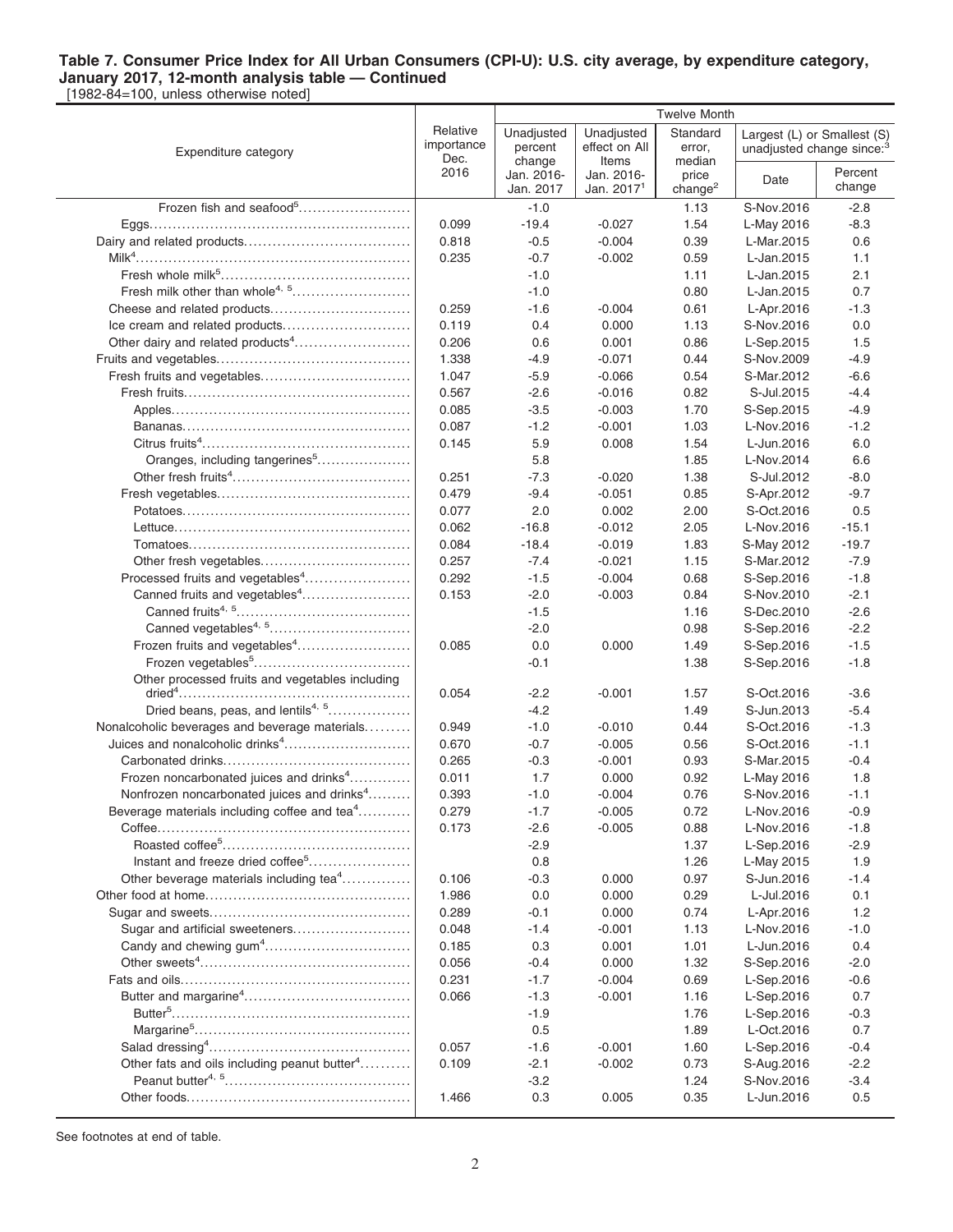[1982-84=100, unless otherwise noted]

|                                                              | <b>Twelve Month</b>            |                                   |                                      |                              |                                                                      |                          |  |
|--------------------------------------------------------------|--------------------------------|-----------------------------------|--------------------------------------|------------------------------|----------------------------------------------------------------------|--------------------------|--|
| Expenditure category                                         | Relative<br>importance<br>Dec. | Unadjusted<br>percent             | Unadjusted<br>effect on All<br>Items | Standard<br>error,<br>median | Largest (L) or Smallest (S)<br>unadjusted change since: <sup>3</sup> |                          |  |
|                                                              | 2016                           | change<br>Jan. 2016-<br>Jan. 2017 | Jan. 2016-<br>Jan. 2017 <sup>1</sup> | price<br>change <sup>2</sup> | Date                                                                 | Percent<br>change        |  |
|                                                              | 0.092                          | 4.1                               | 0.004                                | 1.35                         | S-Nov.2016                                                           | 1.4                      |  |
| Frozen and freeze dried prepared foods                       | 0.262                          | $-1.4$                            | $-0.004$                             | 0.74                         | S-Oct.2016                                                           | $-1.5$                   |  |
|                                                              | 0.330                          | $-0.4$                            | $-0.001$                             | 0.73                         | L-Oct.2016                                                           | 0.4                      |  |
| Spices, seasonings, condiments, sauces                       | 0.281                          | 1.1                               | 0.003                                | 0.86                         | L-Jul.2016                                                           | 1.3                      |  |
| Salt and other seasonings and spices <sup>4, 5</sup>         |                                | 0.4                               |                                      | 1.54                         | S-Nov.2016                                                           | $-0.5$                   |  |
| Olives, pickles, relishes <sup>4, 5</sup>                    |                                | $-1.2$                            |                                      | 1.96                         | L-Sep.2016                                                           | 0.4                      |  |
| Sauces and gravies <sup>4, 5</sup>                           |                                | $-0.1$                            |                                      | 1.25                         |                                                                      | $\overline{\phantom{0}}$ |  |
|                                                              |                                | $-1.5$                            |                                      | 1.49                         | L-Nov.2016                                                           | 0.7                      |  |
|                                                              | 0.056                          | 2.7                               | 0.002                                | 1.36                         | L-Nov.2014                                                           | 2.7                      |  |
| Other miscellaneous foods <sup>4</sup>                       | 0.446                          | 0.2                               | 0.001                                | 0.54                         | L-Aug.2016                                                           | 0.2                      |  |
|                                                              |                                | 3.0                               |                                      | 1.20                         | L-Jun.2016                                                           | 3.4                      |  |
|                                                              | 5.799                          | 2.4                               | 0.136                                | 0.12                         | L-Oct.2016                                                           | 2.4                      |  |
|                                                              | 2.813                          | 2.5                               | 0.069                                | 0.15                         | L-May 2016                                                           | 2.5                      |  |
| Limited service meals and snacks <sup>4</sup>                | 2.459                          | 2.4                               | 0.058                                | 0.19                         | $\overline{\phantom{0}}$                                             | $\equiv$                 |  |
| Food at employee sites and schools <sup>4</sup>              | 0.199                          | 2.6                               | 0.005                                | 1.39                         | L-Sep.2016                                                           | 3.3                      |  |
| Food at elementary and secondary schools <sup>7, 5</sup>     |                                | 2.0                               |                                      | 2.33                         | S-Oct.2016                                                           | 1.9                      |  |
| Food from vending machines and mobile vendors <sup>4</sup>   | 0.082                          | 3.7                               | 0.003                                | 0.95                         | S-Sep.2016                                                           | 3.7                      |  |
|                                                              | 0.246                          | 0.4                               | 0.001                                | 0.39                         |                                                                      | $\qquad \qquad -$        |  |
|                                                              | 7.039                          | 10.8                              | 0.721                                | 0.13                         | L-Nov.2011                                                           | 12.4                     |  |
|                                                              | 3.447                          | 20.0                              | 0.616                                | 0.15                         | L-Oct.2011                                                           | 23.4                     |  |
|                                                              | 0.190                          | 15.8                              | 0.027                                | 0.98                         | L-Nov.2011                                                           | 19.7                     |  |
|                                                              | 0.102                          | 24.8                              | 0.021                                | 0.51                         | L-Nov.2011                                                           | 25.0                     |  |
| Propane, kerosene, and firewood <sup>8</sup>                 | 0.088                          | 6.8                               | 0.006                                | 2.24                         | L-Jul.2014                                                           | 7.3                      |  |
|                                                              | 3.257                          | 20.2                              | 0.589                                | 0.15                         | L-Oct.2011                                                           | 23.6                     |  |
|                                                              | 3.208                          | 20.3                              | 0.580                                | 0.15                         | L-Oct.2011                                                           | 23.5                     |  |
| Gasoline, unleaded regular <sup>5</sup>                      |                                | 21.1                              |                                      | 0.96                         | L-Oct.2011                                                           | 23.7                     |  |
| Gasoline, unleaded midgrade <sup>9, 5</sup>                  |                                | 19.2                              |                                      | 1.21                         | L-Nov.2011                                                           | 19.4                     |  |
| Gasoline, unleaded premium <sup>5</sup>                      |                                | 15.1                              |                                      | 1.12                         | L-Nov.2011                                                           | 18.8                     |  |
|                                                              | 0.049                          | 18.5                              | 0.008                                | 0.30                         | L-Dec.2011                                                           | 19.3                     |  |
|                                                              | 3.592                          | 2.9                               | 0.105                                | 0.20                         | L-Dec.2014                                                           | 3.7                      |  |
|                                                              | 2.794                          | 1.0                               | 0.029                                | 0.24                         | L-Apr.2015                                                           | 3.8                      |  |
|                                                              | 0.798                          | 10.1                              | 0.077                                | 0.21                         | L-Apr.2014                                                           | 11.8                     |  |
|                                                              | 79.263                         | 2.3                               | 1.801                                | 0.07                         | L-Aug.2016                                                           | 2.3                      |  |
| Commodities less food and energy commodities                 | 19.101                         | $-0.2$                            | $-0.049$                             | 0.19                         | L-Feb.2016                                                           | 0.1                      |  |
| Household furnishings and supplies <sup>11</sup>             | 3.172                          | $-1.7$                            | $-0.057$                             | 0.34                         | L-Aug.2016                                                           | $-1.7$                   |  |
| Window and floor coverings and other linens <sup>4</sup>     | 0.252                          | -3.8                              | $-0.010$                             | 1.21                         | L-Nov.2016                                                           | -1.8                     |  |
|                                                              | 0.059                          | 0.4                               | 0.000                                | 1.53                         | S-Feb.2016                                                           | 0.2                      |  |
|                                                              | 0.054                          | $-1.7$                            | $-0.001$                             | 2.25                         | S-Apr.2016                                                           | $-2.3$                   |  |
|                                                              | 0.140                          | $-6.2$                            | $-0.010$                             | 1.81                         | L-Nov.2016                                                           | $-4.9$                   |  |
|                                                              | 0.755                          | $-2.0$                            | $-0.016$                             | 0.90                         | L-Oct.2016                                                           | $-2.0$                   |  |
|                                                              | 0.264                          | $-2.8$                            | $-0.008$                             | 1.57                         | L-Nov.2016                                                           | $-2.6$                   |  |
| Living room, kitchen, and dining room furniture <sup>4</sup> | 0.359                          | $-0.7$                            | $-0.003$                             | 1.13                         | S-Nov.2016                                                           | $-1.2$                   |  |
|                                                              | 0.126                          | $-4.0$                            | $-0.005$                             | 1.61                         | L-Jan.2016                                                           | $-1.0$                   |  |
|                                                              |                                |                                   |                                      | 1.80                         | -                                                                    | $\overline{\phantom{0}}$ |  |
|                                                              | 0.177                          | $-4.3$                            | $-0.008$                             | 1.08                         | L-Nov.2016                                                           | $-4.0$                   |  |
|                                                              | 0.055                          | $-4.8$                            | $-0.003$                             | 1.27                         | L-Jun.2016                                                           | $-4.8$                   |  |
|                                                              |                                | $-2.6$                            |                                      | 1.51                         | L-Nov.2015                                                           | $-2.6$                   |  |
|                                                              | 0.119                          | $-4.1$                            | $-0.005$                             | 1.64                         | S-Oct.2010                                                           | $-5.1$                   |  |
| Other household equipment and furnishings <sup>4</sup>       | 0.452                          | $-2.8$                            | $-0.014$                             | 0.90                         | L-Apr.2016                                                           | $-2.7$                   |  |
| Clocks, lamps, and decorator items                           | 0.233                          | $-4.5$                            | $-0.011$                             | 1.50                         | L-Aug.2016                                                           | $-4.4$                   |  |
| Indoor plants and flowers <sup>12</sup>                      | 0.101                          | $-0.1$                            | 0.000                                | 1.34                         | L-Mar.2016                                                           | 2.3                      |  |
|                                                              | 0.049                          | $-4.2$                            | $-0.002$                             | 2.13                         | L-Jul.2016                                                           | $-2.2$                   |  |
| Nonelectric cookware and tableware <sup>4</sup>              | 0.069                          | 0.1                               | 0.000                                | 1.41                         | $\overline{\phantom{0}}$                                             | $\qquad \qquad -$        |  |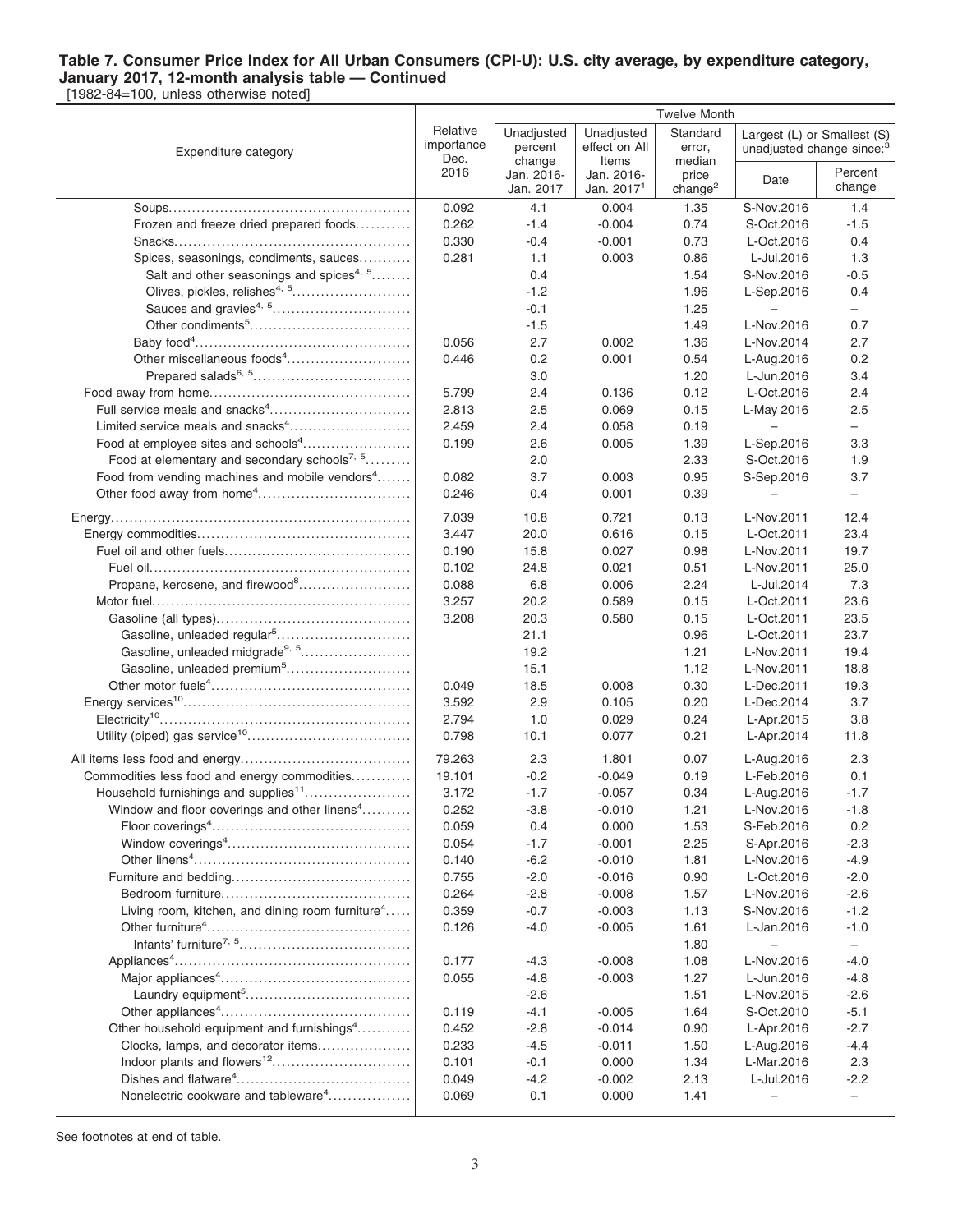[1982-84=100, unless otherwise noted]

|                                                              |                                | <b>Twelve Month</b>             |                                      |                              |                                                                      |                          |
|--------------------------------------------------------------|--------------------------------|---------------------------------|--------------------------------------|------------------------------|----------------------------------------------------------------------|--------------------------|
| Expenditure category                                         | Relative<br>importance<br>Dec. | Unadjusted<br>percent<br>change | Unadjusted<br>effect on All<br>Items | Standard<br>error,<br>median | Largest (L) or Smallest (S)<br>unadjusted change since: <sup>3</sup> |                          |
|                                                              | 2016                           | Jan. 2016-<br>Jan. 2017         | Jan. 2016-<br>Jan. 2017 <sup>1</sup> | price<br>change <sup>2</sup> | Date                                                                 | Percent<br>change        |
| Tools, hardware, outdoor equipment and supplies <sup>4</sup> | 0.675                          | $-0.4$                          | $-0.003$                             | 0.52                         | $\equiv$                                                             | $\overline{\phantom{0}}$ |
|                                                              | 0.177                          | $-0.9$                          | $-0.002$                             | 0.93                         | L-Aug.2015                                                           | $-0.1$                   |
| Outdoor equipment and supplies <sup>4</sup>                  | 0.338                          | $-0.1$                          | 0.000                                | 0.66                         | S-Nov.2016                                                           | $-0.8$                   |
|                                                              | 0.861                          | $-0.6$                          | $-0.005$                             | 0.43                         | L-Oct.2016                                                           | $-0.1$                   |
| Household cleaning products <sup>4</sup>                     | 0.343                          | 0.3                             | 0.001                                | 0.58                         | $\overline{\phantom{0}}$                                             | $\overline{\phantom{0}}$ |
|                                                              | 0.234                          | $-0.9$                          | $-0.002$                             | 0.91                         | S-Jul.2015                                                           | $-0.9$                   |
| Miscellaneous household products <sup>4</sup>                | 0.284                          | $-1.4$                          | $-0.004$                             | 0.85                         | L-Oct.2016                                                           | $-0.7$                   |
|                                                              | 3.034                          | 1.0                             | 0.030                                | 0.84                         | L-Aug.2013                                                           | 1.8                      |
|                                                              | 0.750                          | 0.1                             | 0.001                                | 1.63                         | L-Oct.2016                                                           | 0.2                      |
|                                                              | 0.596                          | 1.0                             | 0.006                                | 1.46                         | L-Aug.2016                                                           | 1.1                      |
| Men's suits, sport coats, and outerwear                      | 0.092                          | 2.1                             | 0.002                                | 4.01                         | L-Nov.2016                                                           | 2.5                      |
|                                                              | 0.190                          | 0.1                             | 0.000                                | 2.73                         | L-Oct.2016                                                           | 1.2                      |
|                                                              | 0.171                          | 3.4                             | 0.006                                | 2.24                         | L-Aug.2016                                                           | 4.4                      |
|                                                              | 0.137                          | $-1.1$                          | $-0.002$                             | 2.42                         | L-Feb.2016                                                           | 2.4                      |
|                                                              | 0.154                          | $-3.4$                          | $-0.006$                             | 4.33                         | S-Jul.2015                                                           | $-3.9$                   |
|                                                              | 1.228                          | 1.5                             | 0.018                                | 1.43                         | L-Jun.2016                                                           | 1.5                      |
|                                                              | 1.024                          | 2.1                             | 0.021                                | 1.41                         | L-Jun.2014                                                           | 3.8                      |
|                                                              | 0.067                          | $-8.5$                          | $-0.006$                             | 5.83                         | S-Aug.2012                                                           | $-14.1$                  |
|                                                              | 0.145                          | 7.8                             | 0.011                                | 4.76                         | L-Feb.2014                                                           | 7.8                      |
| Women's suits and separates <sup>4</sup>                     | 0.461                          | 2.6                             | 0.012                                | 1.51                         | L-Mar.2013                                                           | 4.7                      |
| Women's underwear, nightwear, sportswear and                 | 0.341                          | 1.5                             | 0.005                                | 2.77                         | L-Nov.2016                                                           | 2.6                      |
|                                                              | 0.205                          | $-1.4$                          | $-0.003$                             | 3.55                         | S-Aug.2016                                                           | $-2.8$                   |
|                                                              | 0.691                          | 0.9                             | 0.006                                | 1.27                         | S-Nov.2016                                                           | 0.8                      |
|                                                              | 0.211                          | 0.2                             | 0.000                                | 2.48                         | S-Nov.2016                                                           | 0.0                      |
|                                                              | 0.171                          | 2.5                             | 0.004                                | 2.83                         | S-Sep.2016                                                           | 1.5                      |
|                                                              | 0.309                          | 0.5                             | 0.001                                | 1.71                         | S-Nov.2016                                                           | 0.2                      |
|                                                              | 0.150                          | $-2.7$                          | $-0.004$                             | 2.64                         | S-Nov.2016                                                           | $-6.7$                   |
|                                                              | 0.215                          | 4.3                             | 0.009                                | 4.61                         | S-Mar.2016                                                           | 3.5                      |
|                                                              | 0.077                          | 5.4                             | 0.004                                | 3.45                         | L-Oct.2016                                                           | 5.6                      |
|                                                              | 0.137                          | 3.7                             | 0.005                                | 7.24                         | S-Mar.2016                                                           | 3.2                      |
| Transportation commodities less motor fuel <sup>11</sup>     | 6.141                          | $-0.8$                          | $-0.048$                             | 0.15                         | L-May 2016                                                           | $-0.7$                   |
|                                                              | 3.678                          | 0.9                             | 0.035                                | 0.24                         | L-Jun.2015                                                           | 1.2                      |
|                                                              |                                | 0.9                             |                                      | 0.36                         | L-Jun.2015                                                           | 1.2                      |
|                                                              |                                | 0.5                             |                                      | 0.42                         | L-Jun.2015                                                           | 0.5                      |
|                                                              |                                | 1.2                             |                                      | 0.40                         | L-Jul.2015                                                           | 1.5                      |
|                                                              | 1.986                          | $-3.7$                          | $-0.078$                             | 0.09                         | S-Nov.2016                                                           | $-3.8$                   |
| Motor vehicle parts and equipment                            | 0.384                          | $-1.2$                          | $-0.005$                             | 0.51                         | S-Nov.2016                                                           | $-1.5$                   |
|                                                              | 0.229                          | $-2.1$                          | $-0.005$                             | 0.71                         | S-Jun.2014                                                           | $-2.6$                   |
| Vehicle accessories other than tires <sup>4</sup>            | 0.155                          | 0.0                             | 0.000                                | 0.62                         | S-Nov.2016                                                           | $-0.6$                   |
| Vehicle parts and equipment other than tires <sup>5</sup>    |                                | 0.3                             |                                      | 0.76                         | L-Oct.2016                                                           | 0.7                      |
| Motor oil, coolant, and fluids <sup>5</sup>                  |                                | $-0.6$                          |                                      | 1.12                         | S-Sep.2016                                                           | $-1.2$                   |
|                                                              | 1.852                          | 4.7                             | 0.085                                | 0.67                         |                                                                      | $\overline{\phantom{0}}$ |
|                                                              | 1.792                          | 4.8                             | 0.085                                | 0.70                         | $\overline{\phantom{0}}$                                             | -                        |
|                                                              | 1.434                          | 6.1                             | 0.085                                | 0.86                         | S-Nov.2016                                                           | 6.0                      |
|                                                              | 0.359                          | 0.1                             | 0.000                                | 0.88                         | L-Oct.2015                                                           | 0.2                      |
| Medical equipment and supplies <sup>11</sup>                 | 0.060                          | $-0.1$                          | 0.000                                | 1.06                         | S-Nov.2016                                                           | $-0.2$                   |
|                                                              | 1.784                          | $-3.6$                          | $-0.068$                             | 0.44                         | S-Nov.2016                                                           | $-3.8$                   |
|                                                              | 0.210                          | $-13.6$                         | $-0.034$                             | 1.09                         | L-Aug.2016                                                           | $-12.1$                  |
|                                                              | 0.097                          | $-21.8$                         | $-0.028$                             | 1.79                         | L-Oct.2016                                                           | $-21.7$                  |
|                                                              | 0.024                          | $-2.3$                          | $-0.001$                             | 1.69                         | L-Jul.2016                                                           | $-2.2$                   |
|                                                              | 0.058                          | $-6.7$                          | $-0.004$                             | 1.53                         | S-Nov.2016                                                           | $-8.0$                   |
| Audio discs, tapes and other media <sup>4</sup>              | 0.022                          | $-4.6$                          | $-0.001$                             | 2.71                         | L-Aug.2016                                                           | $-3.1$                   |
|                                                              | 0.587                          | 0.0                             | 0.000                                | 0.66                         | S-Oct.2016                                                           |                          |
|                                                              |                                |                                 |                                      |                              |                                                                      | 0.0                      |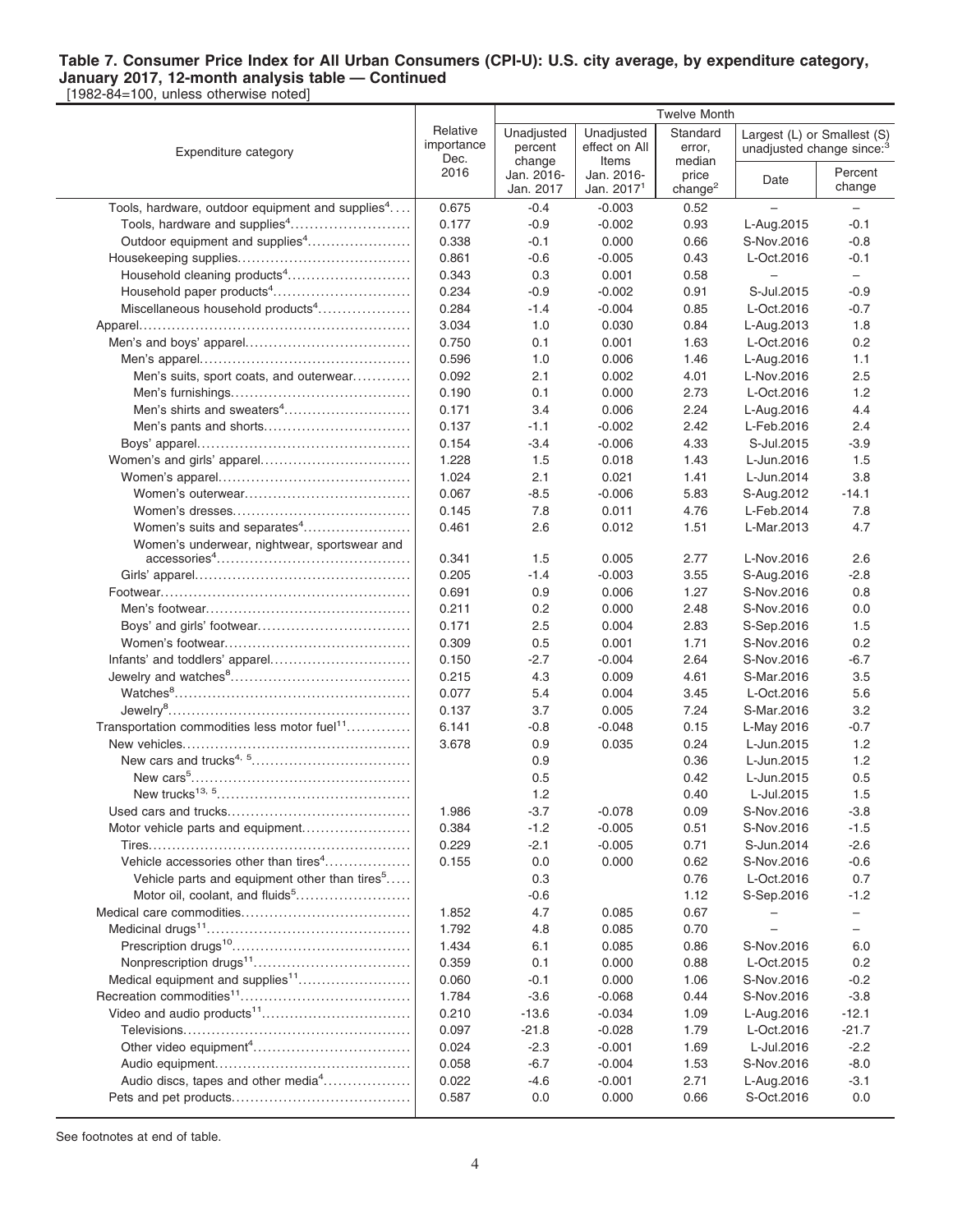[1982-84=100, unless otherwise noted]

|                                                                                                              | Relative<br>importance<br>Dec. | <b>Twelve Month</b>               |                                               |                                        |                                                                      |                          |  |
|--------------------------------------------------------------------------------------------------------------|--------------------------------|-----------------------------------|-----------------------------------------------|----------------------------------------|----------------------------------------------------------------------|--------------------------|--|
| Expenditure category                                                                                         |                                | Unadjusted<br>percent             | Unadjusted<br>effect on All                   | Standard<br>error,                     | Largest (L) or Smallest (S)<br>unadjusted change since: <sup>3</sup> |                          |  |
|                                                                                                              | 2016                           | change<br>Jan. 2016-<br>Jan. 2017 | Items<br>Jan. 2016-<br>Jan. 2017 <sup>1</sup> | median<br>price<br>change <sup>2</sup> | Date                                                                 | Percent<br>change        |  |
|                                                                                                              |                                | $-0.3$                            |                                               | 0.71                                   | S-Mar.2016                                                           | $-1.1$                   |  |
| Purchase of pets, pet supplies, accessories <sup>4, 5</sup>                                                  |                                | 0.4                               |                                               | 1.52                                   | S-Oct.2016                                                           | 0.3                      |  |
|                                                                                                              | 0.431                          | $-1.6$                            | $-0.007$                                      | 1.01                                   | S-Nov.2016                                                           | $-1.6$                   |  |
| Sports vehicles including bicycles                                                                           | 0.229                          | 0.7                               | 0.002                                         | 1.94                                   | S-Nov.2016                                                           | $-0.3$                   |  |
|                                                                                                              | 0.193                          | -4.2                              | $-0.009$                                      | 1.27                                   | $\overline{\phantom{0}}$                                             | $\overline{\phantom{0}}$ |  |
| Photographic equipment and supplies                                                                          | 0.039                          | 4.3                               | 0.002                                         | 1.92                                   | S-Nov.2016                                                           | 3.1                      |  |
| Film and photographic supplies <sup>4, 5</sup>                                                               |                                |                                   |                                               |                                        |                                                                      |                          |  |
|                                                                                                              |                                | 4.0                               |                                               | 1.84                                   | S-Nov.2016                                                           | 2.4                      |  |
| Recreational reading materials                                                                               | 0.153                          | 0.9                               | 0.001                                         | 1.45                                   | L-Feb.2016                                                           | 2.4                      |  |
|                                                                                                              | 0.089                          | 3.1                               | 0.003                                         | 1.35                                   | S-Nov.2016                                                           | 1.1                      |  |
|                                                                                                              | 0.064                          | $-2.1$                            | $-0.001$                                      | 2.83                                   | L-Aug.2016                                                           | 0.8                      |  |
|                                                                                                              | 0.366                          | $-7.4$                            | $-0.030$                                      | 1.01                                   | S-Nov.2016                                                           | $-7.6$                   |  |
|                                                                                                              | 0.293                          | $-8.7$                            | $-0.029$                                      | 1.25                                   | -                                                                    | -                        |  |
| Toys, games, hobbies and playground                                                                          |                                |                                   |                                               |                                        |                                                                      |                          |  |
|                                                                                                              |                                | $-7.0$                            |                                               | 1.29                                   | L-Sep.2016                                                           | $-7.0$                   |  |
| Sewing machines, fabric and supplies <sup>4</sup>                                                            | 0.025                          | $-1.1$                            | 0.000                                         | 2.11                                   | L-Jan.2016                                                           | 1.6                      |  |
| Music instruments and accessories <sup>4</sup>                                                               | 0.033                          | 0.7                               | 0.000                                         | 1.23                                   | S-Dec.2015                                                           | $-0.9$                   |  |
| Education and communication commodities <sup>11</sup>                                                        | 0.614                          | $-2.7$                            | $-0.017$                                      | 0.71                                   | L-Aug.2014                                                           | $-2.3$                   |  |
| Educational books and supplies                                                                               | 0.166                          | 4.1                               | 0.007                                         | 1.24                                   | S-May 2016                                                           | 3.7                      |  |
|                                                                                                              |                                | 4.7                               |                                               | 1.59                                   | S-May 2016<br>L-EVER                                                 | 4.5<br>$-$               |  |
| Information technology commodities <sup>11</sup><br>Personal computers and peripheral equipment <sup>6</sup> | 0.448<br>0.274                 | $-5.0$<br>$-4.3$                  | $-0.024$<br>$-0.013$                          | 0.82<br>0.96                           | L-Nov.2010                                                           | $-4.0$                   |  |
| Computer software and accessories <sup>4</sup>                                                               | 0.084                          | $-7.8$                            | $-0.007$                                      | 2.42                                   |                                                                      | $-7.6$                   |  |
| Telephone hardware, calculators, and other                                                                   |                                |                                   |                                               |                                        | L-Sep.2016                                                           |                          |  |
| consumer information items <sup>4</sup>                                                                      | 0.091                          | $-4.2$                            | $-0.004$                                      | 1.62                                   | L-Nov.2013                                                           | $-4.1$                   |  |
|                                                                                                              | 0.952                          | 1.2                               | 0.012                                         | 0.33                                   | S-Nov.2016                                                           | 1.2                      |  |
|                                                                                                              | 0.584                          | 0.6                               | 0.004                                         | 0.47                                   | S-Nov.2016                                                           | 0.5                      |  |
| Beer, ale, and other malt beverages at home                                                                  | 0.271                          | 1.7                               | 0.005                                         | 0.56                                   | S-Nov.2016                                                           | 1.7                      |  |
|                                                                                                              | 0.073                          | 0.3                               | 0.000                                         | 0.90                                   | $\qquad \qquad -$                                                    | $\overline{\phantom{0}}$ |  |
|                                                                                                              |                                | 0.7                               |                                               | 0.95                                   | L-Oct.2016                                                           | 2.0                      |  |
| Distilled spirits, excluding whiskey, at home <sup>5</sup>                                                   |                                | 0.6                               |                                               | 0.69                                   | S-Sep.2016                                                           | $-0.3$                   |  |
|                                                                                                              | 0.241                          | -0.5                              | $-0.001$                                      | 0.78                                   | S-Nov.2016                                                           | $-0.9$                   |  |
| Alcoholic beverages away from home                                                                           | 0.367                          | 2.2                               | 0.008                                         | 0.39                                   | S-Oct.2016                                                           | 2.2                      |  |
| Beer, ale, and other malt beverages away from                                                                |                                |                                   |                                               |                                        |                                                                      |                          |  |
|                                                                                                              |                                | 2.5                               |                                               | 0.61                                   | L-Apr.2015                                                           | 2.7                      |  |
|                                                                                                              |                                | 1.8                               |                                               | 0.55                                   | S-Aug.2016                                                           | 1.5                      |  |
| Distilled spirits away from home4, 5                                                                         |                                | 2.3                               |                                               | 0.79                                   | S-Mar.2015                                                           | 2.2                      |  |
|                                                                                                              | 1.551                          | 0.9                               | 0.014                                         | 0.36                                   | S-Oct.2016                                                           | 0.9                      |  |
| Tobacco and smoking products                                                                                 | 0.665                          | 3.4                               | 0.022                                         | 0.24                                   | S-Nov.2016                                                           | 3.4                      |  |
|                                                                                                              | 0.602                          | 3.4                               | 0.020                                         | 0.25                                   | S-Aug.2016                                                           | 3.3                      |  |
| Tobacco products other than cigarettes <sup>4</sup>                                                          | 0.046                          | 2.8                               | 0.001                                         | 0.90                                   | S-Nov.2016                                                           | 2.2                      |  |
|                                                                                                              | 0.700                          | $-0.6$                            | $-0.004$                                      | 0.65                                   | S-Feb.2016                                                           | $-0.6$                   |  |
| Hair, dental, shaving, and miscellaneous personal                                                            | 0.371                          | $-0.4$                            | $-0.002$                                      | 0.84                                   |                                                                      |                          |  |
| Cosmetics, perfume, bath, nail preparations and                                                              |                                |                                   |                                               |                                        |                                                                      |                          |  |
|                                                                                                              | 0.323                          | $-0.7$                            | $-0.002$                                      | 0.99                                   | S-Jan.2016<br>S-Oct.2016                                             | $-0.8$                   |  |
| Miscellaneous personal goods <sup>4</sup><br>Stationery, stationery supplies, gift wrap <sup>5</sup>         | 0.186                          | $-1.9$<br>0.3                     | $-0.004$                                      | 1.36<br>1.36                           | S-Oct.2016                                                           | $-3.1$<br>$-0.9$         |  |
|                                                                                                              |                                |                                   |                                               |                                        | S-EVER                                                               | $\qquad \qquad -$        |  |
|                                                                                                              | 60.162                         | $-7.3$<br>3.1                     | 1.850                                         | 2.23<br>0.07                           |                                                                      | $-$                      |  |
|                                                                                                              | 33.652                         | 3.5                               | 1.179                                         | 0.09                                   | S-Oct.2016                                                           | 3.5                      |  |
|                                                                                                              | 33.309                         | 3.6                               | 1.180                                         | 0.09                                   | S-Nov.2016                                                           | 3.6                      |  |
| Rent of primary residence <sup>10</sup>                                                                      | 7.875                          | 3.9                               | 0.304                                         | 0.13                                   | S-Nov.2016                                                           | 3.9                      |  |
| Lodging away from home <sup>4</sup>                                                                          | 0.851                          | 2.0                               | 0.017                                         | 1.64                                   | S-Jul.2016                                                           | 1.6                      |  |
|                                                                                                              |                                |                                   |                                               |                                        |                                                                      |                          |  |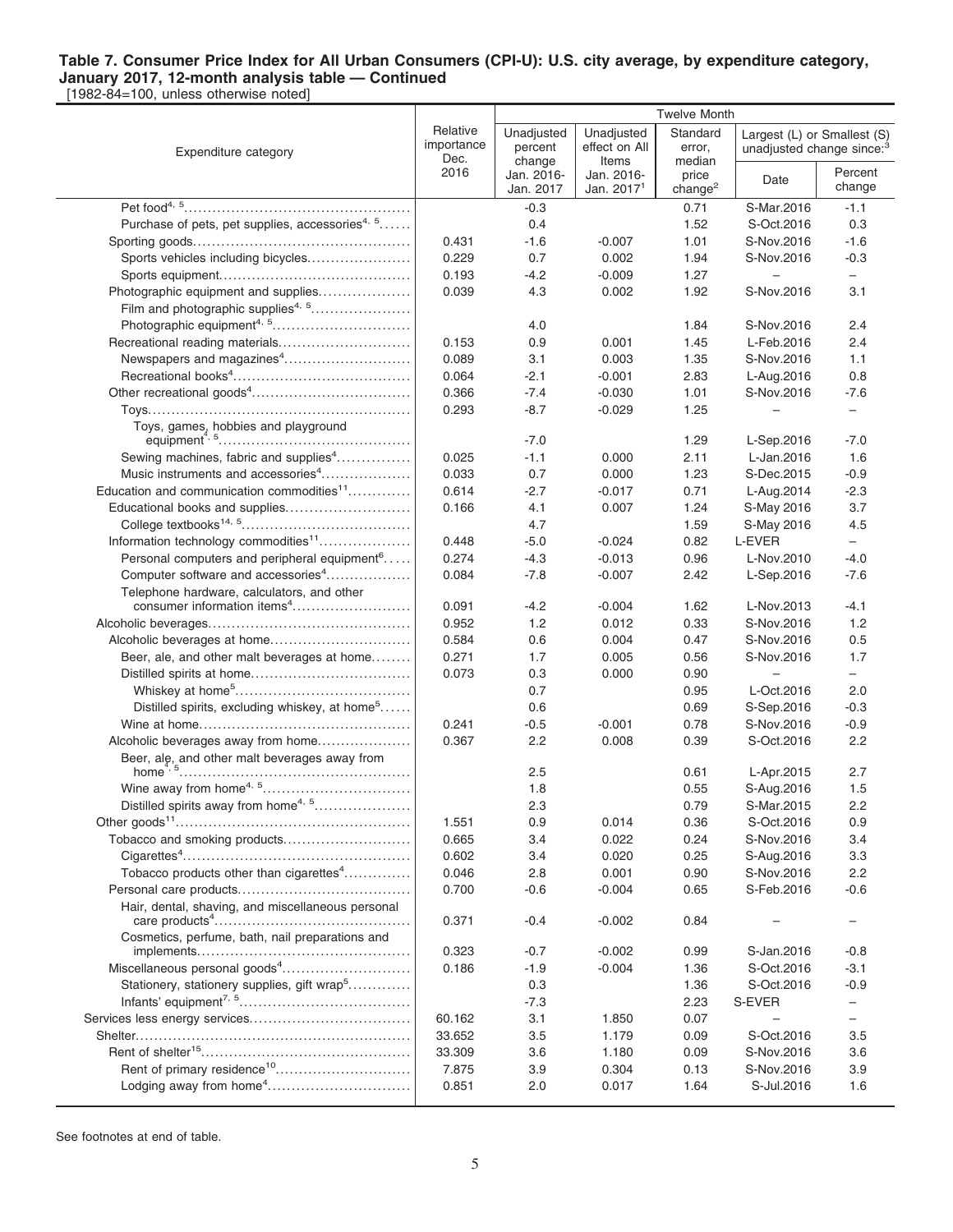[1982-84=100, unless otherwise noted]

|                                                                                                                                                                                                                                                                                                                                                                |                                |                                   |                                     | <b>Twelve Month</b>                    |                                                                      |                          |  |
|----------------------------------------------------------------------------------------------------------------------------------------------------------------------------------------------------------------------------------------------------------------------------------------------------------------------------------------------------------------|--------------------------------|-----------------------------------|-------------------------------------|----------------------------------------|----------------------------------------------------------------------|--------------------------|--|
| Expenditure category                                                                                                                                                                                                                                                                                                                                           | Relative<br>importance<br>Dec. | Unadjusted<br>percent             | Unadjusted<br>effect on All         | Standard<br>error,                     | Largest (L) or Smallest (S)<br>unadjusted change since: <sup>3</sup> |                          |  |
|                                                                                                                                                                                                                                                                                                                                                                | 2016                           | change<br>Jan. 2016-<br>Jan. 2017 | Items<br>Jan. 2016-<br>Jan. $20171$ | median<br>price<br>change <sup>2</sup> | Date                                                                 | Percent<br>change        |  |
| Housing at school, excluding board <sup>10, 15</sup>                                                                                                                                                                                                                                                                                                           | 0.121                          | 3.1                               | 0.004                               | 0.26                                   | L-Aug.2016                                                           | 3.1                      |  |
| Other lodging away from home including hotels                                                                                                                                                                                                                                                                                                                  |                                |                                   |                                     |                                        |                                                                      |                          |  |
|                                                                                                                                                                                                                                                                                                                                                                | 0.730                          | 1.8                               | 0.014                               | 1.97                                   | S-Nov.2016                                                           | 1.8                      |  |
| Owners' equivalent rent of residences <sup>10, 15</sup>                                                                                                                                                                                                                                                                                                        | 24.583                         | 3.5                               | 0.858                               | 0.08                                   | S-Nov.2016                                                           | 3.5                      |  |
| Owners' equivalent rent of primary                                                                                                                                                                                                                                                                                                                             | 23.457                         | 3.5                               | 0.821                               | 0.08                                   | S-Nov.2016                                                           | 3.5                      |  |
| Tenants' and household insurance <sup>4</sup>                                                                                                                                                                                                                                                                                                                  | 0.343                          | -0.1                              | 0.000                               | 0.60                                   | S-Dec.2007                                                           | $-0.1$                   |  |
| Water and sewer and trash collection services <sup>4</sup>                                                                                                                                                                                                                                                                                                     | 1.172                          | 3.7                               | 0.043                               | 0.42                                   | L-Jun.2016                                                           | 4.0                      |  |
| Water and sewerage maintenance <sup>10</sup>                                                                                                                                                                                                                                                                                                                   | 0.885                          | 4.2                               | 0.037                               | 0.55                                   | L-Jun.2016                                                           | 4.8                      |  |
| Garbage and trash collection <sup>13</sup>                                                                                                                                                                                                                                                                                                                     | 0.286                          | 2.1                               | 0.006                               | 0.26                                   | L-Feb.2016                                                           | 2.1                      |  |
|                                                                                                                                                                                                                                                                                                                                                                | 0.856                          | 3.0                               | 0.026                               | 1.96                                   | L-Mar.2016                                                           | 3.4                      |  |
|                                                                                                                                                                                                                                                                                                                                                                | 0.281                          | 0.8                               | 0.002                               | 0.35                                   | S-Dec.2015                                                           | 0.8                      |  |
| Gardening and lawncare services <sup>4</sup>                                                                                                                                                                                                                                                                                                                   |                                |                                   |                                     |                                        |                                                                      |                          |  |
| Moving, storage, freight expense <sup>4</sup>                                                                                                                                                                                                                                                                                                                  | 0.119                          | 5.9                               | 0.007                               | 12.29                                  | S-May 2015                                                           | 5.4                      |  |
|                                                                                                                                                                                                                                                                                                                                                                | 0.090                          | 4.9                               | 0.004                               | 0.91                                   | S-Nov.2016                                                           | 3.2                      |  |
|                                                                                                                                                                                                                                                                                                                                                                | 6.687                          | 3.6                               | 0.240                               | 0.31                                   | S-May 2016                                                           | 3.5                      |  |
|                                                                                                                                                                                                                                                                                                                                                                | 3.163                          | 2.9                               | 0.092                               | 0.40                                   | S-Jul.2016                                                           | 2.9                      |  |
| Physicians' services <sup>10</sup>                                                                                                                                                                                                                                                                                                                             | 1.710                          | 3.8                               | 0.063                               | 0.70                                   | $\overline{\phantom{0}}$                                             | $\overline{\phantom{0}}$ |  |
|                                                                                                                                                                                                                                                                                                                                                                | 0.816                          | 2.1                               | 0.017                               | 0.45                                   | S-Dec.2014                                                           | 1.8                      |  |
| Eyeglasses and eye care <sup>8</sup>                                                                                                                                                                                                                                                                                                                           | 0.322                          | 0.9                               | 0.003                               | 0.81                                   | S-Feb.2016                                                           | 0.9                      |  |
| Services by other medical professionals <sup>10, 8</sup>                                                                                                                                                                                                                                                                                                       | 0.315                          | 2.7                               | 0.008                               | 0.68                                   | L-Apr.2009                                                           | 2.7                      |  |
| Hospital and related services                                                                                                                                                                                                                                                                                                                                  | 2.512                          | 4.0                               | 0.100                               | 0.34                                   | S-May 2016                                                           | 3.3                      |  |
|                                                                                                                                                                                                                                                                                                                                                                | 2.241                          | 4.3                               | 0.094                               | 0.40                                   | S-Nov.2016                                                           | 4.3                      |  |
| Inpatient hospital services <sup>10, 16, 5</sup>                                                                                                                                                                                                                                                                                                               |                                | 4.6                               |                                     | 0.80                                   | S-Oct.2016                                                           | 4.5                      |  |
| Outpatient hospital services <sup>10, 8, 5</sup>                                                                                                                                                                                                                                                                                                               |                                | 3.4                               |                                     | 1.07                                   | L-Sep.2016                                                           | 4.6                      |  |
| Nursing homes and adult day services <sup>10, 16</sup>                                                                                                                                                                                                                                                                                                         | 0.194                          | 3.4                               | 0.007                               | 0.39                                   |                                                                      | $\overline{\phantom{0}}$ |  |
| Care of invalids and elderly at home <sup>7</sup>                                                                                                                                                                                                                                                                                                              | 0.077                          | $-0.5$                            | 0.000                               | 0.66                                   | S-EVER                                                               | $\overline{\phantom{0}}$ |  |
|                                                                                                                                                                                                                                                                                                                                                                | 1.012                          | 4.8                               | 0.047                               | 0.36                                   | S-Jan.2016                                                           | 4.8                      |  |
|                                                                                                                                                                                                                                                                                                                                                                | 5.920                          | 3.2                               | 0.185                               | 0.28                                   | L-May 2016                                                           | 3.2                      |  |
| Leased cars and trucks <sup>14</sup>                                                                                                                                                                                                                                                                                                                           | 0.543                          | $-3.0$                            | $-0.017$                            | 1.21                                   | S-Jul.2014                                                           | $-3.0$                   |  |
|                                                                                                                                                                                                                                                                                                                                                                | 0.103                          | 3.2                               | 0.003                               | 3.47                                   | S-Sep.2016                                                           | 2.5                      |  |
| Motor vehicle maintenance and repair                                                                                                                                                                                                                                                                                                                           | 1.165                          | 2.4                               | 0.027                               | 0.41                                   | L-Feb.2012                                                           | 2.4                      |  |
| Motor vehicle body work                                                                                                                                                                                                                                                                                                                                        | 0.057                          | 3.0                               | 0.002                               | 0.58                                   | L-Nov.2016                                                           | 3.4                      |  |
| Motor vehicle maintenance and servicing                                                                                                                                                                                                                                                                                                                        | 0.673                          | 2.3                               | 0.015                               | 0.63                                   | L-Nov.2014                                                           | 2.5                      |  |
|                                                                                                                                                                                                                                                                                                                                                                | 0.392                          | 2.4                               | 0.009                               | 0.51                                   | L-Nov.2016                                                           | 2.4                      |  |
| Motor vehicle insurance                                                                                                                                                                                                                                                                                                                                        | 2.494                          | 7.5                               | 0.178                               | 0.49                                   | L-Aug.2003                                                           | 7.6                      |  |
|                                                                                                                                                                                                                                                                                                                                                                | 0.529                          | 1.7                               | 0.009                               | 0.48                                   | S-Oct.2016                                                           | 1.1                      |  |
| State motor vehicle registration and license                                                                                                                                                                                                                                                                                                                   |                                |                                   |                                     |                                        |                                                                      |                          |  |
| $fees''', 4, \ldots, 6, \ldots, 6, \ldots, 6, \ldots, 6, \ldots, 6, \ldots, 6, \ldots, 6, \ldots, 6, \ldots, 6, \ldots, 6, \ldots, 6, \ldots, 6, \ldots, 6, \ldots, 6, \ldots, 6, \ldots, 6, \ldots, 6, \ldots, 6, \ldots, 6, \ldots, 6, \ldots, 6, \ldots, 6, \ldots, 6, \ldots, 6, \ldots, 6, \ldots, 6, \ldots, 6, \ldots, 6, \ldots, 6, \ldots, 6, \ldots$ | 0.282                          | 1.8                               | 0.005                               | 0.76                                   | L-Jun.2016                                                           | 2.8                      |  |
|                                                                                                                                                                                                                                                                                                                                                                | 0.235                          | 1.4                               | 0.003                               | 0.44                                   | S-Oct.2016                                                           | 0.9                      |  |
|                                                                                                                                                                                                                                                                                                                                                                |                                | 2.5                               |                                     | 0.68                                   | S-Oct.2016                                                           | 2.4                      |  |
| Automobile service clubs <sup>4, 5</sup>                                                                                                                                                                                                                                                                                                                       |                                | $-5.9$                            |                                     | 0.42                                   | S-Oct.2016                                                           | $-10.8$                  |  |
|                                                                                                                                                                                                                                                                                                                                                                | 1.086                          | $-1.3$                            | $-0.014$                            | 0.66                                   | L-Sep.2016                                                           | $-0.8$                   |  |
|                                                                                                                                                                                                                                                                                                                                                                | 0.624                          | $-3.3$                            | $-0.022$                            | 0.98                                   | L-Sep.2016                                                           | $-2.7$                   |  |
| Other intercity transportation                                                                                                                                                                                                                                                                                                                                 | 0.180                          | 2.5                               | 0.004                               | 1.76                                   | L-Nov.2016                                                           | 3.4                      |  |
|                                                                                                                                                                                                                                                                                                                                                                |                                |                                   |                                     | 1.86                                   | $\overline{\phantom{m}}$                                             | -                        |  |
|                                                                                                                                                                                                                                                                                                                                                                |                                | 8.8                               |                                     | 1.38                                   | L-Mar.2013                                                           | 11.5                     |  |
|                                                                                                                                                                                                                                                                                                                                                                |                                | 2.3                               |                                     | 3.01                                   | S-Jul.2015                                                           | 0.1                      |  |
|                                                                                                                                                                                                                                                                                                                                                                | 0.279                          | 1.1                               | 0.003                               | 0.33                                   | L-Oct.2016                                                           | 1.2                      |  |
| Intracity mass transit <sup>11, 5</sup>                                                                                                                                                                                                                                                                                                                        |                                | 1.1                               |                                     | 0.87                                   | L-Oct.2016                                                           | 1.3                      |  |
|                                                                                                                                                                                                                                                                                                                                                                | 3.879                          | 3.4                               | 0.131                               | 0.33                                   | L-Sep.2012                                                           | 3.4                      |  |
| Video and audio services <sup>11</sup>                                                                                                                                                                                                                                                                                                                         | 1.636                          | 4.8                               | 0.077                               | 0.36                                   | L-Aug.2012                                                           | 4.8                      |  |
| Cable and satellite television and radio                                                                                                                                                                                                                                                                                                                       |                                |                                   |                                     |                                        |                                                                      |                          |  |
|                                                                                                                                                                                                                                                                                                                                                                | 1.535                          | 5.3                               | 0.079                               | 0.34                                   | L-Aug.2012                                                           | 5.3                      |  |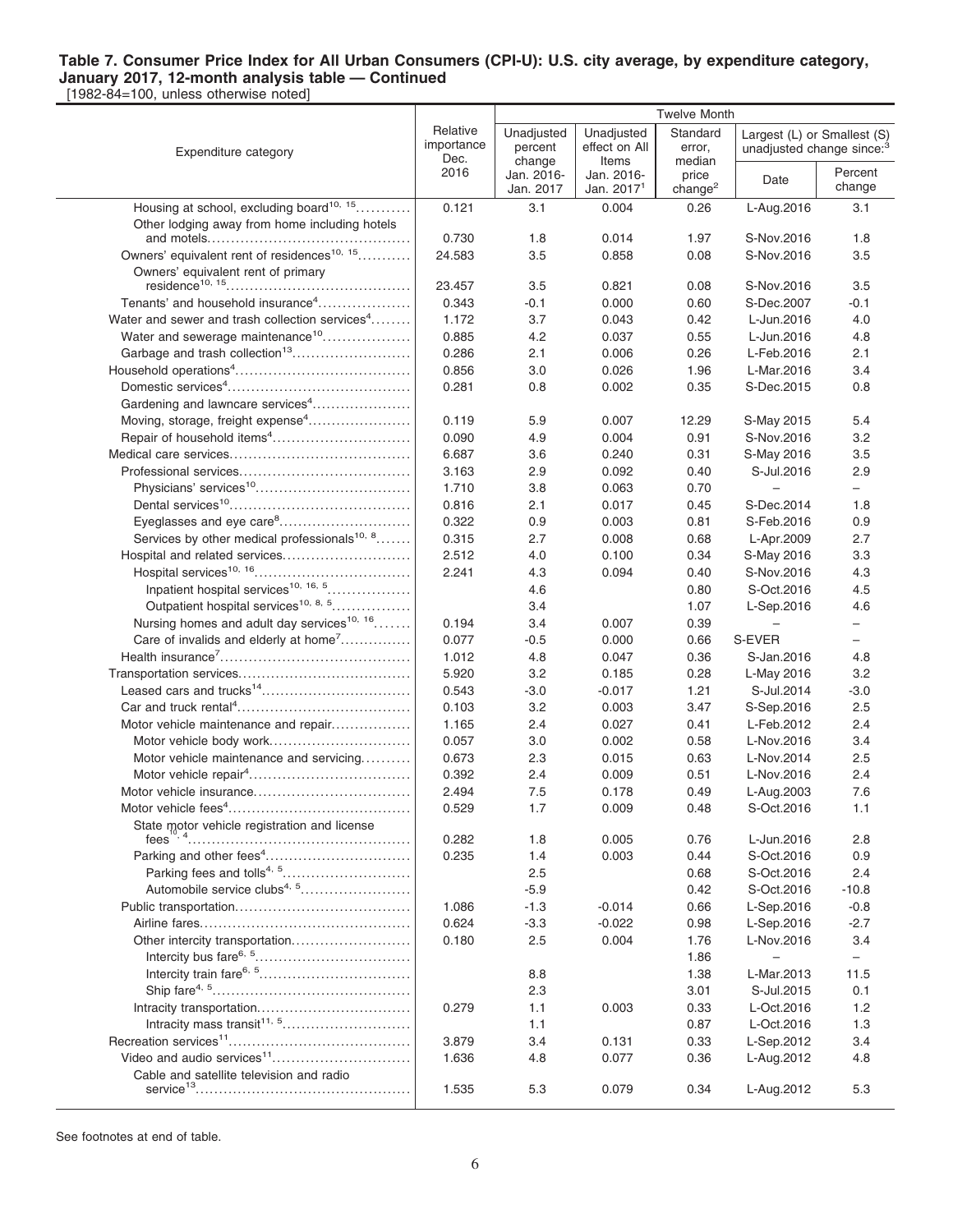[1982-84=100, unless otherwise noted]

|                                                                                                 |                                        | <b>Twelve Month</b>                           |                                                    |                                       |                                                                      |                          |  |
|-------------------------------------------------------------------------------------------------|----------------------------------------|-----------------------------------------------|----------------------------------------------------|---------------------------------------|----------------------------------------------------------------------|--------------------------|--|
| Expenditure category                                                                            | Relative<br>importance<br>Dec.<br>2016 | Unadjusted<br>percent<br>change<br>Jan. 2016- | Unadjusted<br>effect on All<br>Items<br>Jan. 2016- | Standard<br>error,<br>median<br>price | Largest (L) or Smallest (S)<br>unadjusted change since: <sup>3</sup> | Percent                  |  |
|                                                                                                 |                                        | Jan. 2017                                     | Jan. 2017                                          | change <sup>2</sup>                   | Date                                                                 | change                   |  |
| Video discs and other media, including rental of                                                |                                        |                                               |                                                    |                                       |                                                                      |                          |  |
|                                                                                                 | 0.101                                  | $-1.5$                                        | $-0.002$                                           | 2.22                                  | L-Nov.2016                                                           | $-0.4$                   |  |
| Video discs and other media <sup>4, 5</sup>                                                     |                                        | $-2.4$                                        |                                                    | 3.50                                  | L-Jul.2016                                                           | 1.2                      |  |
| Rental of video or audio discs and other                                                        |                                        | 4.0                                           |                                                    | 0.82                                  | L-Oct.2016                                                           | 4.2                      |  |
| Pet services including veterinary <sup>4</sup>                                                  | 0.368                                  | 2.6                                           | 0.010                                              | 0.50                                  | L-Nov.2016                                                           | 3.3                      |  |
|                                                                                                 |                                        | 1.7                                           |                                                    | 0.67                                  | L-Jul.2016                                                           | 2.2                      |  |
| Veterinarian services <sup>4, 5</sup>                                                           |                                        | 2.6                                           |                                                    | 0.84                                  | L-Nov.2016                                                           | 3.4                      |  |
| Photographers and film processing <sup>4</sup>                                                  | 0.049                                  | $-0.3$                                        | 0.000                                              | 0.81                                  | S-Aug.2015                                                           | $-0.3$                   |  |
|                                                                                                 |                                        | $-2.1$                                        |                                                    | 0.82                                  | S-Jan.2005                                                           | $-2.1$                   |  |
|                                                                                                 |                                        | $-0.5$                                        |                                                    | 1.62                                  | S-Dec.2007                                                           | $-0.8$                   |  |
| Other recreation services <sup>4</sup>                                                          | 1.824                                  | 2.4                                           | 0.045                                              | 0.56                                  | L-Oct.2016                                                           | 2.4                      |  |
| Club membership for shopping clubs, fraternal, or<br>other organizations, or participant sports |                                        |                                               |                                                    |                                       |                                                                      |                          |  |
|                                                                                                 | 0.645                                  | 2.7                                           | 0.017                                              | 0.74                                  | S-Oct.2016                                                           | 1.9                      |  |
|                                                                                                 | 0.636                                  | 2.5                                           | 0.016                                              | 1.22                                  | L-Oct.2016                                                           | 3.1                      |  |
| Admission to movies, theaters, and                                                              |                                        | 3.4                                           |                                                    | 1.19                                  | L-Nov.2016                                                           | 3.8                      |  |
| Admission to sporting events <sup>4, 5</sup>                                                    |                                        | 2.6                                           |                                                    | 3.44                                  | L-Oct.2016                                                           | 4.4                      |  |
| Fees for lessons or instructions <sup>8</sup>                                                   | 0.221                                  | 1.8                                           | 0.004                                              | 0.67                                  | L-Jul.2016                                                           | 1.9                      |  |
| Education and communication services <sup>11</sup>                                              | 6.370                                  | $-0.1$                                        | $-0.005$                                           | 0.21                                  | S-EVER                                                               | $\overline{\phantom{0}}$ |  |
| Tuition, other school fees, and childcare                                                       | 3.044                                  | 2.5                                           | 0.077                                              | 0.17                                  | S-Nov.2016                                                           | 2.4                      |  |
| College tuition and fees                                                                        | 1.807                                  | 2.1                                           | 0.038                                              | 0.19                                  | S-Nov.2016                                                           | 2.1                      |  |
| Elementary and high school tuition and fees                                                     | 0.316                                  | 3.5                                           | 0.011                                              | 0.31                                  | $\overline{\phantom{0}}$                                             | $-$                      |  |
| Child care and nursery school <sup>12</sup>                                                     | 0.747                                  | 3.2                                           | 0.024                                              | 0.34                                  | L-Mar.2016                                                           | 3.2                      |  |
| Technical and business school tuition and fees <sup>4</sup>                                     | 0.042                                  | 3.0                                           | 0.001                                              | 0.33                                  | L-Dec.2013                                                           | 3.0                      |  |
| Postage and delivery services <sup>4</sup>                                                      | 0.136                                  | 0.2                                           | 0.000                                              | 0.50                                  | S-Jul.2016                                                           | 0.2                      |  |
|                                                                                                 | 0.129                                  | 0.1                                           | 0.000                                              | 0.53                                  | S-Dec.2015                                                           | 0.0                      |  |
|                                                                                                 | 0.007                                  | 2.2                                           | 0.000                                              | 0.83                                  | L-Oct.2014                                                           | 3.2                      |  |
|                                                                                                 | 2.465                                  | $-3.0$                                        | $-0.077$                                           | 0.32                                  | S-May 2015                                                           | $-3.0$                   |  |
| Wireless telephone services <sup>4</sup>                                                        | 1.738                                  | $-4.3$                                        | $-0.080$                                           | 0.43                                  | S-Aug.2015                                                           | $-4.3$                   |  |
| Land-line telephone services <sup>11</sup>                                                      | 0.727                                  | 0.4                                           | 0.003                                              | 0.55                                  | S-Oct.2016                                                           | $-0.2$                   |  |
| Internet services and electronic information<br>$provides4.\dots\dots\dots\dots\dots$           | 0.714                                  | $-0.6$                                        | $-0.005$                                           | 1.02                                  | S-Jun.2016                                                           | $-0.7$                   |  |
|                                                                                                 | 1.627                                  | 3.1                                           | 0.050                                              | 0.33                                  | L-May 2016                                                           | 3.1                      |  |
|                                                                                                 | 0.610                                  | 1.9                                           | 0.012                                              | 0.35                                  | $\overline{\phantom{0}}$                                             | $\overline{\phantom{0}}$ |  |
| Haircuts and other personal care services <sup>4</sup>                                          | 0.610                                  | 1.9                                           | 0.012                                              | 0.35                                  |                                                                      | ÷.                       |  |
| Miscellaneous personal services                                                                 | 1.018                                  | 3.9                                           | 0.039                                              | 0.47                                  | L-Jul.2016                                                           | 3.9                      |  |
|                                                                                                 | 0.245                                  | 6.6                                           | 0.016                                              | 0.81                                  | L-Jun.2002                                                           | 7.3                      |  |
|                                                                                                 | 0.144                                  | 1.7                                           | 0.002                                              | 0.49                                  | S-Nov.2016                                                           | 1.2                      |  |
| Laundry and dry cleaning services <sup>4</sup>                                                  | 0.268                                  | 2.4                                           | 0.006                                              | 0.54                                  | S-Nov.2016                                                           | 2.3                      |  |
| Apparel services other than laundry and dry                                                     |                                        |                                               |                                                    |                                       |                                                                      |                          |  |
|                                                                                                 | 0.027                                  | 2.4                                           | 0.001                                              | 0.44                                  | L-Sep.2015                                                           | 3.0                      |  |
|                                                                                                 | 0.235                                  | 4.4                                           | 0.010                                              | 1.55                                  | S-Aug.2016                                                           | 4.4                      |  |
| Checking account and other bank services <sup>4, 5</sup>                                        |                                        | 5.3                                           |                                                    | 2.77                                  | L-Jul.2013                                                           | 5.6                      |  |
| Tax return preparation and other accounting                                                     |                                        | 3.3                                           |                                                    | 1.45                                  | S-Apr.2016                                                           | 3.3                      |  |
| Special aggregate indexes                                                                       |                                        |                                               |                                                    |                                       |                                                                      |                          |  |
|                                                                                                 | 86.302                                 | 2.9                                           | 2.522                                              | 0.07                                  | L-Nov.2011                                                           | 3.2                      |  |
|                                                                                                 | 66.348                                 | 2.0                                           | 1.321                                              | 0.08                                  | L-Oct.2012                                                           | 2.1                      |  |
|                                                                                                 | 52.651                                 | 2.5                                           | 1.343                                              | 0.10                                  | L-Mar.2012                                                           | 2.8                      |  |
|                                                                                                 | 45.612                                 | 1.3                                           | 0.622                                              | 0.11                                  | L-Sep.2016                                                           | 1.3                      |  |
| All items less food, shelter, energy, and used cars and                                         | 43.626                                 | 1.6                                           | 0.699                                              | 0.12                                  | L-Aug.2016                                                           | 1.8                      |  |
|                                                                                                 |                                        |                                               |                                                    |                                       |                                                                      |                          |  |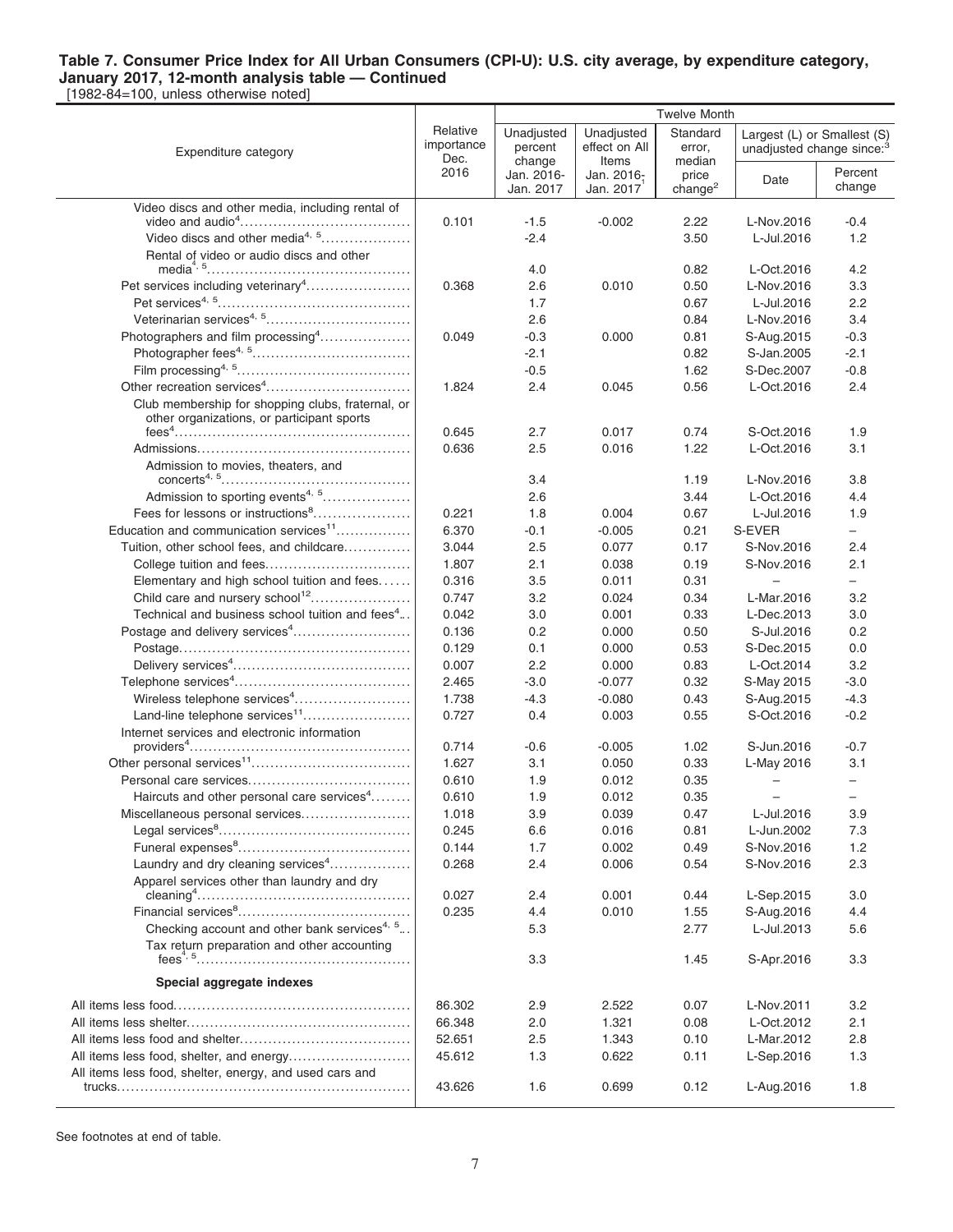[1982-84=100, unless otherwise noted]

|                                                             |                                | <b>Twelve Month</b>             |                                      |                              |                                                                      |                          |
|-------------------------------------------------------------|--------------------------------|---------------------------------|--------------------------------------|------------------------------|----------------------------------------------------------------------|--------------------------|
| Expenditure category                                        | Relative<br>importance<br>Dec. | Unadjusted<br>percent<br>change | Unadjusted<br>effect on All<br>Items | Standard<br>error,<br>median | Largest (L) or Smallest (S)<br>unadjusted change since: <sup>3</sup> |                          |
|                                                             | 2016                           | Jan. 2016-<br>Jan. 2017         | Jan. 2016-<br>Jan. $20171$           | price<br>change <sup>2</sup> | Date                                                                 | Percent<br>change        |
|                                                             | 91.461                         | 2.4                             | 2.175                                | 0.06                         | L-Mar.2012                                                           | 2.6                      |
|                                                             | 92.961                         | 1.9                             | 1.779                                | 0.06                         | L-Aug.2016                                                           | 2.0                      |
|                                                             | 36.246                         | 1.5                             | 0.545                                | 0.11                         | L-Oct.2012                                                           | 2.2                      |
| Commodities less food, energy, and used cars and            |                                |                                 |                                      |                              |                                                                      |                          |
|                                                             | 17.115                         | 0.2                             | 0.029                                | 0.21                         | L-Feb.2013                                                           | 0.4                      |
|                                                             | 22.548                         | 2.5                             | 0.567                                | 0.16                         | L-Oct.2012                                                           | 2.5                      |
|                                                             | 21.596                         | 2.6                             | 0.555                                | 0.16                         | L-Oct.2012                                                           | 2.6                      |
|                                                             | 63.754                         | 3.1                             | 1.955                                | 0.07                         | $\qquad \qquad -$                                                    | $\overline{\phantom{0}}$ |
|                                                             | 30.445                         | 2.6                             | 0.775                                | 0.12                         | L-Aug.2016                                                           | 2.6                      |
| Services less medical care services                         | 57.067                         | 3.0                             | 1.715                                | 0.07                         |                                                                      | $-$                      |
|                                                             | 9.260                          | $-1.6$                          | $-0.153$                             | 0.15                         | L-Apr.2016                                                           | $-1.4$                   |
|                                                             | 26.986                         | 2.6                             | 0.699                                | 0.13                         | L-Oct.2012                                                           | 3.1                      |
|                                                             | 13.288                         | 5.5                             | 0.721                                | 0.24                         | L-Feb.2012                                                           | 5.9                      |
|                                                             | 12.336                         | 5.9                             | 0.709                                | 0.26                         | L-Feb.2012                                                           | 6.2                      |
| Nondurables less food, beverages, and apparel               | 9.302                          | 7.5                             | 0.678                                | 0.17                         | L-Nov.2011                                                           | 9.9                      |
|                                                             | 10.254                         | 6.9                             | 0.690                                | 0.16                         | L-Nov.2011                                                           | 9.1                      |
|                                                             | 42.634                         | 3.1                             | 1.324                                | 0.08                         | L-Oct.2008                                                           | 3.2                      |
|                                                             | 6.984                          | $-0.3$                          | $-0.023$                             | 0.19                         | S-Nov.2016                                                           | $-0.3$                   |
|                                                             | 3.209                          | 2.6                             | 0.083                                | 0.16                         | S-Nov.2016                                                           | 2.6                      |
|                                                             | 3.775                          | $-2.7$                          | $-0.106$                             | 0.32                         | S-Aug.2015                                                           | $-2.9$                   |
| Information and information processing <sup>4</sup>         | 3.639                          | $-2.8$                          | $-0.106$                             | 0.33                         | S-Nov.2016                                                           | $-2.8$                   |
| Information technology, hardware and services <sup>17</sup> | 1.174                          | $-2.3$                          | $-0.029$                             | 0.69                         | L-Sep.2016                                                           | $-2.3$                   |
|                                                             | 5.663                          | 1.1                             | 0.063                                | 0.25                         | L-May 2016                                                           | 1.1                      |
|                                                             | 1.846                          | 2.3                             | 0.043                                | 0.33                         | L-May 1998                                                           | 2.3                      |
|                                                             | 0.955                          | 1.0                             | 0.010                                | 0.43                         | S-Jun.2016                                                           | 1.0                      |
|                                                             | 0.089                          | 1.7                             | 0.001                                | 0.99                         | S-Oct.2016                                                           | 1.2                      |
|                                                             | 14.649                         | $-0.1$                          | $-0.010$                             | 0.09                         |                                                                      | $-$                      |
|                                                             | 6.600                          | $-2.2$                          | $-0.151$                             | 0.16                         | L-Aug.2016                                                           | $-2.1$                   |
|                                                             | 11.876                         | 1.5                             | 0.177                                | 0.17                         | L-Sep.2016                                                           | 1.6                      |
|                                                             | 2.343                          | 1.0                             | 0.025                                | 1.01                         | L-Jun.2014                                                           | 1.4                      |
|                                                             | 4.954                          | 3.6                             | 0.176                                | 0.16                         | L-Aug.2014                                                           | 4.3                      |
|                                                             | 3.782                          | 3.5                             | 0.133                                | 0.20                         | L-Aug.2014                                                           | 4.5                      |
|                                                             | 8.539                          | 3.9                             | 0.325                                | 0.29                         | S-Jul.2016                                                           | 3.9                      |
|                                                             | 15.318                         | 4.8                             | 0.726                                | 0.13                         | L-Feb.2012                                                           | 5.6                      |
|                                                             | 14.232                         | 5.3                             | 0.741                                | 0.13                         | L-Feb.2012                                                           | 6.0                      |
|                                                             | 6.403                          | $-0.9$                          | $-0.057$                             | 0.19                         | L-Jul.2016                                                           | $-0.7$                   |
|                                                             | 9.850                          | 1.4                             | 0.135                                | 0.16                         | L-Dec.2014                                                           | 1.4                      |
|                                                             | 4.029                          | $-0.8$                          | $-0.031$                             | 0.47                         | L-Oct.2016                                                           | $-0.8$                   |
|                                                             | 3.178                          | 2.0                             | 0.065                                | 0.26                         | S-Nov.2016                                                           | 1.8                      |
|                                                             | 2.513                          | 1.7                             | 0.043                                | 0.32                         | $\sim$                                                               | $\equiv$                 |
|                                                             |                                |                                 |                                      |                              |                                                                      |                          |

<sup>1</sup> The 'effect' of an item category is a measure of that item's contribution to the All items price change. For example, if the Food index had an effect of 0.40, and the All items index rose 1.2 percent, then the increase in food prices contributed 0.40 / 1.2, or 33.3 percent, to that All items increase. Said another way, had food prices been unchanged for that year the change in the All items index would have been 1.2 percent minus 0.40, or 0.8 percent. Effects can be negative as well. For example, if the effect of food was a negative 0.1, and the All items index rose 0.5 percent, the All items index actually would have been 0.1 percent higher (or 0.6 percent) had food prices been unchanged. Since food prices fell while prices overall were rising, the contribution of food to the All items price change was negative (in this case, -0.1 / 0.5, or minus 20 percent).

<sup>2</sup> A statistic's margin of error is often expressed as its point estimate plus or minus two standard errors. For example, if a CPI category rose 2.6 percent, and its standard error was 0.25 percent, the margin of error on this item's 12-month percent change would be 2.6 percent, plus or minus 0.5 percent.

<sup>3</sup> If the current 12-month percent change is greater than the previous published 12-month percent change, then this column identifies the closest prior month with a 12-month percent change as (L)arge as or (L)arger than the current 12-month change. If the current 12-month percent change is smaller than the previous published 12-month percent change, the most recent month with a change as (S)mall or (S)maller than the current month change is identified. If the current and previous published 12-month percent changes are equal, a dash will appear. Standard numerical comparison<br>is used. For example, 2.0% is greater than 0.6%, -4.4% is less than -2.0%, a changes can be increases, for example, a 0.6% change is smaller than 0.8%, but still represents an increase in the price index. In this context, a -0.2% change is considered to be smaller than a 0.0% change.